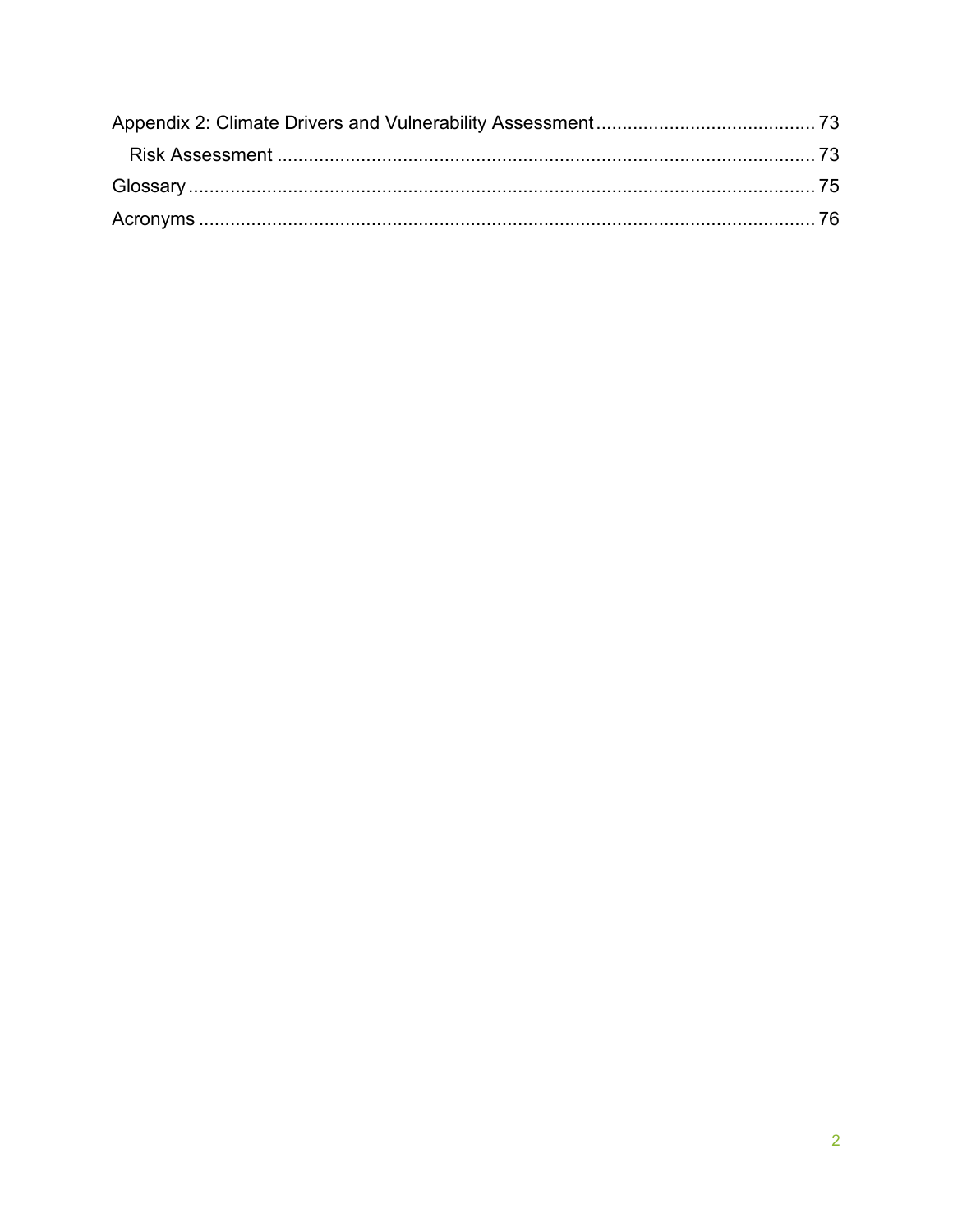# <span id="page-2-0"></span>ACKNOWLEDGMENTS

The preparation of this plan was carried out with assistance of many District staff and departments, particularly the Muskoka Corporate Climate Change Action Plan Setting Committee. The District would also like to thank all those who contributed to this initiative with a special thank you to the Federation of Canadian Municipalities, Municipalities for Climate Innovation Program for providing financial assistance to support the development of this plan, and to the District Council for their leadership in directing climate action in Muskoka.

MCCAP Steering Committee members:

Christy Doyle – Director, Environmental and Watershed Programs Kevin Boyle – Climate Change Initiatives Coordinator Marcus Firman – Director, Water and Wastewater Services Mark Misko – Director, Engineering and Transportation of Road Jeff Yeo – Director, Facilities and Support Services Sam Soja – Planner Cassie Weston – W&WW Operations Administrator Breeanna Long – EPW Administrative Assistant Roxanne Carlton – Finance Clerk 3 Sarah Tolton – Dietary Manager, the Pines Danielle Morgan – Manager, Housing Development Mel Heatlie – Program Communication Specialist Jacquie Evans – Muskoka Transportation Network Coordinator Graham Good – Manager, Geomatics Services Stu Paul – GIS Project Coordinator Stu McKinnon – Deputy Chief, Paramedic Services & Emergency Planning Melissa Halford – Manager, Planning Services – Gravenhurst

© 2020, **District Municipality of Muskoka**. All Rights Reserved. The preparation of this plan was carried out with assistance from the Government of Canada and the Federation of Canadian Municipalities. Notwithstanding this support, the views expressed are the personal views of the authors, and the Federation of Canadian Municipalities and the Government of Canada accept no responsibility for them.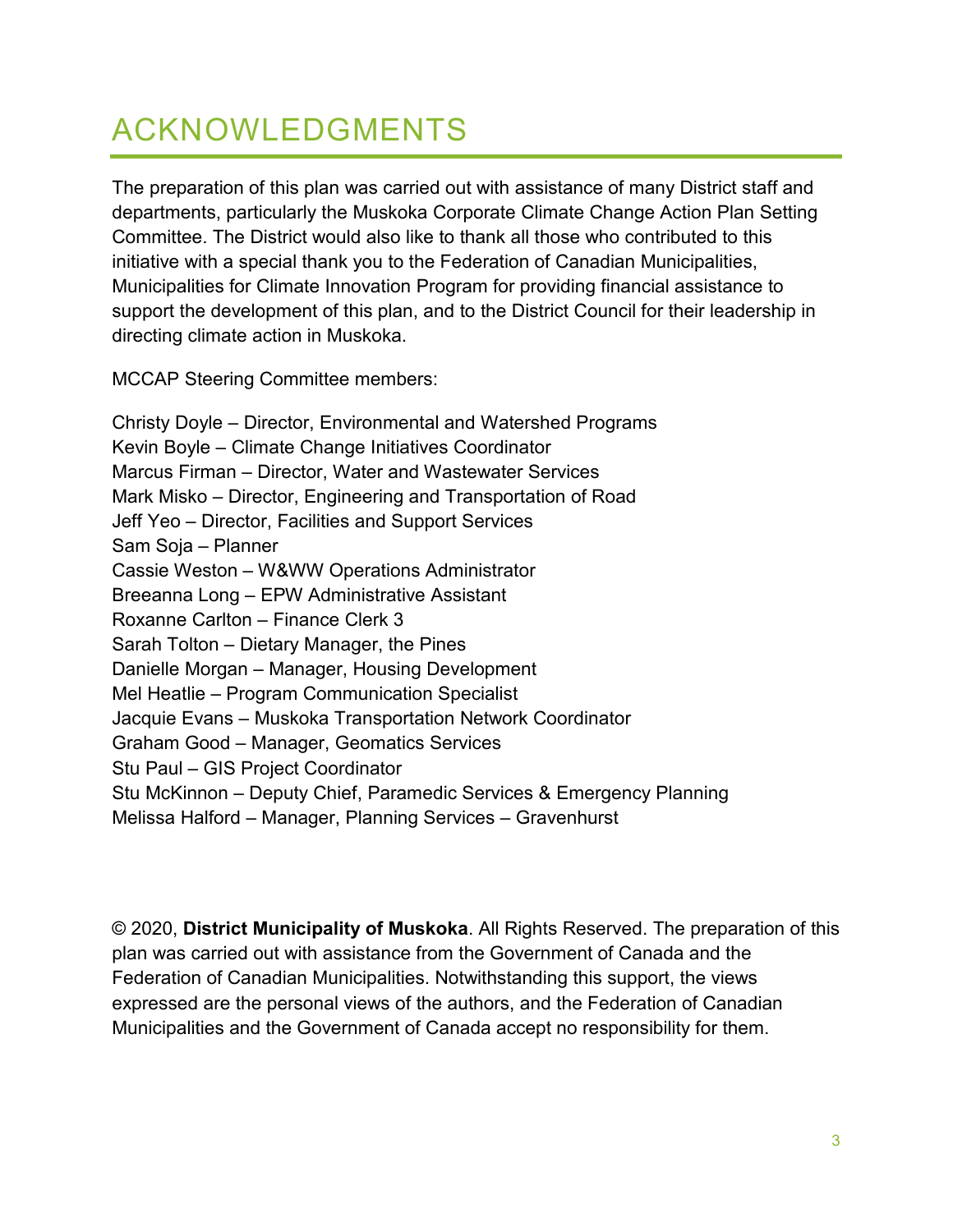# <span id="page-3-0"></span>INTRODUCTION

Muskoka's climate is changing. As a result, the Muskoka of tomorrow will be drastically different than the Muskoka of the past. Climate change is expected to bring significant changes to Muskoka's weather patterns, ecosystems, and infrastructure. It is necessary to prepare for these changes by taking action to increase the resiliency of The District Municipality of Muskoka's (the District) assets and programs. It is equally important to reduce, eliminate or sequester (where possible) greenhouse gas (GHG) emissions associated with District activities, infrastructure and projects that can further contribute to climate heating.

The District's "Muskoka Climate Change Action Plan" (MCCAP) is the result of extensive collaboration between all District departments and builds on existing District initiatives to address climate change. Based on the climatic changes anticipated in Muskoka, this report identifies goals and actions to help the District adapt to the changing climate (adaptation) as well as lessen the severity of anticipated climatic changes by modifying how the District operates and provides services (mitigation).

## <span id="page-3-1"></span>WHAT CAUSES CLIMATE CHANGE?

Climate change is caused by greenhouse gases (GHG), which include carbon dioxide, methane, nitrous oxide, sulfur oxide and chlorofluorocarbons. The quantity of these gases emitted into the atmosphere from anthropogenic (human-caused) activities has significantly increased over the past century. As concentrations of GHGs increase, they act like a blanket around the earth, trapping solar energy and thereby gradually increasing the temperature of the atmosphere.

## <span id="page-3-2"></span>CLIMATE CHANGE IS AFFECTING EVERYONE, EVERYWHERE

Climate change is truly a global phenomenon, though climate change impacts are not spread evenly across the globe. Temperatures increase at different rates in different areas with warming generally higher over continents than the oceans. The strongest warming is generally occurring in the Arctic during the winter season, and the midlatitude regions during the summer season. Due to the latitude of most of Canada, if climate warming can be limited to 1.5°C, the hottest days will actually be up to 3°C warmer. If Canada experiences an increase of 2°C of climate heating, Canadian summers will actually be 4°C warmer. Estimates indicate that about more than 61 million people, or almost twice the population of Canada, will be exposed to severe drought if the world warms by 2°C compared to 1.5°C and climate predictions suggest that this warming may occur by the year 2100.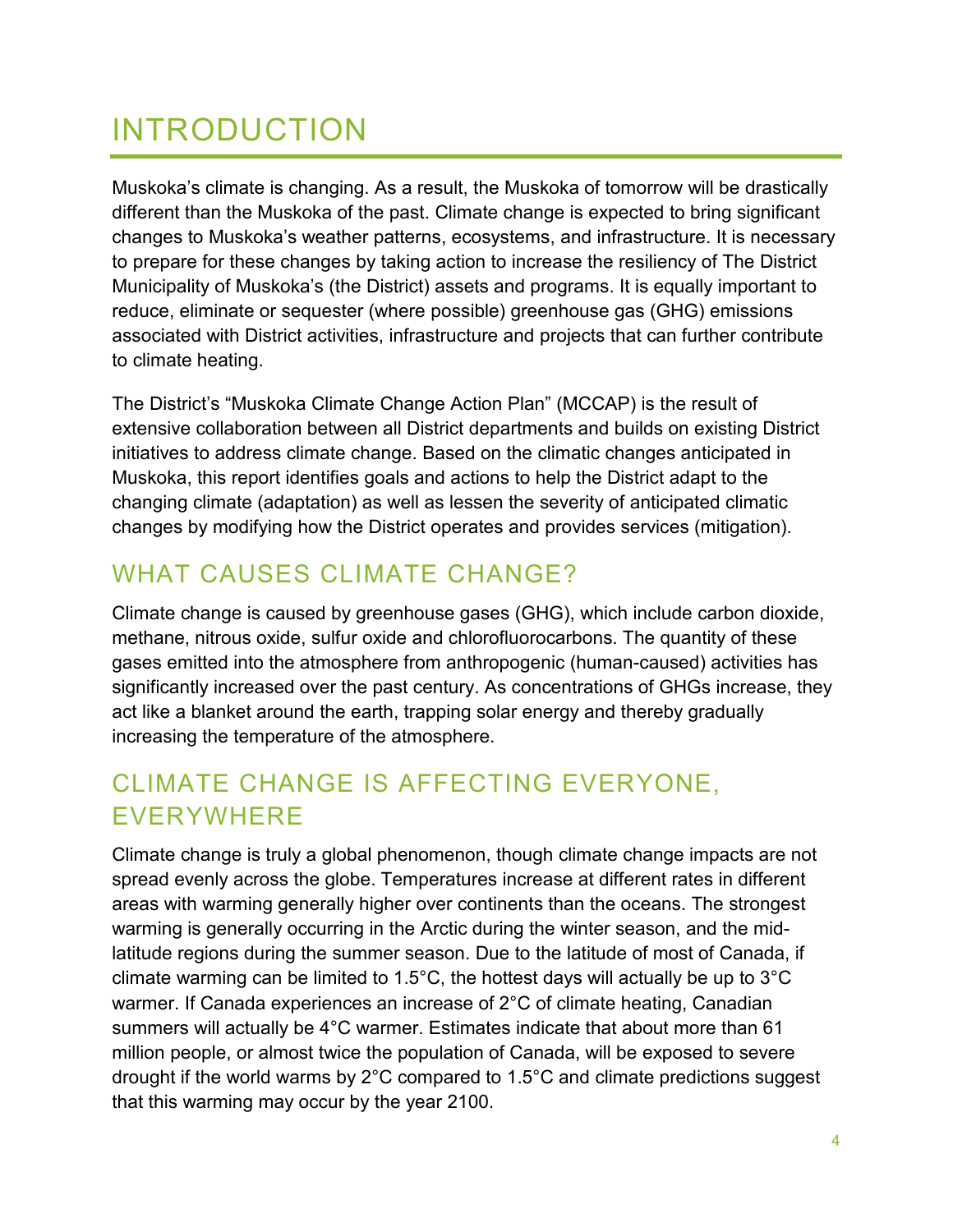### Global Significance

- The 2018 Intergovernmental Panel on Climate Change (IPCC) report stipulates that limiting global warming to 1.5°C is instrumental to reduce the impacts of climate change<sup>1</sup>;
- <span id="page-4-0"></span>• According to the IPCC report, doing this will have benefits for ecosystems, human health and well-being, and will also assist in achieving the United Nations Sustainable Development Goals such as reducing hunger, and increasing access to clean water and sanitization;
- The IPCC report predicts that if temperature increases can't be limited to 1.5°C and reach a global average temperature increase of 2°C, >99% of coral reefs will be lost globally<sup>1</sup>;
- Increases in global temperature are anticipated to increase the wildfire risk which decrease associated air quality impacting human and animal health. For example, wild fire smoke from Washington and Oregon reduced Vancouver's air quality to one of the worst in the world<sup>[2](#page-4-2)</sup> in summer of 2020;
- Limiting average global warming to 1.5°C vs 2°C would mean global sea level rise would be 10cm lower by 2100.

### Canadian Significance

 $\overline{a}$ 

- The major sources of GHG emissions in Canada that contribute to climate heating are the oil and gas and transportation sectors that account for 52% of total emissions. Buildings, agriculture, heavy industry, electricity and waste/others accounted for between 6% and 13% of total GHG emissions in Canada[3](#page-4-3).
- In 2019, Environment Canada (EC) reported that the average temperature in Canada is increasing by almost twice the global average rate, and the average temperature in Northern Canada is increasing by three times the global average rate<sup>4</sup>:

<span id="page-4-1"></span><sup>1</sup> IPCC, 'Global Warming of 1.5°C, 2018, available at:

[https://www.ipcc.ch/2018/10/08/summary-for-policymakers-of-ipcc-special-report-on](https://www.ipcc.ch/2018/10/08/summary-for-policymakers-of-ipcc-special-report-on-global-warming-of-1-5c-approved-by-governments/)[global-warming-of-1-5c-approved-by-governments/](https://www.ipcc.ch/2018/10/08/summary-for-policymakers-of-ipcc-special-report-on-global-warming-of-1-5c-approved-by-governments/)

<span id="page-4-2"></span><sup>2</sup> CBC, 2020, available at: [https://www.cbc.ca/news/canada/british-columbia/smoke](https://www.cbc.ca/news/canada/british-columbia/smoke-from-distant-fires-in-u-s-poses-very-high-risk-for-air-quality-in-b-c-1.5722132)[from-distant-fires-in-u-s-poses-very-high-risk-for-air-quality-in-b-c-1.5722132](https://www.cbc.ca/news/canada/british-columbia/smoke-from-distant-fires-in-u-s-poses-very-high-risk-for-air-quality-in-b-c-1.5722132)

<span id="page-4-3"></span><sup>3</sup> Environment Canada, GHG Emissions, 2020, available at: [https://www.canada.ca/en/environment-climate-change/services/environmental](https://www.canada.ca/en/environment-climate-change/services/environmental-indicators/greenhouse-gas-emissions.html)[indicators/greenhouse-gas-emissions.html](https://www.canada.ca/en/environment-climate-change/services/environmental-indicators/greenhouse-gas-emissions.html)

<span id="page-4-4"></span><sup>4</sup> Canada's Changing Climate Report, Environment Canada, 2019, available at <https://changingclimate.ca/CCCR2019/>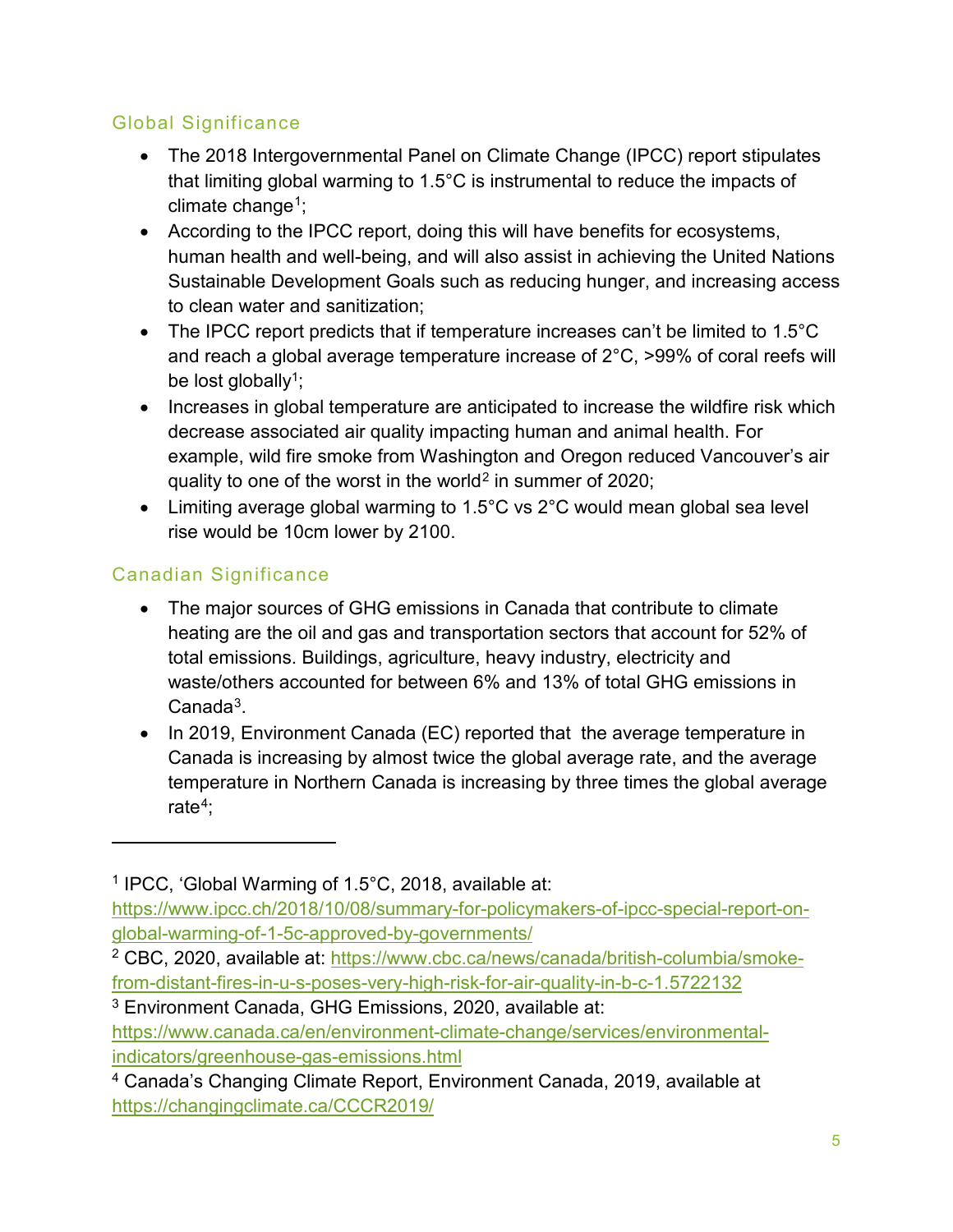

• According to the EC report, current trends in climate change will lead to more frequent and intense weather extremes, with increasing flood, wildfire and other impacts across Canada;

*Figure 1: Insurance impacts from Severe Weather in Canada*

Canada: Synthesis of Recent Observation and Modelling Results. Chapter 3.3: Extremes.

 $\overline{a}$ 

- The number of natural disaster events in Canada has increased significantly over the last 50 years (see [Figure 2\)](#page-6-0);
- Municipalities across Canada already struggle with maintaining public infrastructure with one-third of municipal infrastructure in fair, poor or very poor condition $5$ ;

<span id="page-5-0"></span><sup>5</sup> Canadian Infrastructure Report Card, 2016, available at: http://canadianinfrastructure.ca/downloads/Canadian\_Infrastructure\_Report\_2016.pdf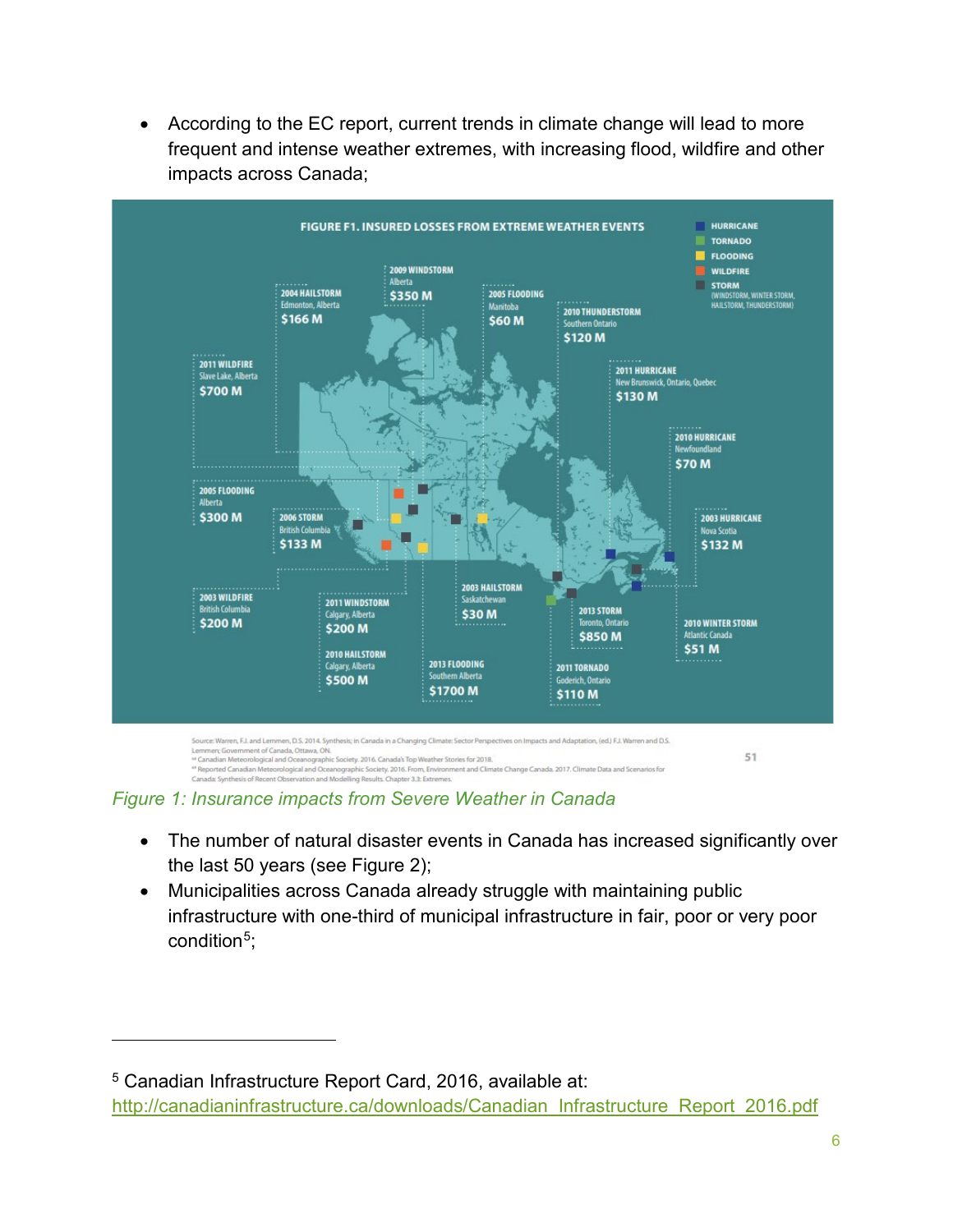- Since 2013, severe weather damage claims in Canada have averaged \$2.1 billion dollars a year<sup>[6](#page-6-2)</sup>;
- The Catastrophe Indices and Quantification Inc. assess Canadian natural and human-made catastrophes and predict the average damage to increase from \$2.1 billion to \$5 billion a year over the next 10 years<sup>[7](#page-6-3)</sup>;
- The Insurance Bureau of Canada estimates that for every insurance dollar paid for damaged homes and businesses, Canadian governments pay out \$3 dollars to repair public infrastructure damaged by severe weather $8$ ;
- <span id="page-6-1"></span>• Some studies have concluded that for every dollar invested in adaptation measures,  $$6$  is saved in future damages $$^8$ ;



<span id="page-6-0"></span>*Figure 2: The number of disaster events in Canada is increasing [9](#page-6-5)*

### Provincial Significance

 $\overline{a}$ 

Statistics out of the Province of Ontario's "A Made in Ontario Environmental Plan" (2018) indicate that insurance claims have been increasing steadily over the last 30 years due to increases in extreme weather events.

<span id="page-6-2"></span><sup>6</sup> IBC, 2019, available at: [http://www.ibc.ca/on/resources/media-centre/media](http://www.ibc.ca/on/resources/media-centre/media-releases/severe-weather-caused-1-3-billion-in-insured-damage-in-2019)[releases/severe-weather-caused-1-3-billion-in-insured-damage-in-2019](http://www.ibc.ca/on/resources/media-centre/media-releases/severe-weather-caused-1-3-billion-in-insured-damage-in-2019) 

<span id="page-6-4"></span><sup>8</sup> IBC, 2018, available at: [http://www.ibc.ca/on/resources/media-centre/media](http://www.ibc.ca/on/resources/media-centre/media-releases/severe-weather-causes-190-million-in-insured-damage-in-2018)[releases/severe-weather-causes-190-million-in-insured-damage-in-2018](http://www.ibc.ca/on/resources/media-centre/media-releases/severe-weather-causes-190-million-in-insured-damage-in-2018)

<span id="page-6-3"></span><sup>&</sup>lt;sup>7</sup> Institute for Catastrophic Loss Reduction, 2019, available at: [https://www.cia](https://www.cia-ica.ca/docs/default-source/2019/erm-gre3e.pdf)[ica.ca/docs/default-source/2019/erm-gre3e.pdf](https://www.cia-ica.ca/docs/default-source/2019/erm-gre3e.pdf)

<span id="page-6-5"></span><sup>9</sup> CBC News, 2019, [https://www.cbc.ca/news/canada/sudbury/ontario-forest-fire-costs-](https://www.cbc.ca/news/canada/sudbury/ontario-forest-fire-costs-2018-1.5154015)[2018-1.5154015](https://www.cbc.ca/news/canada/sudbury/ontario-forest-fire-costs-2018-1.5154015)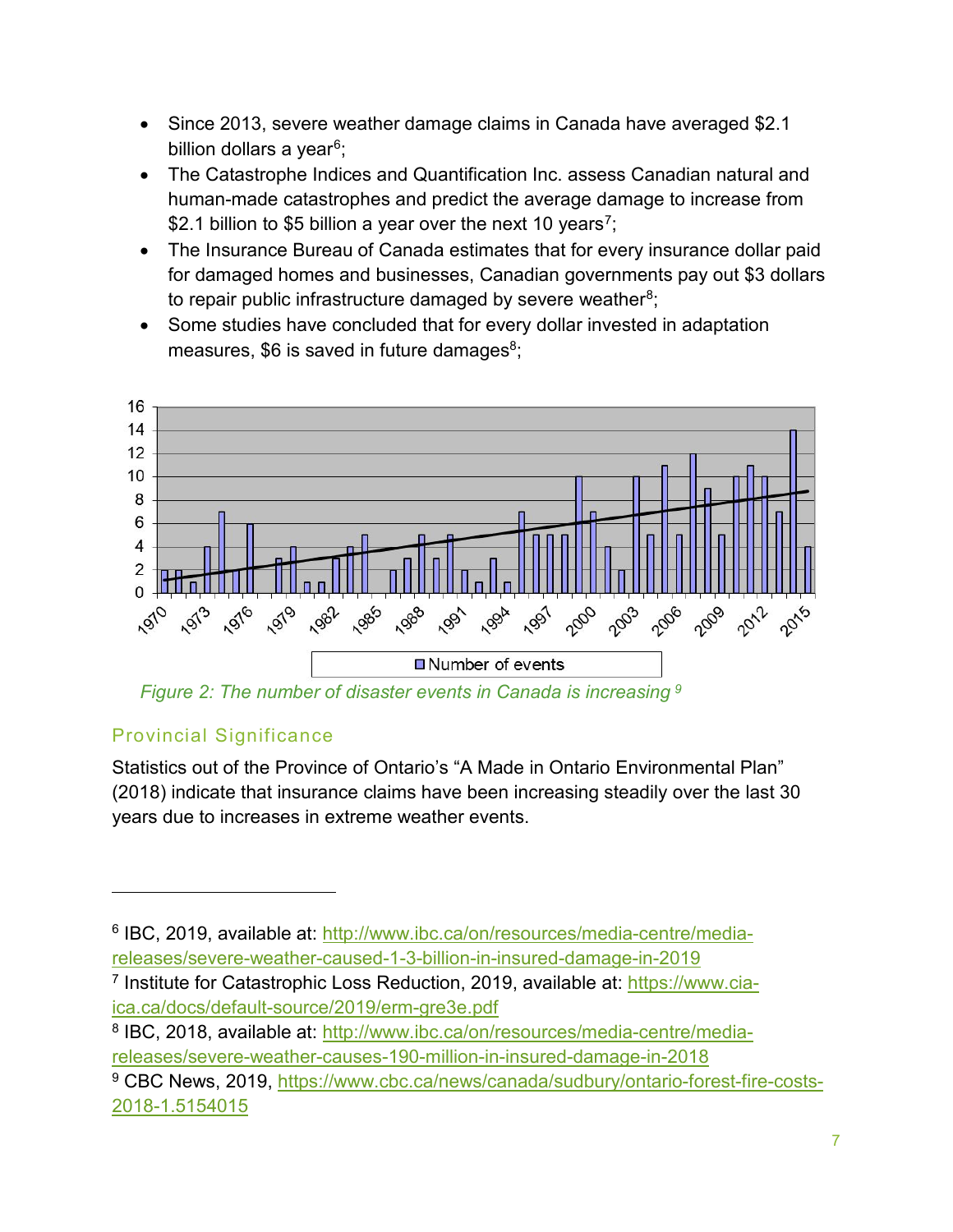As a component of its Environmental Plan, the Province committed to conducting a risk assessment of climate change impacts, and in Summer 2020, launched Ontario's first climate change impact assessment initiative to assess vulnerabilities to Ontario's natural environment, economies and communities. This is the first assessment of its kind in Canada and is important as a 2018 collaborative report from Auditor Generals in Canada noted that most provincial governments had not fully assessed climate change risks and had not developed detailed adaptation plans<sup>[10](#page-7-0)</sup>.

This assessment is being administered by the Ministry of Environment, Conservation and Parks (MECP) with the guidance of Ontario's Climate Risk Institute (CRI) and will use the best available science to better understand where and how climate change is likely to affect communities, critical infrastructure, economies and the natural environment across Ontario, while helping to strengthen the Province's resilience to the impacts of climate change.

As a part of its work, the CRI will be reviewing a variety of information such as climate data, land use patterns and socio-economic projections. The assessment and engagement component of this plan will solicit input from Indigenous Communities, municipalities, the economic sector and the general public will be conducted over the next two years and it is anticipated that the final results will be released in 2022.

Once complete, this assessment and any other forthcoming provincial climate-related initiatives are anticipated to be considered, and hopefully incorporated when possible, in forthcoming District climate initiatives.

### Local Significance

 $\overline{a}$ 

- In 2018, the Parry Sound "33" fire consumed over 11,362 hectares and burned from mid-July to the end of October.
	- o Fighting forest fires in Ontario cost \$212 million in 2018, significantly surpassing the base budget of \$70 million;
- Muskoka's lakes have seen an increase in confirmed blue-green algal blooms;
- Over the past decade, there have been three major flood events in Muskoka (2013, 2016, 2019);
- In 2019, flooding in Muskoka was the highest in Muskoka's recorded history at three of the four major water flow stations;

<span id="page-7-0"></span><sup>&</sup>lt;sup>10</sup> Collaborative Auditor General Report on Climate Change Action in Canada, 2018, [https://www.auditor.on.ca/en/content/downloads/Perspectives%20on%20Climate%20C](https://www.auditor.on.ca/en/content/downloads/Perspectives%20on%20Climate%20Change%20Action%20in%20Canada%20English.pdf) [hange%20Action%20in%20Canada%20English.pdf](https://www.auditor.on.ca/en/content/downloads/Perspectives%20on%20Climate%20Change%20Action%20in%20Canada%20English.pdf)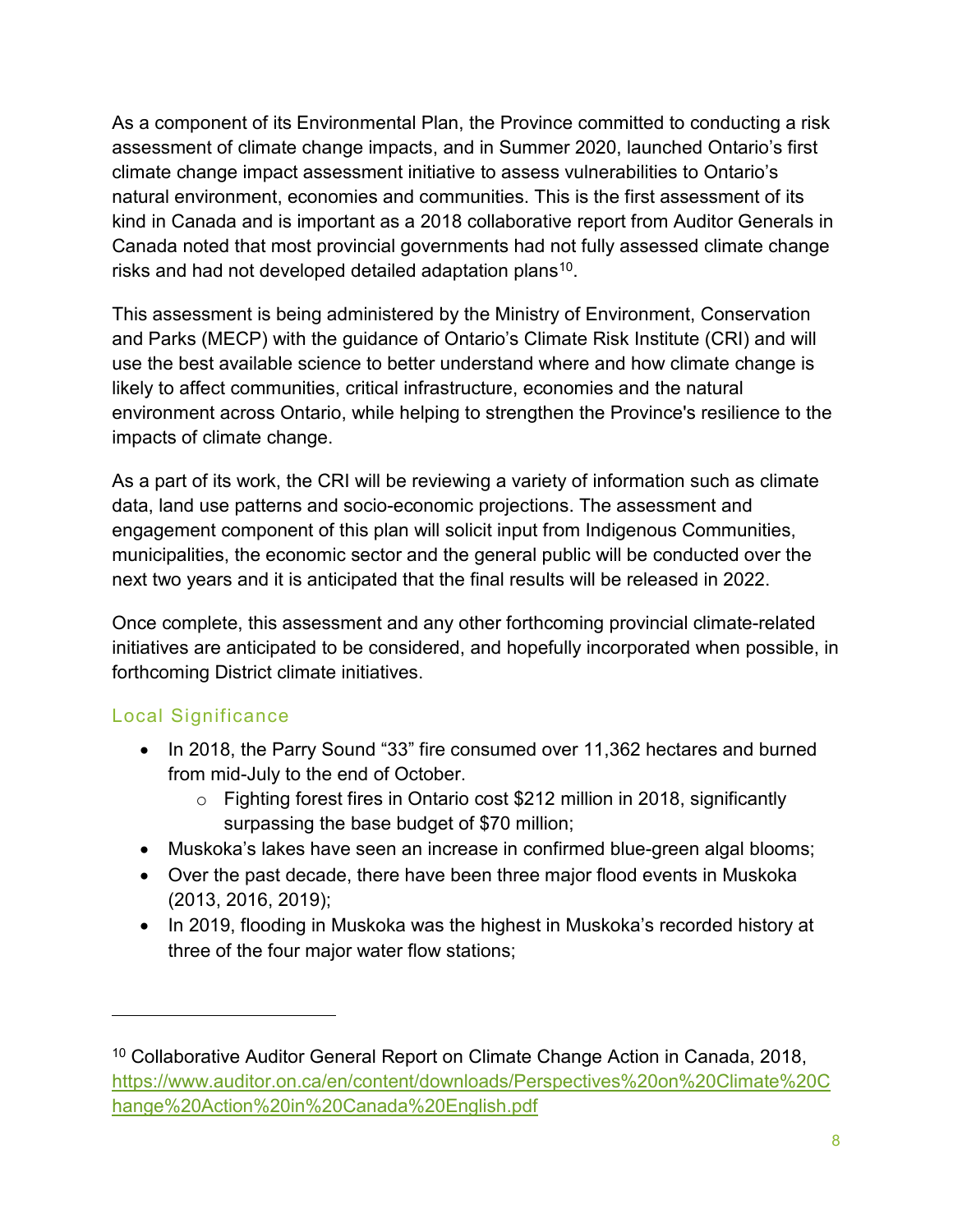- The 2019 floods caused the District, the Towns of Huntsville and Bracebridge and the Township of Muskoka Lakes to declare a state of emergency;
- The 2019 flooding was so significant across Ontario, that it resulted in the Province appointing a Special Advisor on Flooding to initiate an independent review and consultation of those flood events;
	- $\circ$  The report indicates that with climate change, flooding is anticipated to become more frequent and severe and that adding "impacts of a changing climate" should be included in the Provincial Policy Statement to bring attention to the issue;
	- $\circ$  The report also recommends updating or conducting new flood plain mapping to prevent development in higher risk areas; and
- Much of Muskoka's existing municipal infrastructure, such as roads, bridges, buildings, drinking water and wastewater systems, and stormwater management systems, were not constructed to withstand the climate that Muskoka is expected have by mid-century.

## <span id="page-8-0"></span>WHAT CAN BE DONE TO ADDRESS THE CHANGING CLIMATE?

Adaptation and mitigation are the two primary approaches to addressing climate change.

*1) Adapting to Climate Change:* To protect our families, our economies, and the environment in which we live with the impacts of climate change, we must adapt to climate change by altering our behaviours, our systems and – in some cases – our ways of life. We can undertake actions and activities specifically designed to reduce, minimize or eliminate the adverse effects of a changing climate.

Successful adaptation plans ensure that policies, programs, and infrastructure are in place so that communities, businesses and governments can be resilient to the climatic changes that are occurring.

*2) Mitigating Against Climate Change:* We can avoid and reduce emissions of heattrapping GHGs into the atmosphere to prevent the planet from warming to more extreme temperatures. Successful mitigation plans include actions and activities designed to reduce, eliminate or sequester GHG emissions that contribute to climate change.

Mitigation plans can help decrease emissions of GHG through reducing or eliminating emissions associated with operations, vehicles, buildings, or through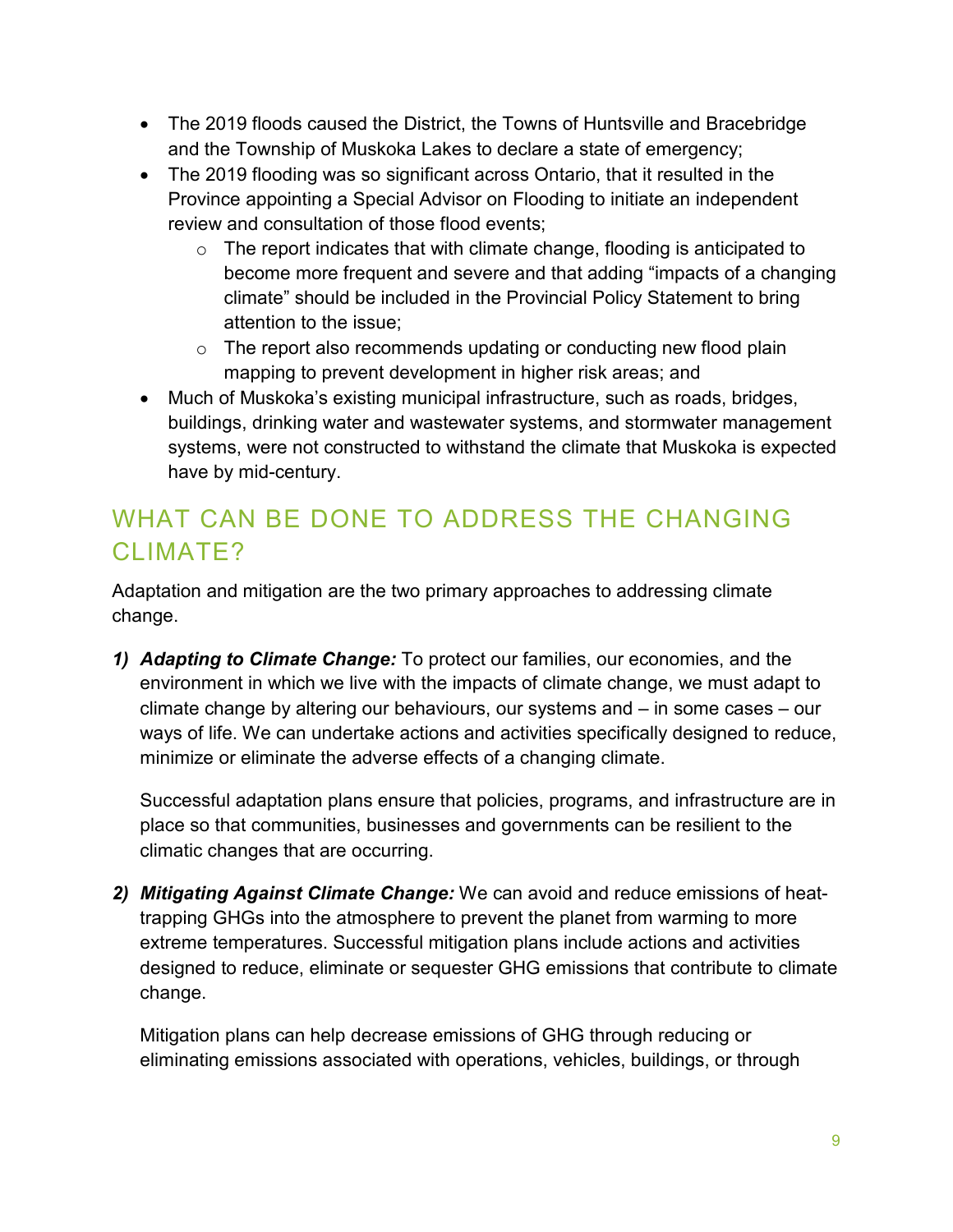activities that sequester carbon from the atmosphere; for example, through treeplanting, utilizing carbon sequestering building materials, or preserving greenspace.

## <span id="page-9-0"></span>ADDRESSING CLIMATE CHANGE IN MUSKOKA

Two notable reports have been released in the last few years that outline what Muskoka's climate will likely look like in the future. These predictions were used to create a plan that reduces GHG emissions and strengthens the adaptive capacity of District programs, infrastructure and services.

- The Muskoka Watershed Council's (MWC) 'Planning for Climate Change in [Muskoka'](https://www.muskokawatershed.org/wp-content/uploads/ClimateChange_Muskoka-2016.pdf) (2016) report outlines the anticipated climatic changes for Muskoka by mid–century and identifies the associated impacts of the changing climate on the District's lakes, waterways, built infrastructure and human activities; and
- The Simcoe Muskoka District Health Unit's (SMDHU) 'A Changing Climate: [Assessing Health Impacts and Vulnerabilities due to Climate Change in Simcoe](https://www.simcoemuskokahealth.org/docs/default-source/topic-environment/smdhu-vulnerability-assessment-2017-finale1e3e25f97be6bc38c2dff0000a8dfd8.pdf?sfvrsn=0)  [Muskoka'](https://www.simcoemuskokahealth.org/docs/default-source/topic-environment/smdhu-vulnerability-assessment-2017-finale1e3e25f97be6bc38c2dff0000a8dfd8.pdf?sfvrsn=0) (2017) report identifies the health impacts of climate change in Simcoe Muskoka and includes the results of the SMDHU's climate change and health vulnerability assessment.

### <span id="page-9-1"></span>PLANNING FOR CLIMATE CHANGE IN MUSKOKA

Using data generated by the Intergovernmental Panel on Climate Change (IPCC CMIP5 Project), MWC predicts that significant climatic changes will occur in Muskoka by midcentury, including:

- A 17% increase in late fall and early spring precipitation;
- $\bullet$  A 3-4°C increase in average temperature;
- More frequent and severe weather events;
- An increase in the prevalence of invasive species;
- A significant reduction in winter lake ice;
- 64% more winter days where the maximum temperature is above freezing; and
- A 7x increase in extreme heat days.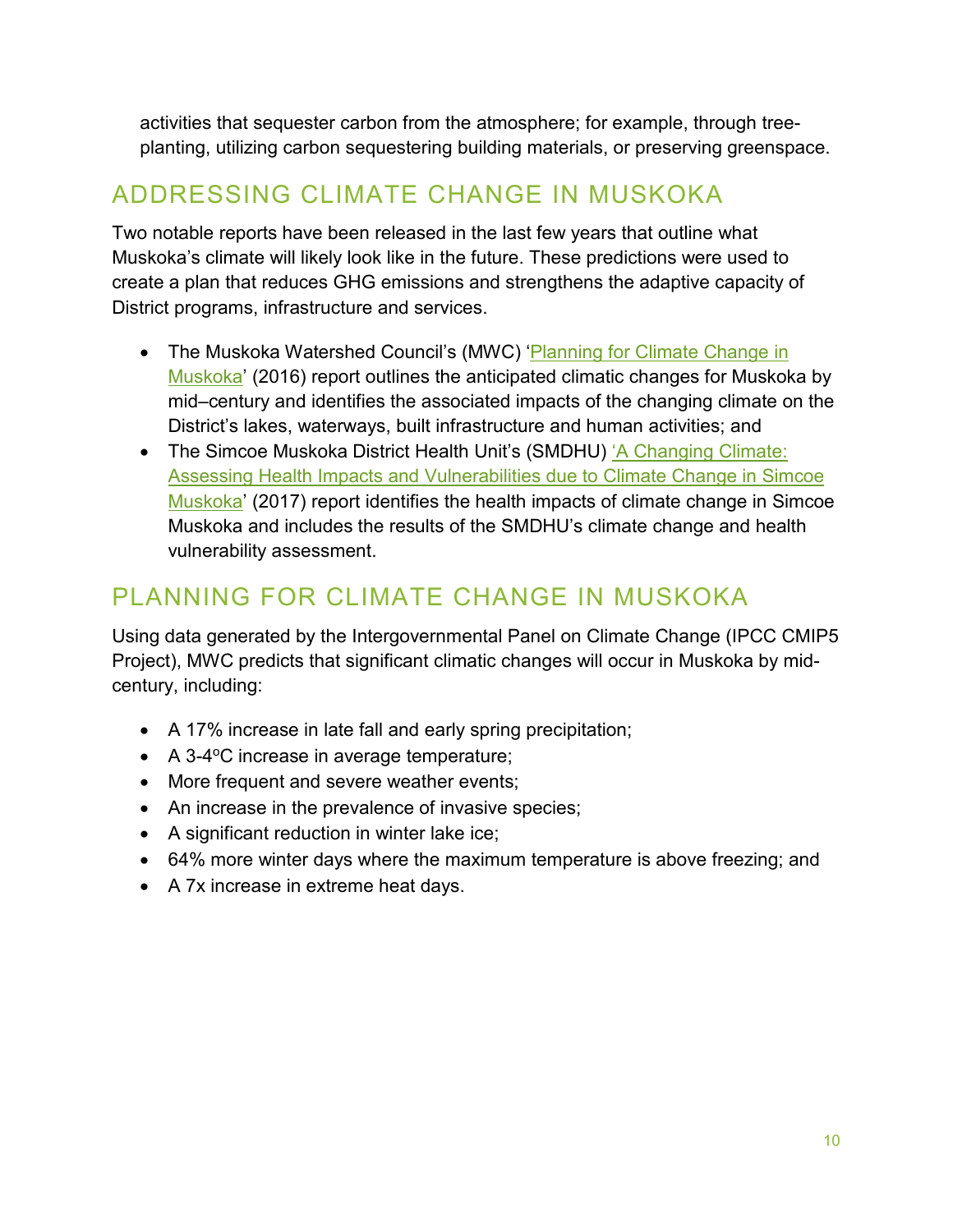

#### *Figure 3: Climatic changes expected to occur in Muskoka by mid-century*

In direct response to a recommendation put forward by MWC, District Council established a Climate Change Initiatives Coordinator position in 2018, with the primary and initial direction for this role to develop the MCCAP for District's consideration.

SMDHU's report on the health impacts and vulnerabilities due to climate change in Simcoe Muskoka predicts the following direct impacts:

- Increase in air pollution and temperature;
- Food insecurity due to changing environments;
- Increased range and transmission of infectious disease;
- Reduced access to safe water; and
- Increases in injuries related to extreme weather events.

And some noted indirect impacts include:

- Psycho-social impacts; and
- Population displacement.

The report identifies climate change as a priority to public health and notes that while people across Simcoe-Muskoka will feel the effects of climate change, the effect will be greater for vulnerable populations, with factors like health status, age, gender, and access to resources playing a major role in how much impact a changing climate will have on individual health.

The District provides services to vulnerable populations and manages both long-term care facilities and social housing facilities. Based on information contained in the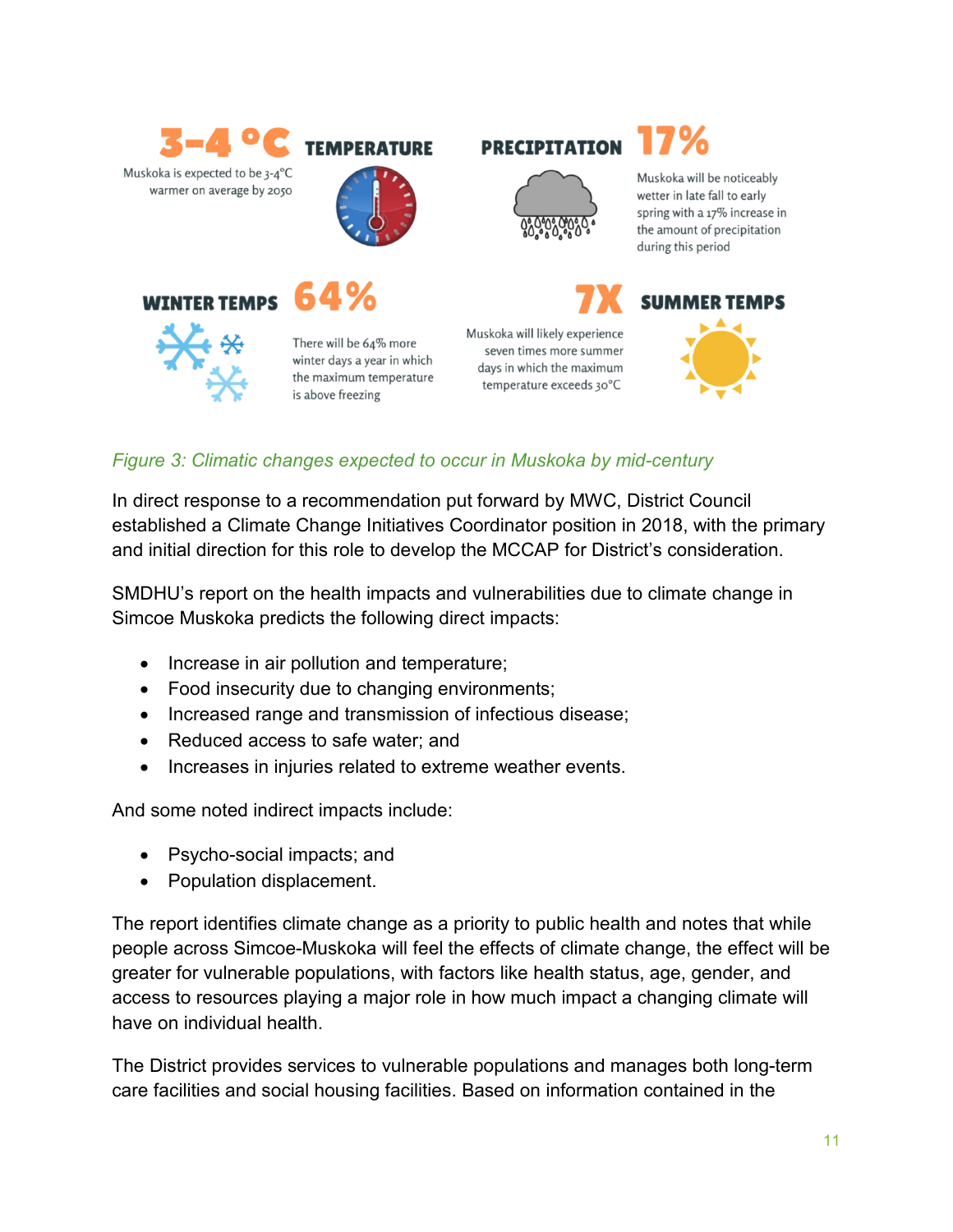SMDHU report, the District can anticipate, prepare for and, where possible, mitigate some of the major health-related challenges associated with the changing climate.

## <span id="page-11-0"></span>DISTRICT OF MUSKOKA TAKING ACTION

Over the past several years, the District of Muskoka has recognized the importance of adapting and mitigating for climate change and has undertaken several crucial initiatives. In addition to establishing its Climate Change portfolio, other key and related District initiatives include:

- Updating the Muskoka Official Plan (2019) to include several sets of policies that call for action on climate change (i.e. C3 and D20);
- Undertaking flood plain mapping for high-risk, vulnerable areas across the region to ensure appropriate emergency responses, planning processes and infrastructure decisions. The initiative included a sensitivity-to-climate change analysis with predicted increase in flows (10-20%) to account for anticipated increases in precipitation due to climate change as noted in MWC's "Planning for Climate Change in Muskoka" report;
- Council Resolution unanimously passed to join the Federation Municipalities Partners for Climate Protection program, that includes a targets to reduce GHG emission associated with District operations;
- Initiating a Corporate Energy Management Plan (2019) which will help increase energy efficiency and decrease emissions associated with District buildings;
- Developing a 5-Year Transportation Needs Assessment and Growth and Sustainability Plan (2020) which, in part, will look to improve public transit in the east-west corridor in Muskoka and reduce single occupancy vehicle trips and associated emissions;
- Establishing Strategic Priorities (2016) that provide direction to enhance the District's knowledge and understanding of our natural environment in order to mitigate the effects of climate change on the resiliency and biodiversity of our watershed and to reduce our environmental footprint;
- Continuing its support for the Muskoka Watershed Council;
- Initiating a Community GHG Baseline Inventory and Reduction Plan (2020 ongoing) which will develop a GHG baseline inventory, and bring together a diverse representation of Muskokans to establish GHG reduction targets and strategies; and
- Developing a Corporate GHG Baseline Inventory and Reduction Plan (2020 ongoing) to establish a GHG Baseline inventory for the District's operations and buildings and use the MCCAP Steering Committee to propose GHG reduction targets and strategies.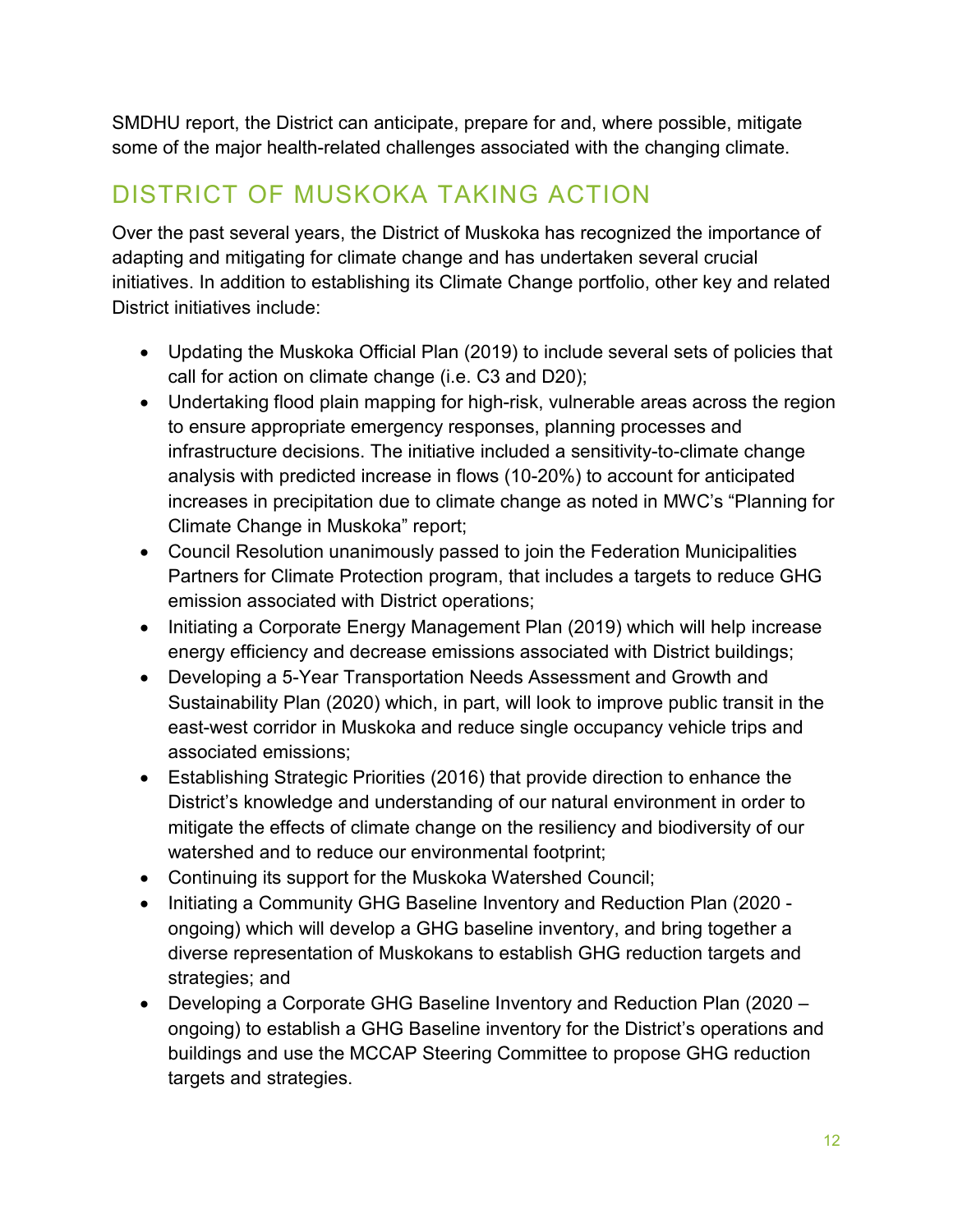### Community and Corporate Climate Change Action Plans

In 2020 the District launched both the 'Community GHG Baseline Inventory and Reduction plan' and a the 'Corporate GHG Baseline GHG Inventory and Reduction Plan.

*Corporate Climate Change Action Plans:* The MCCAP and the Corporate GHG Baseline Inventory and Reduction Plan both relate to services and infrastructure that the District has direct control over (District fleet, roads, buildings, service delivery etc.).

*Community Climate Change Action Plan:* The Community GHG Baseline Inventory and Reduction Plan' relates to GHG emissions from the general public, industry, and commercial businesses in Muskoka that are outside of the Districts control, and account for approximately 98% of GHG emissions in Muskoka. This plan will be developed with full consultation of a cross-section of Muskoka residents from all areas of society, and will aim to help businesses, households, and individuals reduce their GHG emissions.

## <span id="page-12-0"></span>THE MUSKOKA CORPORATE CLIMATE CHANGE ACTION PLAN (MCCAP)

The MCCAP is a roadmap for the District itself to consider in its ongoing response to climate change. More specifically, the MCCAP proposes coordinated, interdepartmental actions on climate adaptation to inform planning and infrastructure decisions for District Council's consideration.

The purpose of the MCCAP is to provide the District with a proposed course of action towards achieving its climate change goals and responsibilities as stated in its Strategic Priorities and the Muskoka Official Plan.

Over the past few years, many other smaller and rural municipalities across Ontario and Canada have adopted climate change adaptation or mitigation plans including; the Township of Georgian Bay/Severn/Oro-Medonte/Midland/Tiny/Tay/Penetanguishene; Barrie; Thunder Bay; and Durham Region. Also, all 36 of Ontario's Conservation Authorities (CA) all have specific climate-related plans, though the District of Muskoka is not located within the jurisdiction of a CA.

### The Development of the MCCAP

The MCCAP is the result of an interdepartmental, collaborative effort led by a MCCAP Steering Committee comprised of representatives from most District departments.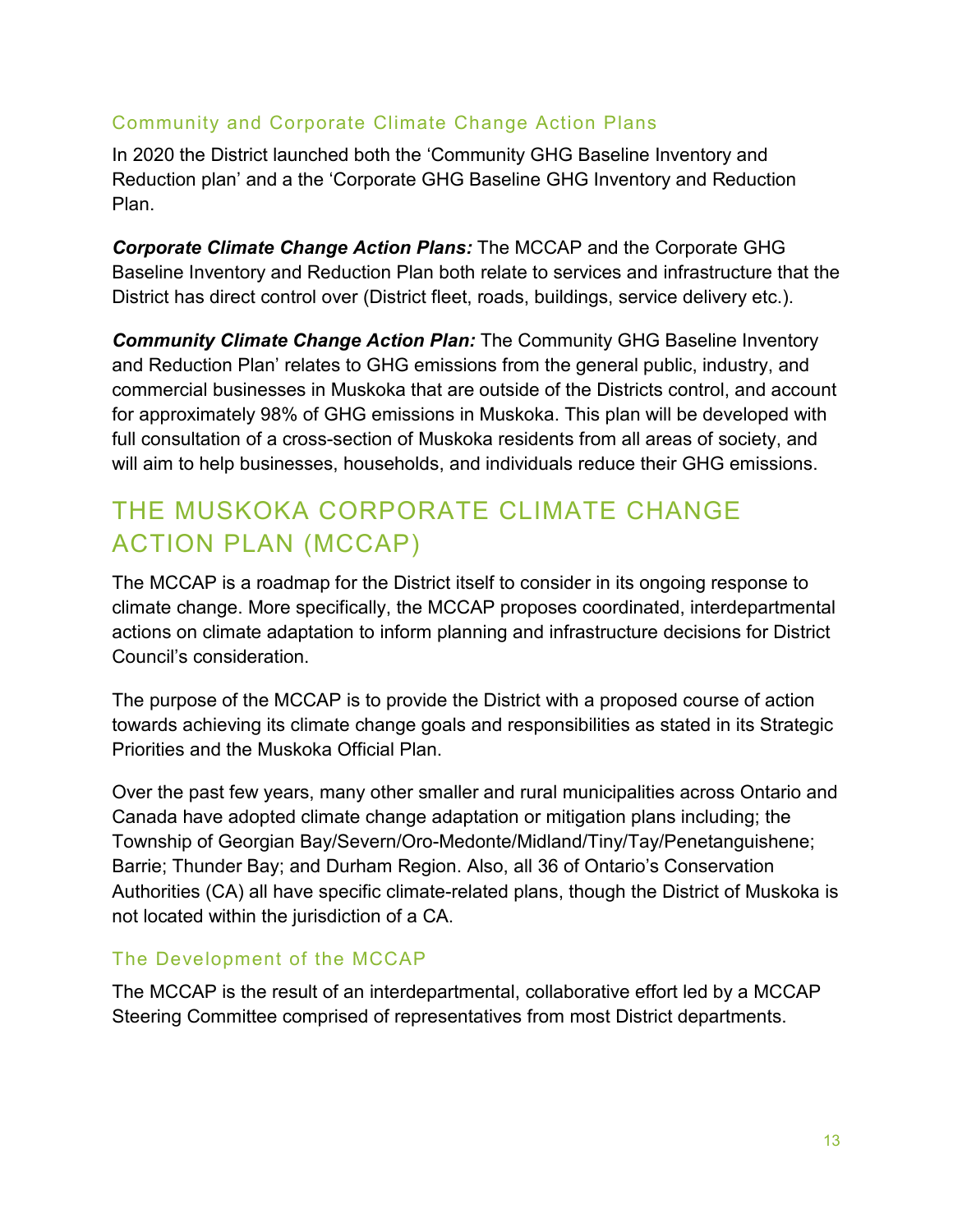At the initiation of this project, the MCCAP Steering Committee developed and approved a Terms of Reference (TOR) to outline the District's goals, strategic direction and priority action areas to help guide the plan. The TOR are as follows:

- **Goal:** To make the District a leader in the climate change field and to make the District more resilient to, and decrease the District's impacts on, climate change through the creation and implementation of a MCCAP.
- **Strategic Direction:** Prepare the District to adapt to climate change challenges and mitigate our effect on, and addition to, a changing climate.
- **Priority Action:**
	- $\circ$  Conduct a climate change vulnerability assessment of the District's built, natural, economic and social assets and infrastructure.
	- $\circ$  Identify any immediate climate change mitigation and adaptation actions for the District.
	- o Develop the corporation's District Municipality of Muskoka Climate Change Action Plan.
	- o Investigate and seek funding opportunities for climate change mitigation and adaptation work.

In 2019, the MCCAP Steering Committee participated in a climate vulnerability assessment led by the Ontario Centre for Climate Impacts and Adaptation Resources (now known as the Climate Risk Institute (CRI) to evaluate the impacts associated with anticipated climatic changes in Muskoka and, more specifically, at the District. The results of the assessment helped inform the goals and actions in MCCAP. Subsequently, in 2020, the CRI was chosen by the Province to lead its two-year climate risk assessment.

Through its review of existing and/or emerging climate change and adaptation measures, the MCCAP Steering Committee has identified proposed actions needed to ensure Muskoka will be a climate-resilient municipality, with emphasis on potential actions and responsibilities to be undertaken by the District and, if desired, the Area Municipalities.

The District will continue to identify and pursue external resources and funding support to undertake municipal climate-related initiatives (e.g., through various grants offered by the Federal and Provincial governments, the Federation of Canadian Municipalities' Climate Innovation Program, etc.).

External advisors, including members of Muskoka Watershed Council, senior staff from the Federation of Canadian Municipalities, staff from the CRI and representatives from the SMDHU Climate Change Exchange have also provided guidance in the development of this plan.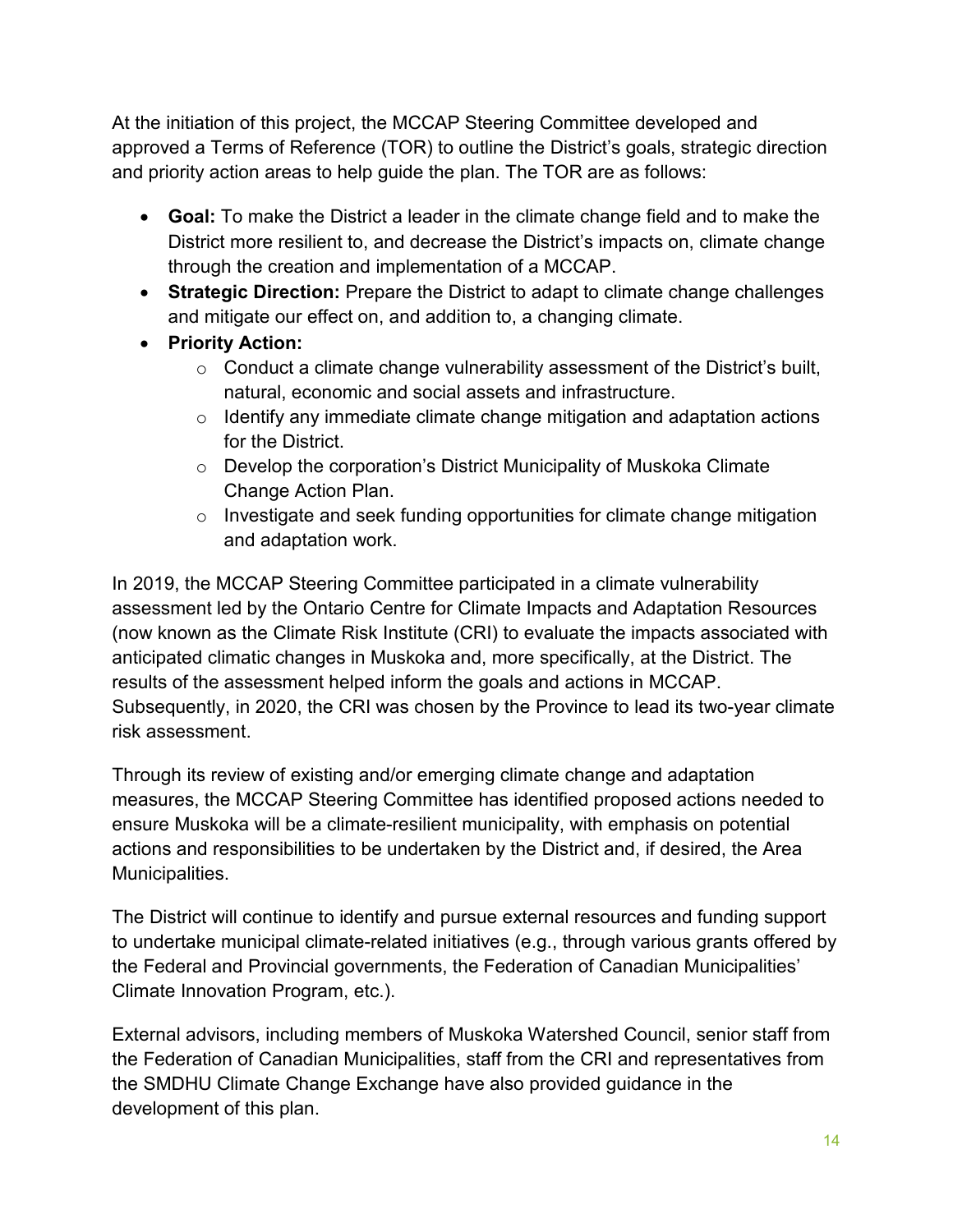The District's Strategic Priorities (2016) provide direction for District programs and policies. These priorities have been incorporated directly into the MCCAP because they have helped to manage the legacy of a healthy Muskoka and are designed to sustain a functioning natural environment that recognizes the need for a vibrant economy together with a caring community conscience that supports those in need.

The District's Strategic Priorities are categorized into five themes including:

- Natural Environment
- Governance
- Economy
- Infrastructure
- Community

To align with the Strategic Priorities, these same categories are selected as the MCCAP's themes to organize all proposed climate goals.

For each MCCAP theme, several new and/or existing climate change adaptation and mitigation goals have been identified and each goal has an action, or actions, that have been designed to achieve the goal. Where possible, indicators or milestones will be included to ensure the actions are measurable and can be evaluated.

A total of 84 actions were identified for the District to consider for implementation to address the goals of the MCCAP. These actions were identified through consultation with the MCCAP Steering Committee and senior leadership.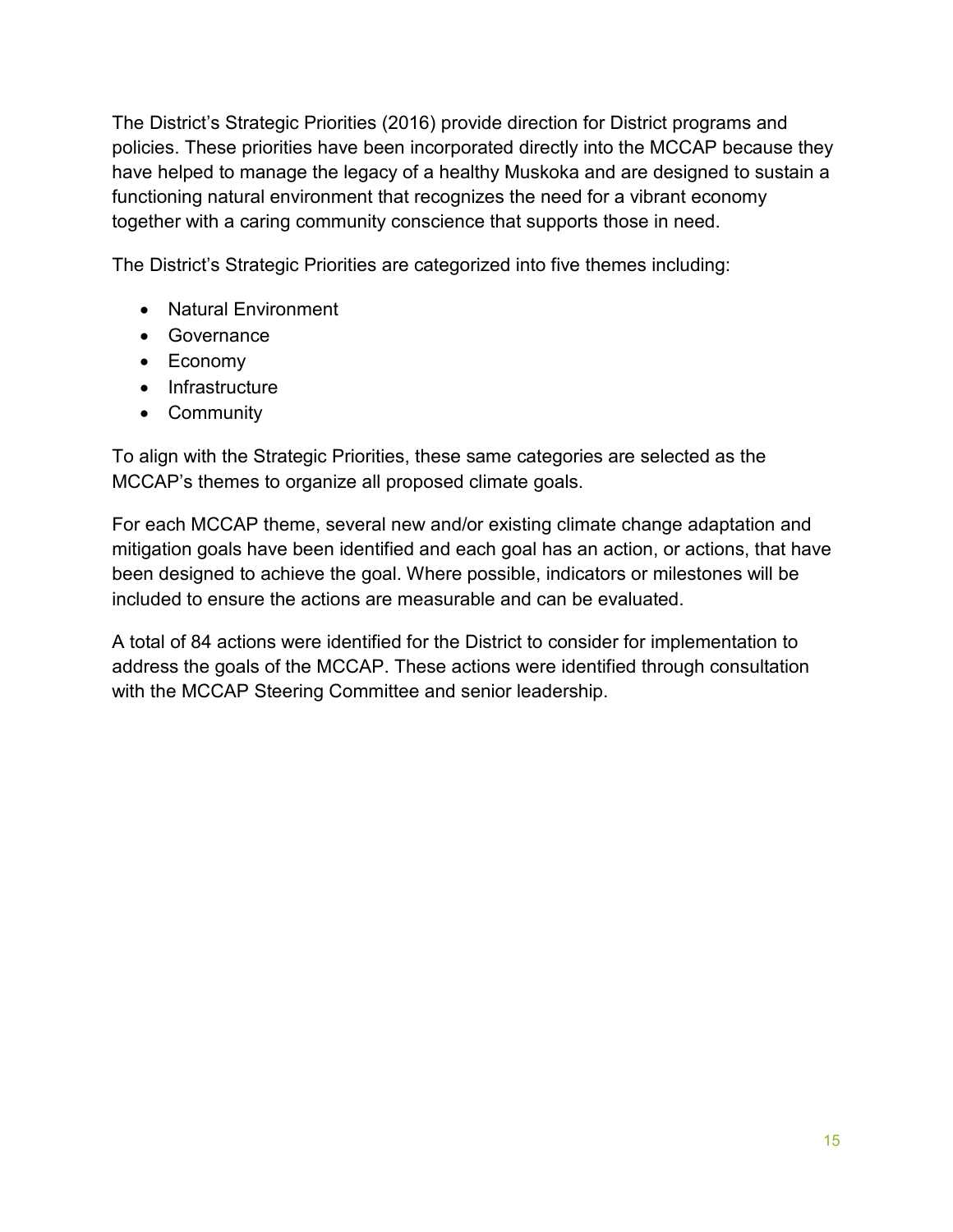# <span id="page-15-0"></span>MCCAP: PROPOSED GOALS AND ACTIONS

### <span id="page-15-1"></span>NATURAL ENVIRONMENT

Muskoka benefits from having a predominantly intact natural environment in contrast to Ontario's more fragmented and urbanized areas located south of the Canadian shield. From a bird's eye view, approximately 94% of Muskoka is under natural cover, including forests, wetlands, lakes, barrens and rivers. While development and roads do fragment Muskoka's natural areas, the abundance of natural areas that remain supports Muskoka with a number of valuable ecosystem services and provides a buffer for the impending impacts of climate change. The high percentage of naturally covered area in Muskoka, including wetlands, helps mitigate flood risks and provides natural filtration of water moving throughout Muskoka's watershed. The Canadian shield's associated shallow soils have limited capacity to store water, but even the loss of this limited capacity can increase flood risk, reduce water quality, and decrease economic opportunities associated with tourism, second homes, and recreation in Muskoka.

Ecosystems can become more vulnerable as extreme weather events increase and invasive species become more pervasive with a warmer climate. The impacts from climate change are experienced year-round and require both short-term and long-term solutions. The health of the terrestrial and aquatic environments in Muskoka is vital to the quality of life of its residents. The District will continue to strategize and implement steps to enhance climate resiliency through the natural environment across the region.

Natural Environment Goal - NE 1: Apply a "Climate Change Lens" to maximize resiliency of ecosystems and communities, manage the risks associated with climate change, and provide ecosystem services for future generations.

Actions to support NE 1:

- NE 1.1 Develop and implement green and sustainable development standards and encourage Area Municipalities to as well (D20.4 and D20.5 of the MOP).
- NE 1.2 Encourage all new District of Muskoka municipal buildings and projects to satisfy green and sustainable development standards. (D20.4 and D20.5 of MOP).
- NE 1.3 Promote sustainable development and healthy communities by considering the impacts of climate change during the review and approval of development applications. (D20.4 to D20.6 of MOP).
- NE 1.4 Adopt a set of climate change resiliency and mitigation performance measures to guide and monitor development. (D20.7.a. of MOP).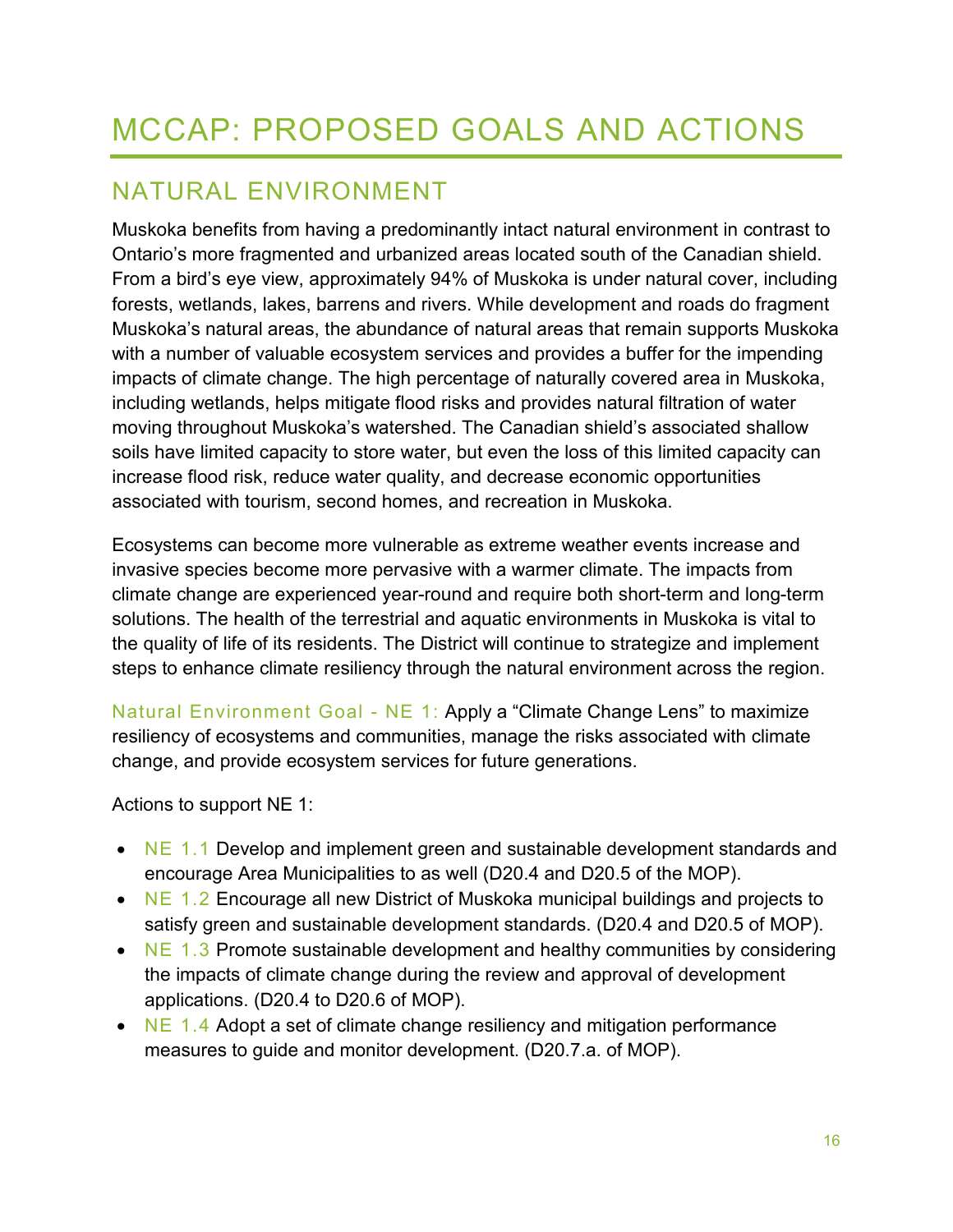- $NE$  1.5 Adopt and use performance checklists to implement performance measures and consistently and transparently evaluate adherence of development to these measures. (D20.7.b. of MOP).
- NE 1.6 Develop and implement performance checklists to assist with creating sustainable communities and encourage Area Municipalities to as well. (D20.7.f. of MOP).

Natural Environment Goal - NE 2: Promote the planting of native vegetation to reduce erosion and the impacts of flooding, as well as enhance local biodiversity.

Actions to support NE 2:

- NE 2.1 Support the Muskoka Watershed Council to implement stewardship programs like Love Your Lake and The Natural Edge.
- NE 2.2 Support community organizations (i.e. lake associations, neighborhood groups) in native species planting initiatives.
- NE 2.3 Develop policies requiring the use of native vegetation on all District-owned properties.
- NE 2.4 Partner with the Muskoka Watershed Council and other NGO's on new initiatives to increase the public's awareness of the importance of native vegetation and natural shorelines.
- NE 2.5 Assess the Muskoka Watershed Advisory Group's 'Interim Advice and Recommendations to Address Priority Environmental Issues in the Muskoka River Watershed' for actions that would assist in climate change adaptation, mitigation, or increase sustainability and action where appropriate.

Natural Environment Goal - NE 3: Prevent the establishment of invasive species.

Actions to support NE 3:

- NE 3.1 Track the occurrence of invasive species on District-owned properties and along District roadways.
- NE  $3.2$  Fund and implement removal programs for invasive species on Districtowned properties and along District roadways.
- $NE$  3.3 Submit reports of invasive species occurrences to a province-wide database through EDDMapS Ontario.
- NE 3.4 Partner with the Muskoka Watershed Council and other NGOs on initiatives to raise the public's awareness about invasive species.
- NE 3.5 Require Invasive Species Management Plans for all District projects outlining procedures to minimize the spread of invasive species and proper disposal of contaminated soils and materials.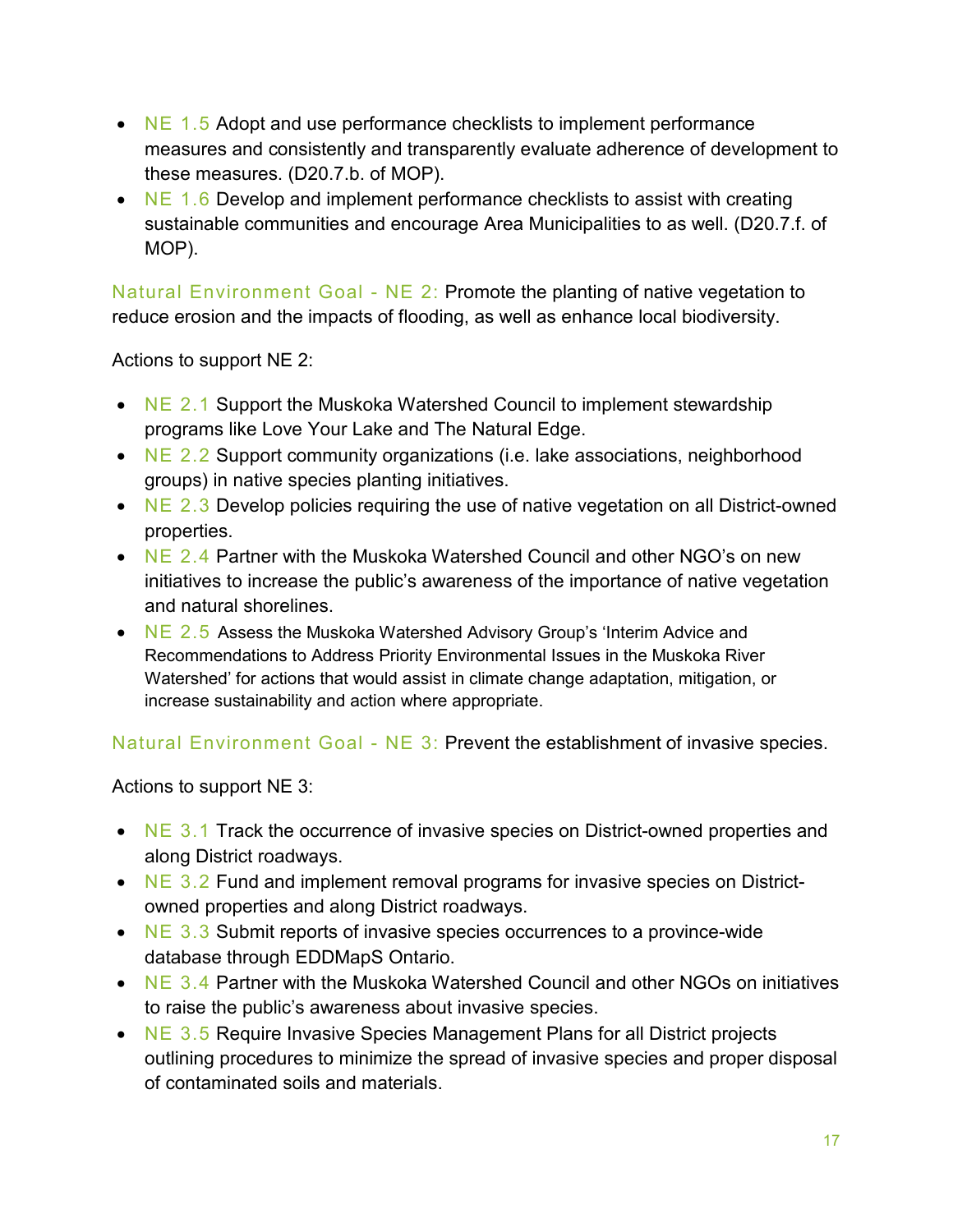Natural Environment Goal - NE 4: Reduce road salt use while maintaining public safety.

Actions to support NE 4:

- NE 4.1 Map areas sensitive to chloride and implement a strategy to reduce salt application in these areas.
- NE 4.2 Continue EPW trials that investigate the efficacy and cost effectiveness of alternatives to traditional de-icing materials, with the goal of reducing the amount of road salt used.
- NE  $4.3$  Support the implementation of programs to reduce salt used by the District, businesses and residents.
- NE  $4.4$  Work with the Area Municipalities and the Ministry of Transportation (MTO) to quantify the amount of salt applied to Muskoka's roads and facilitate record keeping to examine the effectiveness of salt-reduction initiatives.

Natural Environment Goal - NE 5: Protect locally, regionally and provincially significant areas and features and preserve them to maintain the long-term integrity and the special character of the Muskoka environment.

Actions to support NE 5:

- NE 5.1 Develop a Natural Heritage Strategy to identify locally, regionally and provincially significant areas and features and incorporate protection for these priority areas in Official Plan Policy.
- NE  $5.2$  Quantify the value of Muskoka's natural assets for consideration in decision-making and land-use planning. Their value in climate change adaptation and mitigation should be stated.
- NE  $5.3$  Identify priority areas for rehabilitation and renaturalization that strengthens Muskoka's ability to adapt to a changing climate.

Natural Environment Goal - NE 6: Quantify and mitigate the impacts of climate change on our water resources.

Actions to support NE 6:

• NE 6.1 Implement the Lake System Health Water Quality Monitoring program to collect data on Muskoka's lakes, including the collection of data that provides an indication of Muskoka's changing climate (i.e. water temperature profiles) where possible.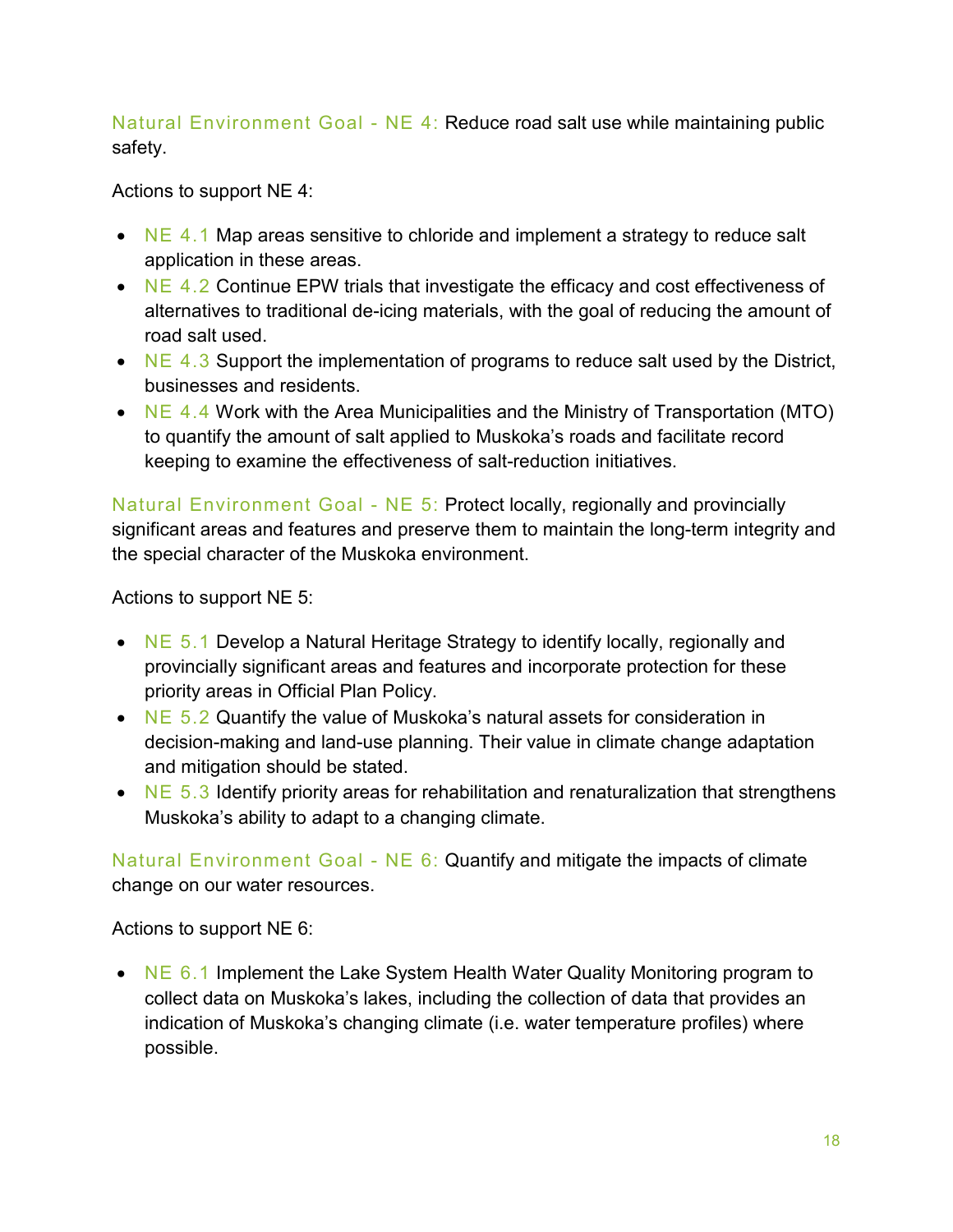- NE  $6.2$  Support the Muskoka Watershed Council's algae monitoring program, which collects baseline data on algae abundance and trends in order to establish changing conditions as a result of climate change.
- NE  $6.3$  Implement policies to quide development around Muskoka's water resources taking current and future climate impacts into account.
- NE  $6.4$  Partner with all levels of government, NGOs and the community to support relevant research opportunities to identify current and future ecosystem changes and potential mitigation and/or adaptation programs.
- NE 6.5 Support the development of an Integrated Watershed Management (IWM) plan for the Muskoka River Watershed and Black-Severn River Watershed.
- NE  $6.6$  Implement water conservation measures in all District-owned buildings to mitigate the impacts of drought.
- NE 6.7 Partner with Area Municipalities to improve septic tracking and reinspection in Muskoka.

Natural Environment Goal - NE 7: Develop, fund and support programs to protect and conserve Muskoka's water resources.

Actions to support NE 7:

• NE 7.1 Pursue grant opportunities for the District and partners to maintain current programs and develop new innovative ways of protecting Muskoka's water resources.

### <span id="page-18-0"></span>GOVERNANCE

Periodic review and revision of District policies are necessary to maintain effective and responsive governance in the face of climate change. Since climate change is going to impact the livelihoods and lifestyles of Muskoka residents, strategic planning and implementation is required to ensure the optimal delivery of programs, policies, plans and services. Adapting current practices and policies to increase climate resiliency can create a vibrant future for the region. The District will endeavor to make sustainable changes where possible.

Governance Goal - GA 1: Revise District programs to reduce GHG emissions and make them more resilient to climatic changes by implementing best practices and technology.

Actions to support GA 1: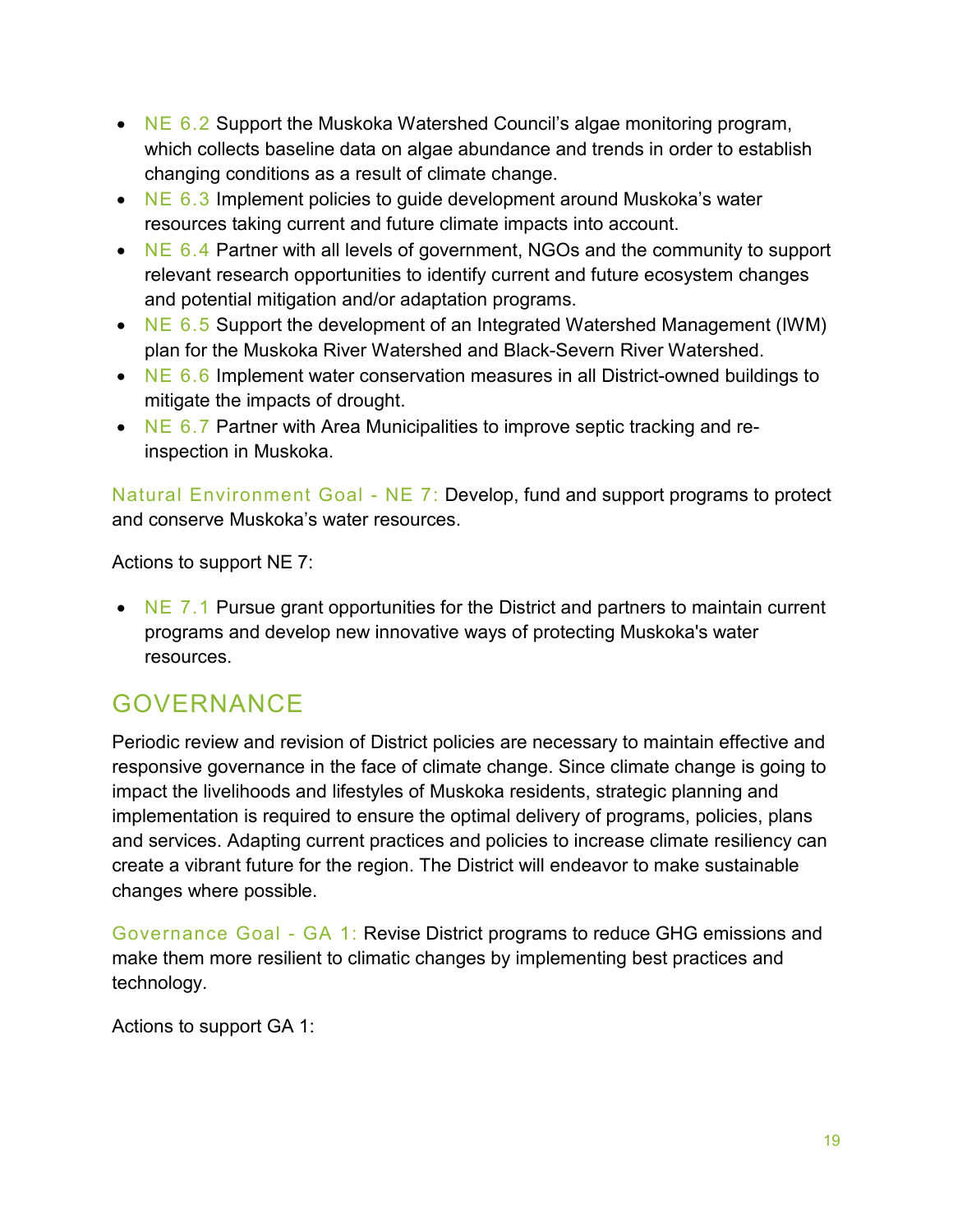- GA 1.1 Work with MWC and other organizations to support industry and all levels of government in promoting and developing low carbon and resilient standards, policies, and programs.
- GA 1.2 Identify and pursue available funding mechanisms and partnerships to support actions.
- GA 1.3 Develop a Corporate waste reduction strategy
	- o Investigate opportunities to increase residential diversion rates.
	- o Investigate opportunities for partnerships to encourage and increase the diversion of organics from IC&I waste (Business, schools, industry etc.).
	- o Expand, where possible, the District's diversion programs.
	- $\circ$  Assess policies and approvals to allow flexibility to accept organics from IC&I sources when and where possible.
	- $\circ$  Investigate opportunities to partner with other municipalities and funding opportunities for development of advanced organics processing technology with the potential for renewable natural gas capture.
	- $\circ$  Create an education and marketing campaign on the importance of diversion programs in Muskoka.

Governance Goal - GA 2: Develop a sustainable asset management plan that takes climate change impacts into account while maintaining a high level of service.

Actions to support GA 2:

• GA 2.1 Incorporate the findings of the Muskoka Climate Change Action Plan into the new asset management system and review periodically.

Governance Goal - GA 3: Review and revise the District's policies and plans to account for climate change. Ensure future District activities incorporate climate change considerations and mitigation measures whenever possible.

Actions to support GA 3:

- GA 3.1 Provide feedback (where applicable) on climate-related legislation proposed by Province, Federal and Area Municipal Governments.
- $GA$  3.2 Adopt new legal and/or policy tools, including by-laws, that require the implementation of climate resilience measures (e.g., green roof by-law) in new buildings, or to reduce the embodied carbon in new construction.
- $GA$  3.3 Embed climate change considerations in staff reports and purchasing processes, similar to the existing 'financial implications' section, or added to the existing Strategic Priorities graphic.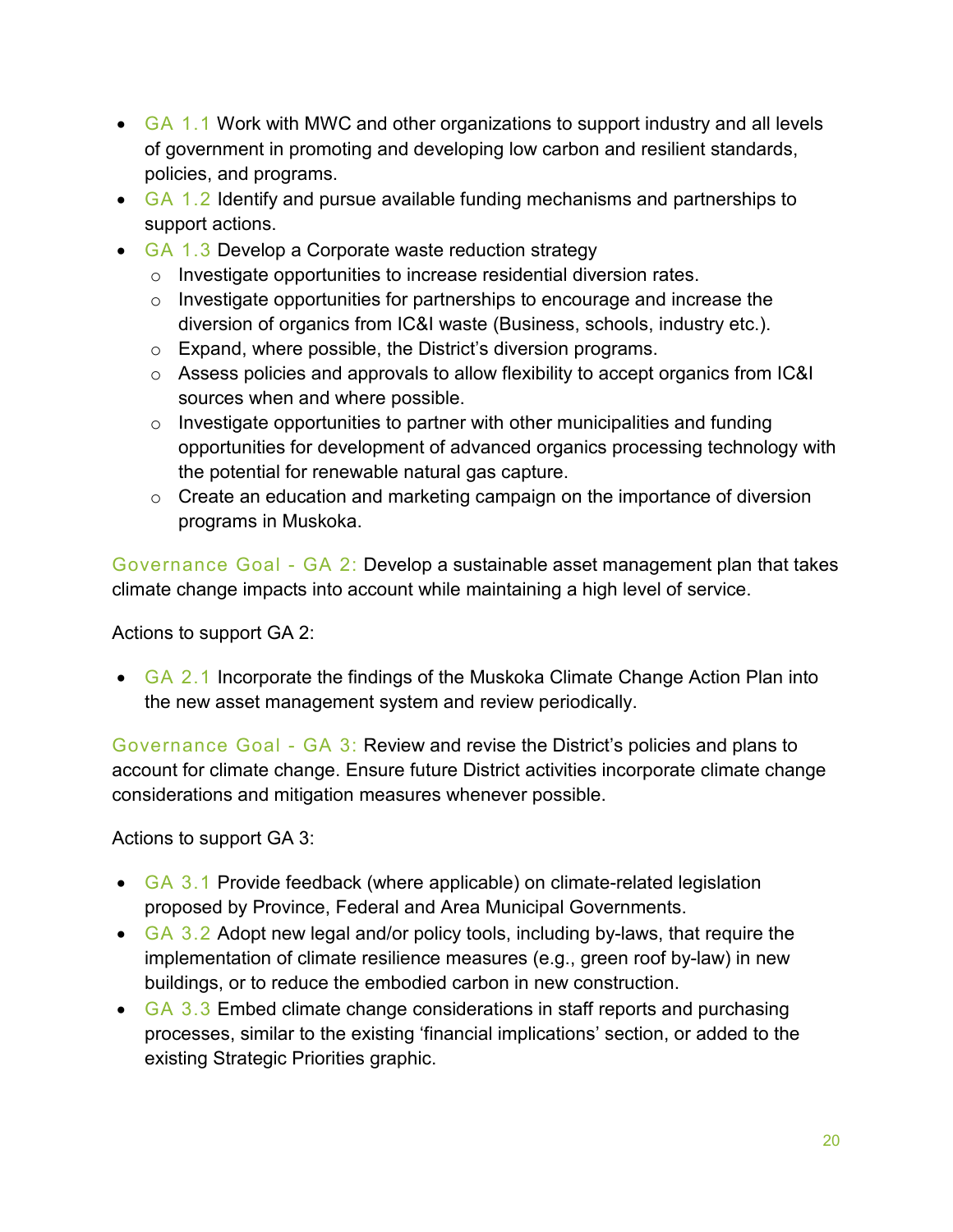• GA 3.4 Review and amend key policy documents (such as the Muskoka Official Plan) on a regular basis to ensure new climate change considerations are incorporated.

Governance Goal - GA 4: Conduct an analysis of the District and Area Municipalities response to extreme weather events and other regional emergencies and use lessons learned to help refine response.

Actions to support GA 4:

- GA 4.1 Conduct an analysis of the District and Area Municipal responses to the COVID-19 crisis and use lessons learned to support climate-friendly approaches to District activities.
- GA 4.2 Encourage opportunities to work remotely where service levels are being met.
- GA 4.3 Investigate other municipalities' best-practices to achieve a new 'Greener' normal.

Governance Goal - GA 5: Monitor the implementation of adaptation and mitigation actions and goals in order to make continuous operational improvements. Review and update the MCCAP on a recurring basis (~5 years).

Actions to support GA 5:

- GA 5.1 Report annually to the District's Community and Planning Services Committee on the implementation of the MCCAP and grant opportunities available to support District climate change initiatives.
- GA 5.2 Develop a standardized checklist to ensure progress and monitoring is consistent.
- GA 5.3 Adhere to legislative and program requirements while continually advocating for consistent, equitable and sustainable funding for Muskoka.

### <span id="page-20-0"></span>ECONOMY

Climate change can impact businesses and the different industries and sectors supporting Muskoka's economy by increasing risk from disruption by severe weather events, invasive species, flooding or wildfire. Collaborating with local businesses and the tourism sector to identify potential risks and burdens from climate change is a priority of the District. Tourism and recreation generate a significant amount of revenue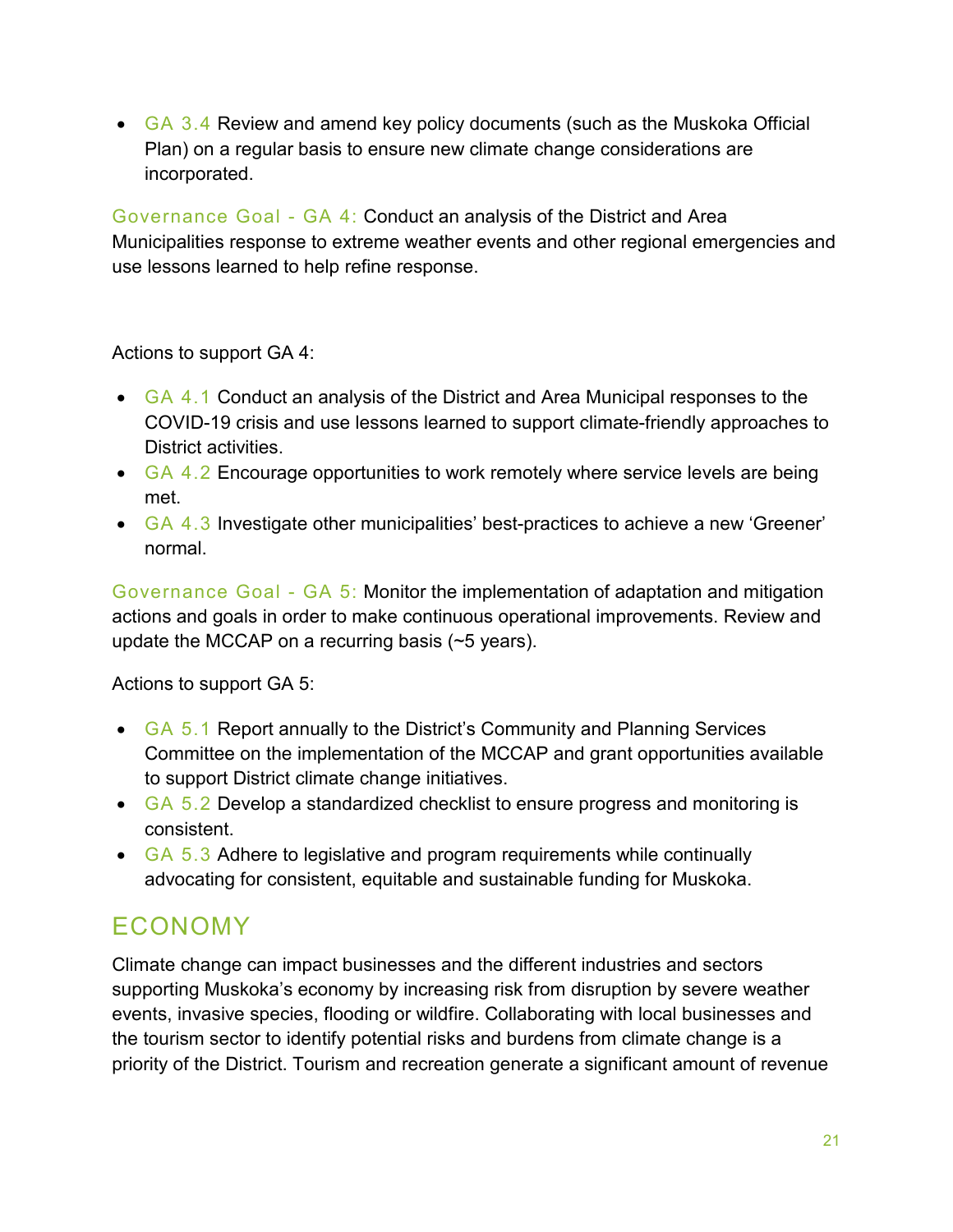in Muskoka, with tourists and second home owner spending over \$500 million annually in Muskoka<sup>[11](#page-21-0)</sup> and supports a large portion of Muskoka's employment sector.

Including climate-resilient actions in commercial, recreational, and other economic development opportunities enhances a municipality's ability to combat associated risks. The District will collaborate with Area Municipalities, partners, and businesses to adapt to a changing climate through innovation and economic growth.

Economy Goal - EA 1: Enhance the sustainability of the Muskoka Airport.

Actions to support EA 1:

 $\bullet$  EA 1.1 Develop a sustainability plan for the Muskoka Airport that identifies opportunities to reduce energy consumption, waste, GHG emissions associated with airport activities, protect ground water resources, and improve resiliency to climatic changes.

Economy Goal - EA 2: Increase the resiliency of the local economy to climate change impacts and help them take advantage of any opportunities related to climatic changes in Muskoka.

Actions to support EA 2:

- EA 2.1 Incorporate climate change education and outreach into District programs that support business or commercial interests.
- EA 2.2 Partner with Area Municipalities to help local businesses adapt to climate change and decrease their GHG emissions.
- EA  $2.3$  Encourage the building sector to minimize GHG emissions associated with construction operations and materials.

Economy Goal - EA 3: Build on Muskoka's reputation as an internationally recognized tourism destination to become a leader and innovator in the fight against climate change.

Actions to support EA 3:

 $\overline{a}$ 

• EA  $3.1$  Encourage developers to include low carbon energy systems in new developments and/or the use of carbon sequestration material in new buildings.

<span id="page-21-0"></span><sup>&</sup>lt;sup>11</sup> District of Muskoka Economic Development and Community Profile, 2019, https://www.muskoka.on.ca/en/work-and-invest/resources/2019-11-01-Economic-Development-Profile-FINAL-.pdf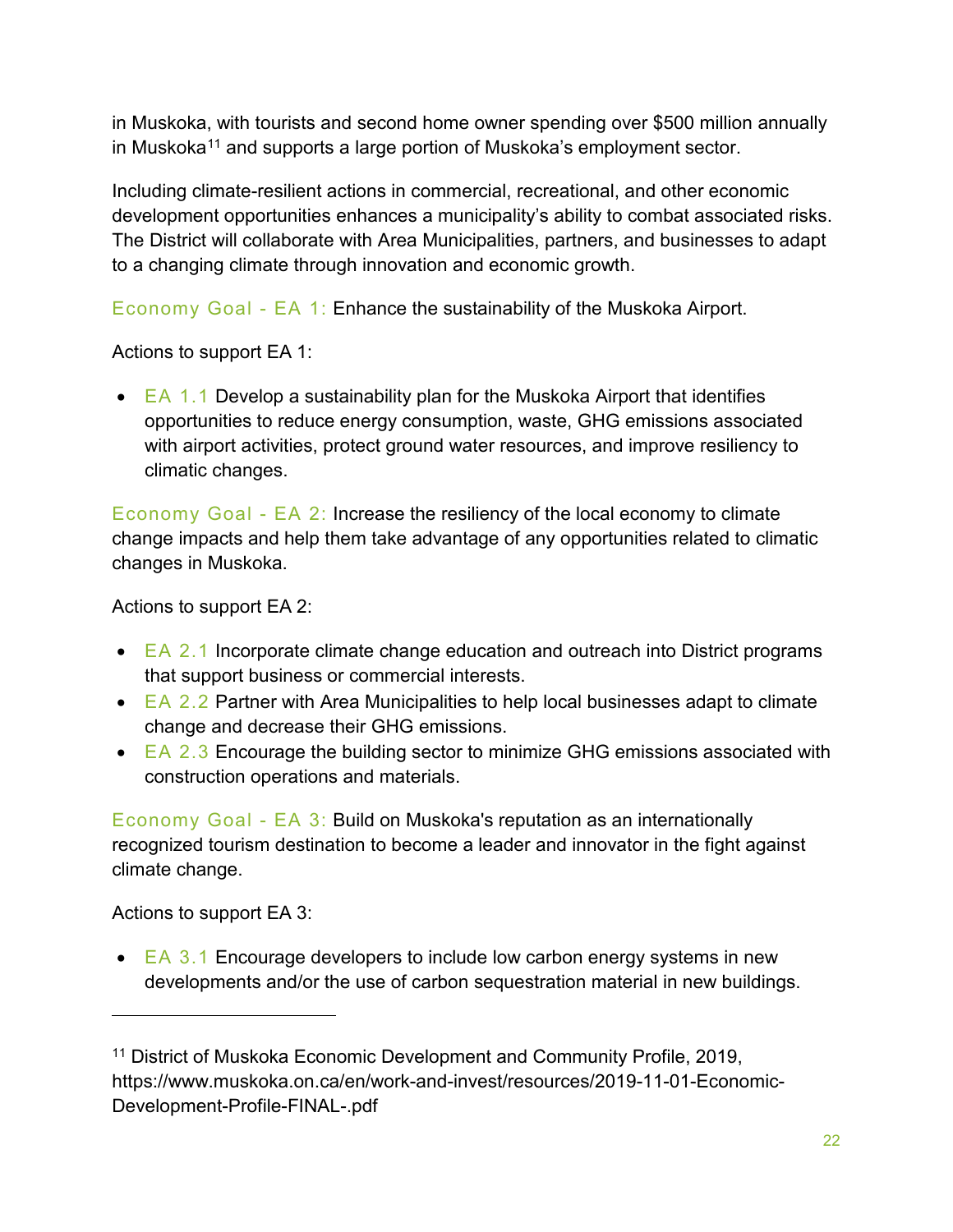Consider financial tools and tying fees to embodied carbon or sustainability in new builds.

 $\bullet$  EA 3.2 Support incorporation of climate-smart business models and programs in the tourism industry.

Economy Goal - EA 4: Collaborate with Area Municipalities and other organizations to support and promote economic development opportunities that enhance the natural environment, have low-impact on climate change, and recognize the character of Muskoka's communities.

Actions to support EA 4:

- EA 4.1 Consider establishing a 'Green Economy/Recovery Task Force' (or task an existing committee/group) comprised of representatives from Area Municipalities, businesses, the tourism sector, Business Improvement Areas (BIA), and community organizations like the Muskoka Watershed Council (MWC), Muskoka Steamship & Discovery Centre (MSDC), Climate Action Muskoka (CAM), and others, to explore ways to foster and support eco-tourism and environmentally friendly economic opportunities.
- EA  $4.2$  Expand the Corridor 11 Bus service within Muskoka, providing additional, environmentally friendly travel options for residents and tourists alike.
- $\bullet$  EA 4.3 Launch an east-west transportation program, building on the previous Muskoka Extended Transit Service, to help move residents east and west throughout the District and into the larger towns, providing a more environmentally friendly travel option.

Economy Goal - EA 5: Establish a climate change reserve fund or increase contributions to the environmental reserve fund to assist in the pursuit of grants for ambitious projects to increase resiliency and mitigate District GHG emissions.

Actions to support EA 5:

 $\bullet$  EA 5.1 Identify financial implications and incorporate climate mitigation and adaptation goals into existing short and long term financial projections for the District. A dedicated reserve fund or an increase in contributions to the environmental reserve fund could help support the pursuit of grants that require contributions from the District.

## <span id="page-22-0"></span>INFRASTRUCTURE

Increases in the frequency and intensity of extreme weather events due to climate change will impact built infrastructure across the District. Climate events such as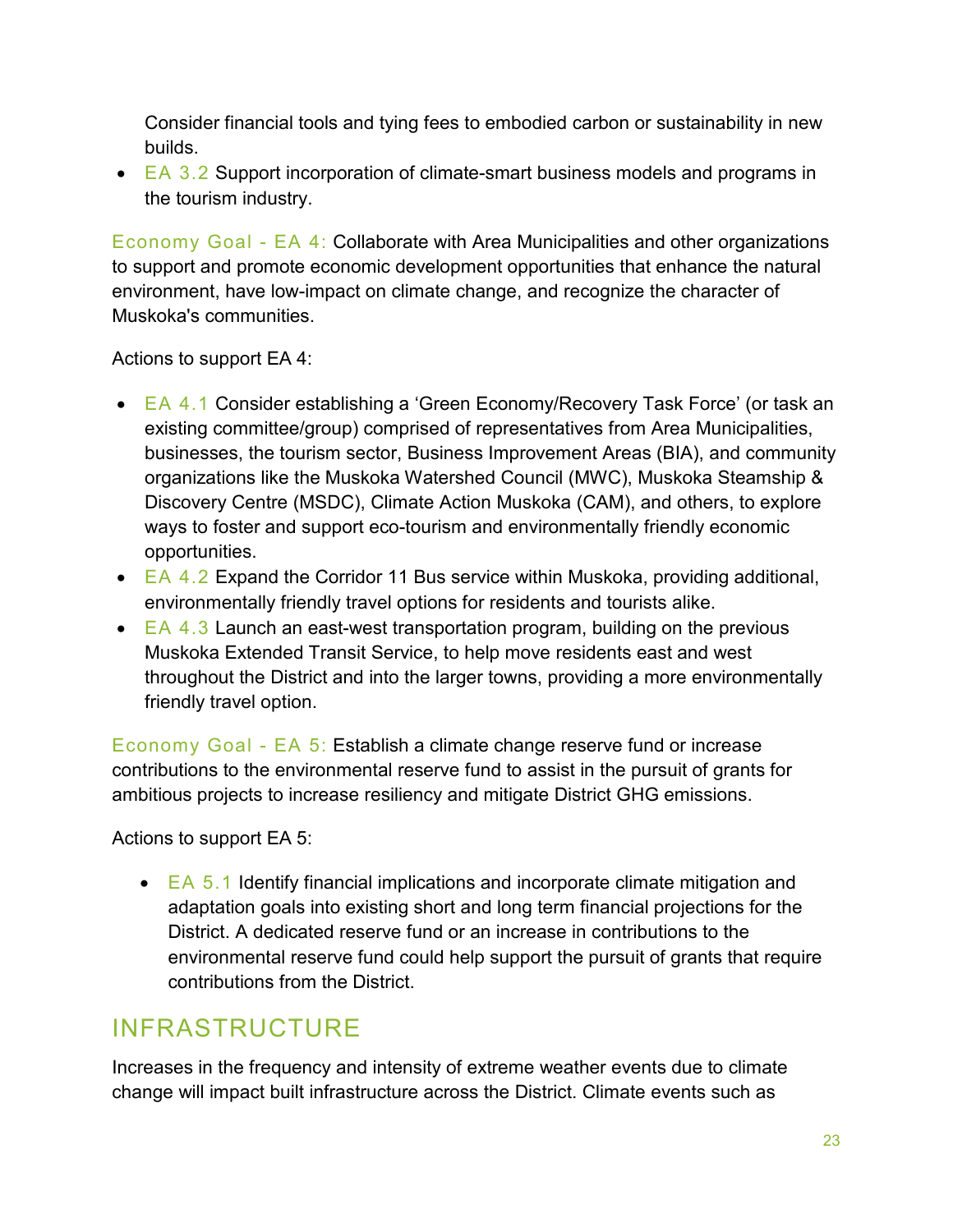flooding, increased freeze-thaw cycles, and greater precipitation levels all put stress on existing infrastructure.

Through continued collaboration with Area Municipalities and stakeholders, the District will continue to connect and service communities by enhancing the resiliency of its transportation networks, waste management, and water and wastewater systems. Updated designs and specifications that take these concerns into consideration will evolve as reaction moves from acknowledgement to implementation. Outlined below is a series of proposed goals to increase the District's adaptive capacity and to mitigate its GHG emissions.

Infrastructure Goal- IN 1: Increase the District's ability to help the community prepare for and respond to extreme weather events and emergency situations.

Actions to support IN.1:

- IN 1.1 Evaluate the data presented in the flood plain mapping project to determine impacts on different areas in Muskoka.
- IN 1.2 From the flood plain mapping assessment, investigate potential flood mitigation opportunities.
- IN 1.3 Encourage the Province to update the Muskoka River Water Management Plan (MRWMP) to ensure that up-to-date climate information is incorporated.
- IN 1.4 Consider establishing a municipal "extreme weather reserve fund" to assist community members, organizations, and businesses recover from serious weather events.
	- o Determine best delivery model for this program.
- IN 1.5 Strategically locate infrastructure and public service facilities, generally within or immediately adjacent to settlement areas, to support the effective and efficient delivery of emergency services. (D18 b of MOP).
- IN 1.6 Encourage public road access to new lots and development, or as an alternative, access over a private condominium road to ensure the provision of emergency access (K5 of MOP).

Infrastructure Goal - IN 2: Evaluate District buildings and infrastructure for vulnerability to climate change impacts.

Actions to support IN 2:

- IN 2.1 Complete an inventory of all buildings that includes an assessment of climate risks and incorporate this inventory into asset management plans.
- IN 2.2 Evaluate District facilities for vulnerability to extreme heat days.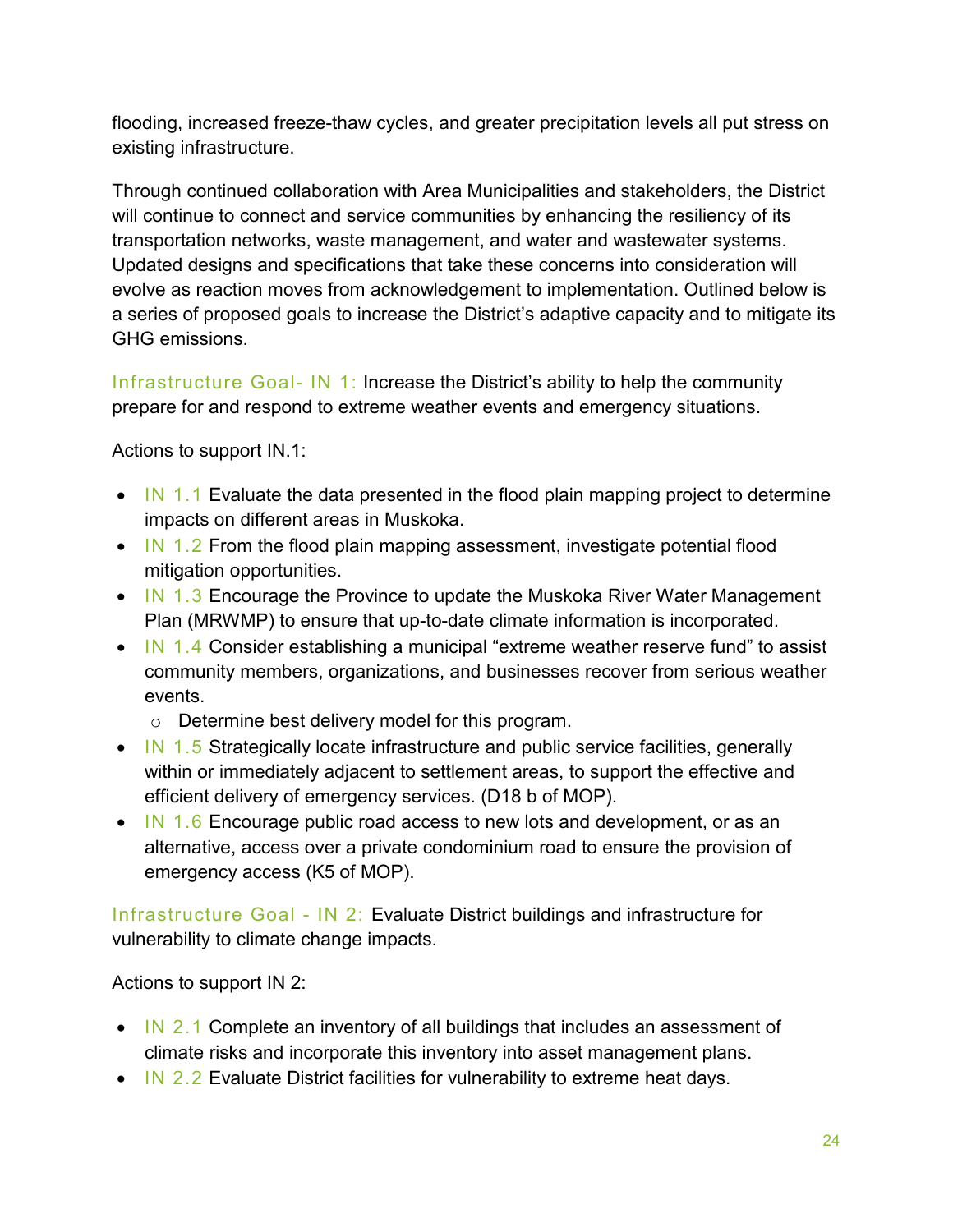• IN 2.3 Review newly developed Intensity-Duration-Frequency (IDF) curves from Ministry of Transportation Ontario (MTO) and other jurisdictions in Ontario and assess their applicability for Muskoka infrastructure.

Infrastructure Goal - IN 3: Examine the potential increase in capital expenses and expenditures from damage related to an increase in more frequent and severe weather events.

Actions to support IN 3:

- IN 3.1 Determine the metrics required to monitor and track costs of response to emergency events like flooding and compare to historical costs to the District and Area Municipalities.
- IN  $3.2$  Explore the use of green infrastructure to manage stormwater on publicly and privately owned properties (e.g., permeable paving, blue roofs). Consider a change to development and engineering design standards, where feasible, that would increase resiliency to flooding.
- IN 3.3 Assess service delivery programs for vulnerabilities to climate-related emergencies and develop contingency plans to mitigate the impacts.
- IN 3.4 Partner with Area Municipalities and other relevant organizations to coordinate responses to climate-related emergencies.
- IN 3.5 Target and prioritize publicly funded new construction developments that apply climate change construction principles.

Infrastructure Goal - IN 4: Reduce the GHG associated with the operation of District buildings, infrastructure, and fleet vehicles.

Actions to support IN 4:

- IN 4.1 Complete a corporate GHG baseline inventory for all District emissions.
- IN 4.2 Use the results of the corporate and community GHG emissions inventory to explore opportunities to enhance resilience and reduce greenhouse gas emissions (e.g., heat pump retrofits).
- IN 4.3 When building new municipally-owned buildings, ensure they are low carbon structures, energy efficient and near net-zero when feasible.
- IN 4.4 Pursue retrofits of municipally-owned buildings to reduce natural gas and electricity consumption, and where feasible consider options that increase efficiency and reduce emissions. Review previous Operational Energy Audit for outstanding actions and assess feasibility of implementation. Review actions and recommendations and determine the cost/energy saving associated with the actions.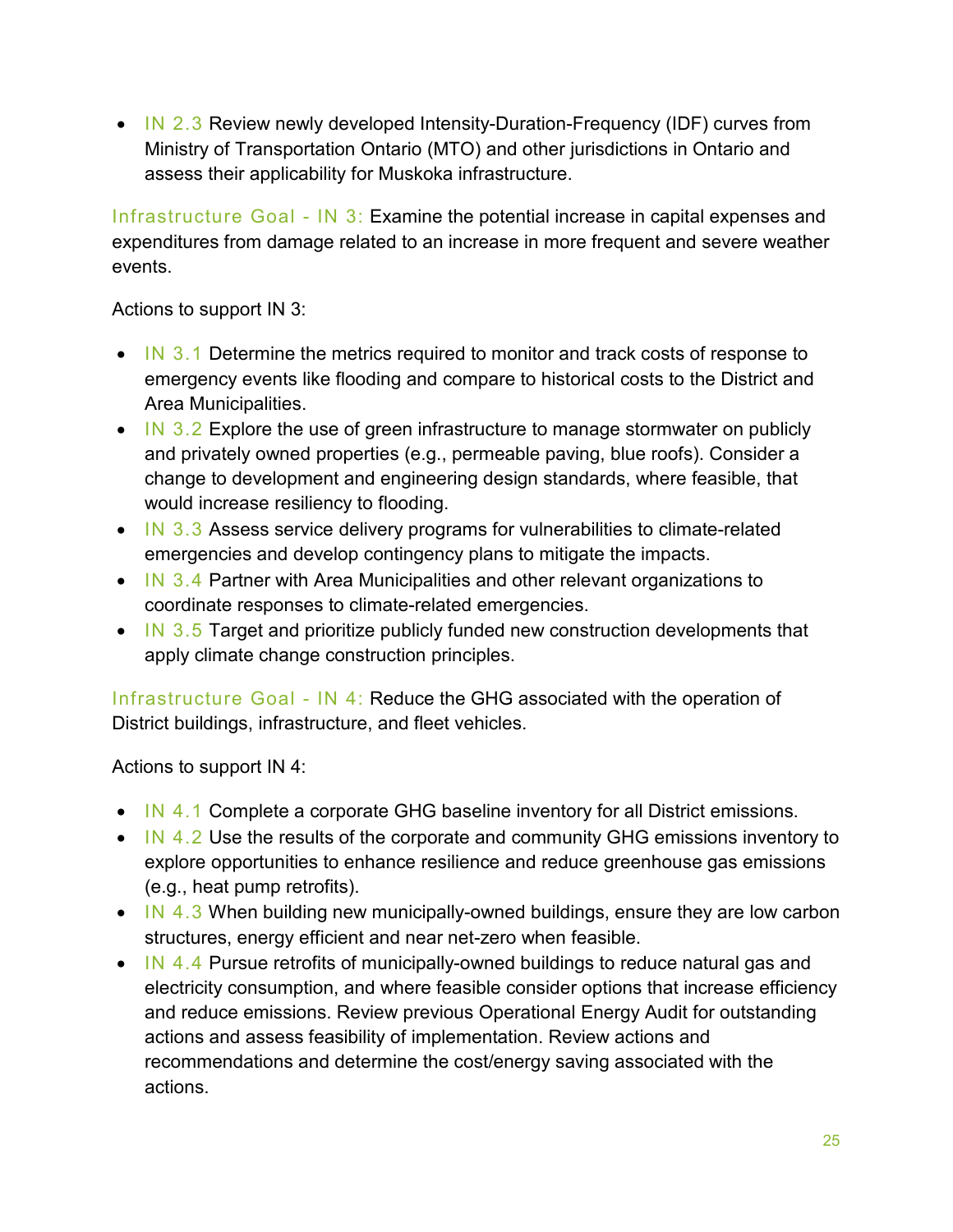- $\circ$  Through asset management plan, continue to pursue energy reduction and conservation benefits through lifecycle replacements.
- o When refreshing, maintaining, replacing equipment/buildings evaluate proposals for climate change mitigation and adaptation options.
- IN 4.5 Identify opportunities for renewable energy generation, including renewable natural gas, and storage at District-owned facilities to supply the needs of Districtowned assets.
- IN 4.6 Based on the results of the corporate and community GHG emissions inventory, target a reduction of GHG emissions associated with District buildings by 50% by 2030. Achieve net-zero GHG emissions from buildings by 2050.
- IN 4.7 Develop a green fleet policy to assess electrification or alternate fuel opportunities for all District vehicles and equipment, monitor technological changes to assess the best fit to fulfil District services while reducing emissions, and regularly review vehicle allocation, route optimization, and right-sizing fleet for efficiencies.
- IN 4.8 Evaluate infrastructure readiness for electric vehicle charging infrastructure in corporate and municipal parking facilities to accommodate the electrification of the corporate fleets. Pursue funding opportunities to reduce implementation costs.
- IN 4.9 Target GHG emissions from fleet vehicles of 50% by 2030 based on the results of the Corporate GHG emissions and develop a plan to be net-zero by 2050.
- IN 4.10 Reduce fleet use by encouraging remote/virtual meeting opportunities.
- IN 4.11 Investigate options for the use of electric or hybrid vehicles for the District's Community Transportation programs.

Infrastructure Goal - IN 5: Integrate climate change impacts and GHG emission reductions into the design, construction and maintenance of District assets (roads, buildings, bridges, sanitary sewer and potable water infrastructure, etc.).

Actions to support IN 5:

- IN 5.1 Incorporate climate friendly, resilient, and cost-effective options in Engineering and Public Works (EPW) procurement specifications.
- IN  $5.2$  Pursue innovative low or zero emissions pilot and partnership opportunities (e.g., hydrogen or electric bus pilots, water & wastewater public private partnerships (P3s), District heating).
- IN 5.3 Update the District's engineering and development standards to ensure that the design of District assets accounts for the impacts of climate change. Including but not limited to reducing GHG emissions associated with material and construction (related to C4 vi of MOP).
- IN 5.4 Investigate funding mechanisms and options to increase efficiency and move towards a low carbon housing stock.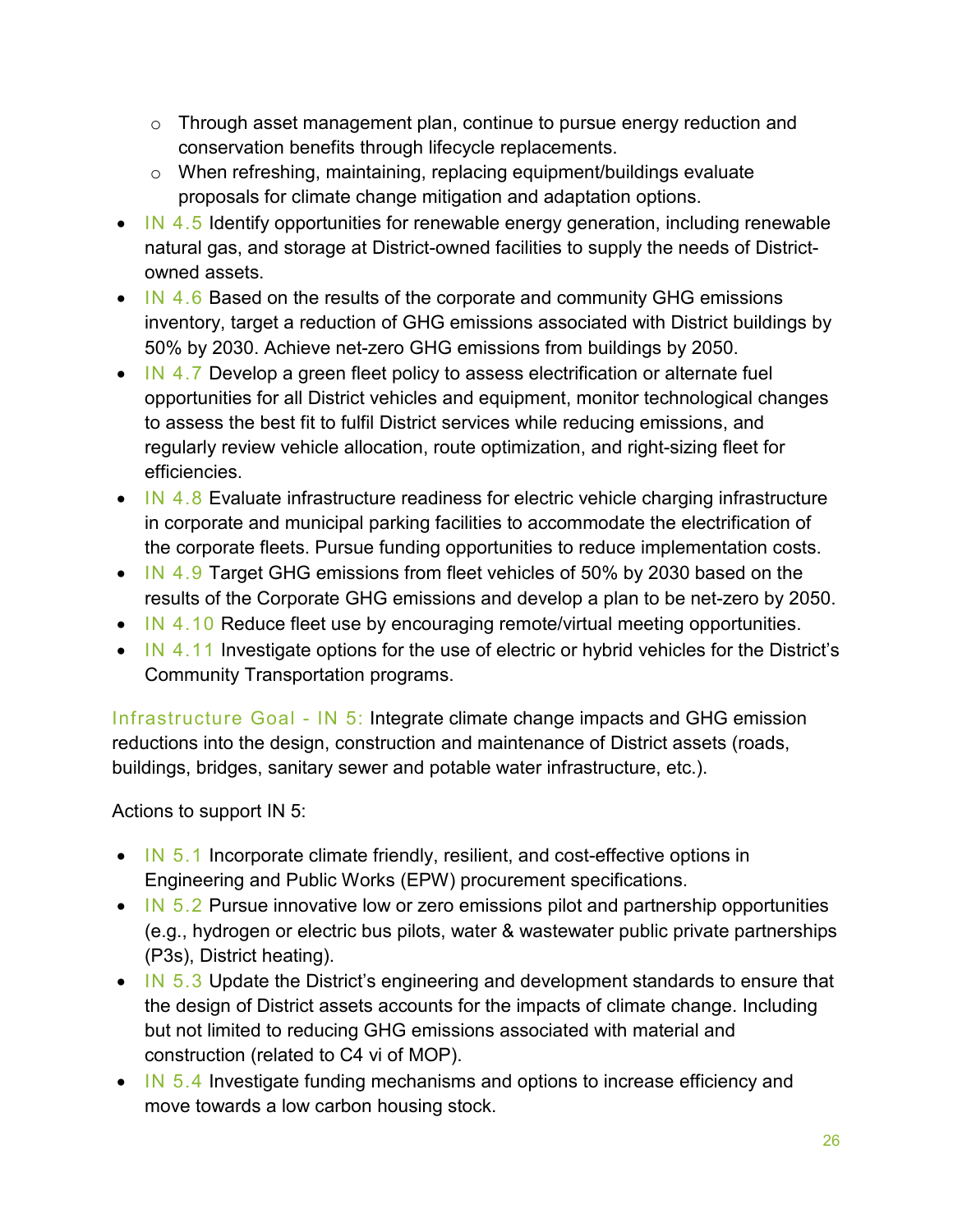Infrastructure Goal - IN 6: Improve the management of stormwater.

Actions to support IN 6:

- IN 6.1 Review the state of stormwater management in Muskoka, including recommendations in the District's 2009 Stormwater Management Plan and address outstanding actions.
- IN 6.2 Review local stormwater management plans and when possible partner for pilot opportunities. Continue to partner with Area Municipalities to maximize efficiencies from planning road construction cooperatively when both Governments are present.

### <span id="page-26-0"></span>COMMUNITY

An increase in extreme heat and cold days, extreme weather events, and the spread of vector-borne diseases will lead to a corresponding increase in threats to human health and safety. The tourism sector is a major employer in Muskoka and responsible for bringing over \$500 million dollars annually to the region. While there may be some increases in opportunities for summer seasonal businesses related to a longer season, negative impacts like increases in algal blooms, drought and wildfire risk due to climate change can also present challenges. Also, winter businesses that rely on ice over the lakes, or snow on the trails will continue to see their season shorten.

The District will continue to collaborate with partners, stakeholders and community members and those that are more vulnerable to climate change such as children, elderly, people with pre-existing health conditions, etc., and continue to promote an inclusive and healthy community by working to mitigate and adapt to the impacts of a changing climate. The District will continue to meet the needs of its communities while addressing the impacts of climate change.

Community Goal - CA 1: Facilitate the development of a Muskoka-wide Community Climate Change Action Plan.

Actions to support CA 1:

- CA 1.1 Conduct a corporate and community greenhouse gas inventory for Muskoka.
- $CA$  1.2 Partner with the community to develop GHG reduction targets, a list of actions to reduce Muskoka GHG emissions.
- $CA \, 1.3$  Partner with the community to develop a list of actions to adapt to climate change.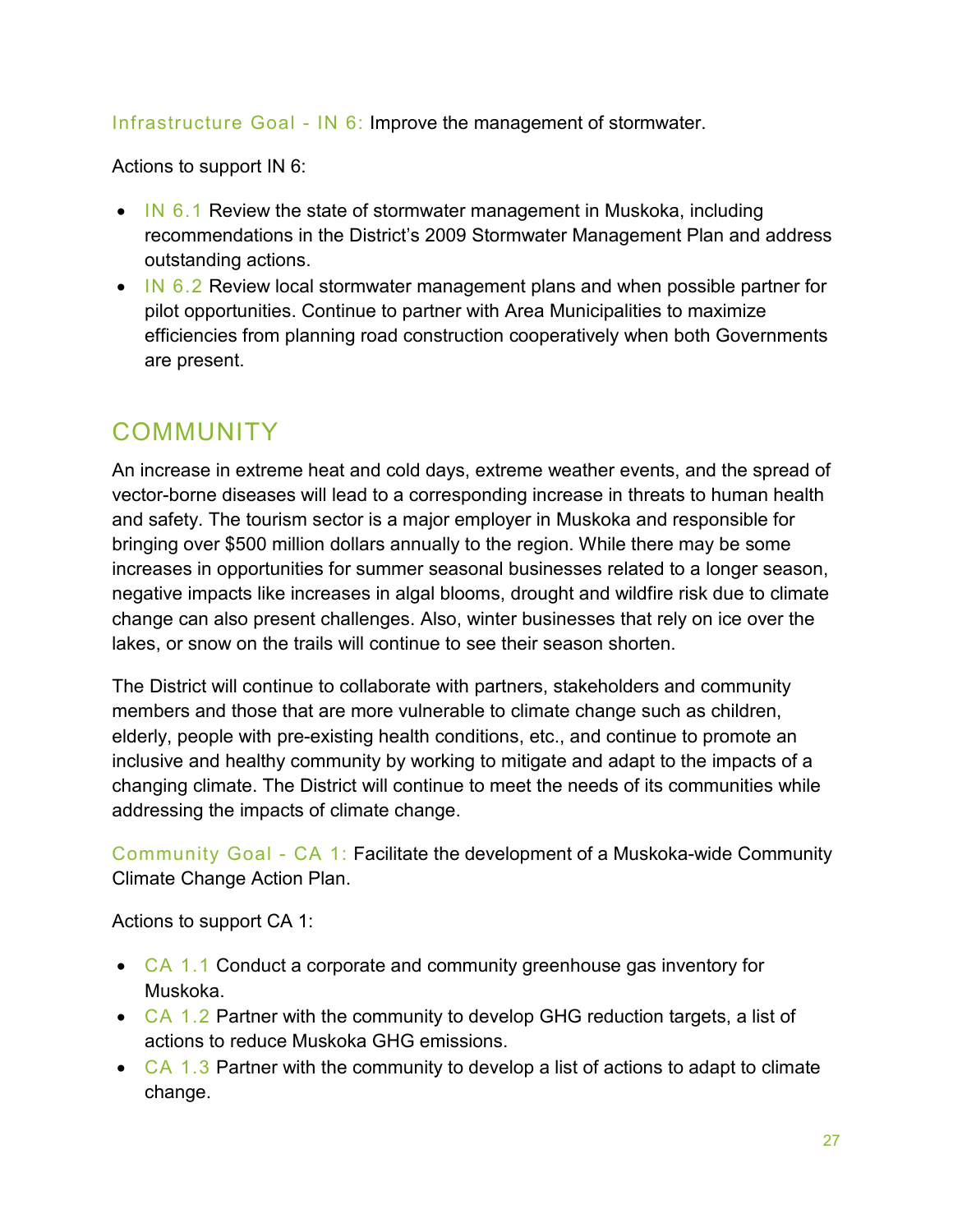- CA 1.4 Seek funding the assist the community in implementing actions to reduce GHG emissions and adapt to climate change.
- CA 1.5 Post information about climate change related initiatives on the Engage Muskoka site and related spatial data the Muskoka Web Map and Muskoka Open Data site.
- CA 1.6 Develop and implement a marketing campaign encouraging residents to utilize public transportation services when possible as an opportunity to help mitigate climate change. Launch in concert with the east-west public transportation corridor that is planned for Muskoka.
- CA 1.7 Support grass roots organizations looking to achieve progressive responsible change to reduce GHG emissions in Muskoka.
- CA 1.8 Encourage Area Municipalities to develop their Climate Change Action Plans, and provide support and assistance.

Community Goal - CA 2: Through communication and outreach educate staff and the community on climate change impacts and opportunities in Muskoka.

Actions to support CA 2:

- CA 2.1 Continue to support the Muskoka Watershed Council, Georgian Bay Biosphere Reserve (GBBR) and other organizations in its outreach efforts and stewardship programs.
- CA 2.2 Continue to partner with the Muskoka Steamship & Discovery Centre on its watershed and sustainability programs.
- CA 2.3 Develop curriculum-based education materials for local schools related to specific climatic impacts in the area and deliver to area schools.
- CA 2.4 Encourage and raise awareness about local food production in Muskoka.
- CA 2.5 Promote local and historical ecology facts as they relate to climate change. Investigate the potential for a pilot project that highlights changes that we anticipate in Muskoka due to climate change.
- CA 2.6 Incorporate climate change education and outreach into all District programs where appropriate.
- CA 2.7 Develop an education program for homeowners and renters on climate and emergency preparedness.

Community Goal - CA 3: Partner with MWC and other community groups and organizations on climate change and environmental protection programs and outreach.

Actions to support CA 3:

• CA 3.1 Provide support for the MWC Algae Monitoring Program.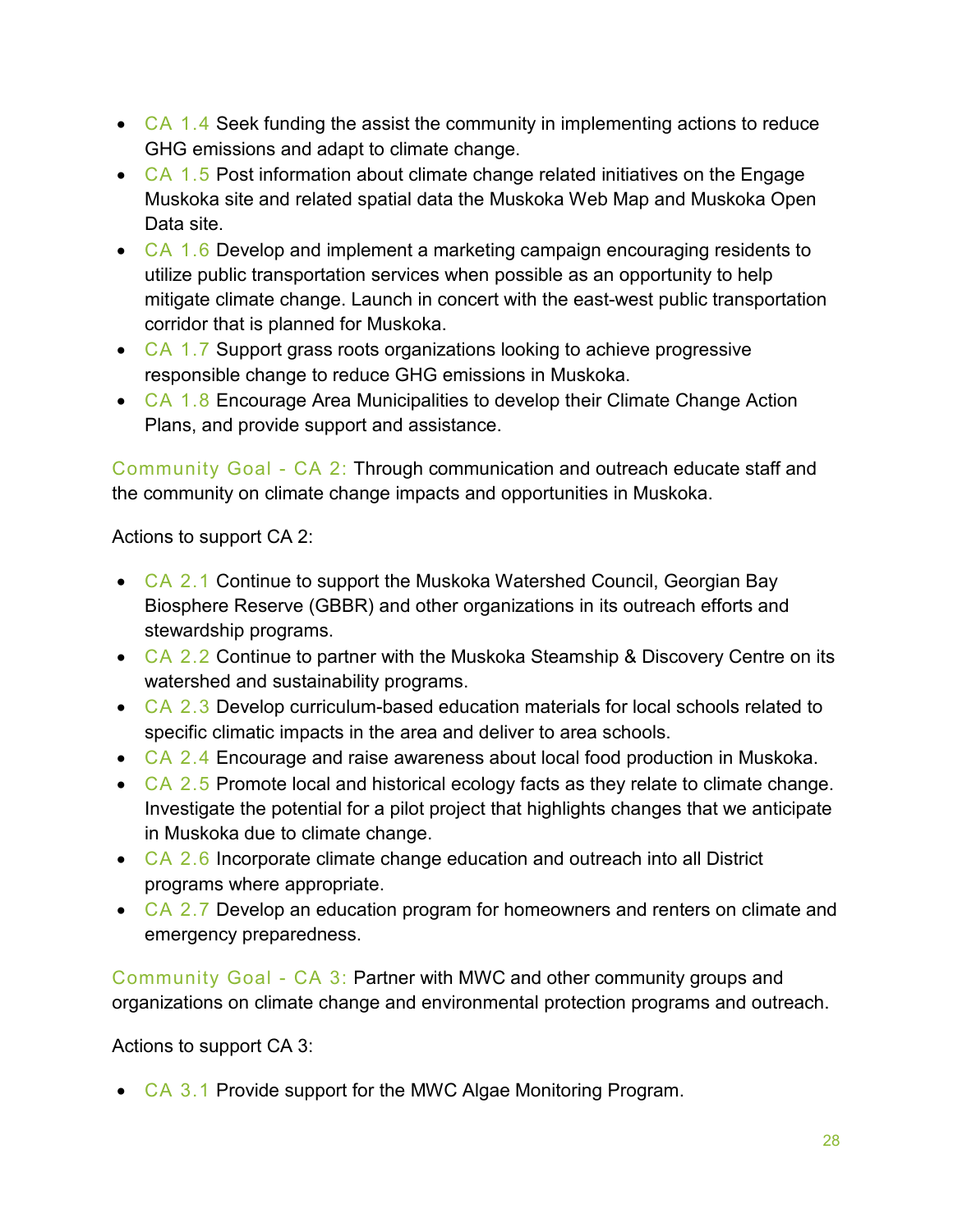- CA 3.2 Encourage and support the development of a Watershed Management Plan as proposed by the MWC.
- $CA$  3.3 Partner with community and advocacy groups for the resumption of the Ontario Northland train service to Muskoka.
- CA 3.4 Continue to partner with the Muskoka Watershed Council to implement stewardship programs like Love Your Lake and The Natural Edge. Explore opportunities to expand the reach of these programs.
- CA 3.5 Review the Muskoka Watershed Advisory Group's (MWAG) report and assess recommendations and proposed projects in the report on protecting the Muskoka River Watershed.

Community Goal - CA 4: Assist the community to respond and recover from damage and loss due to extreme weather events.

Actions to support the CA 4:

- CA 4.1 Review the flood plain mapping data to assess the potential impacts of a 2019 magnitude or greater effect would have on Muskoka.
- $CA$  4.2 Encourage the area municipalities to use 511 to report flooded or otherwise blocked roads. Establish a Muskoka-wide database of road closures or access issues due to severe weather events or flooding. Hold meeting with area municipalities Roads Directors and Emergency services to discuss the importance of displaying all road closures in Muskoka in real-time at a single portal, and the benefit of having a record of road closures. Determine willingness to participate in this initiative. Develop a strategy to ensure each municipality can access and update the service.
- CA 4.3 Work with partners to lobby Provincial and Federal governments to provide financial support for recovery efforts.
- CA 4.4 Seek grants and partnership opportunities with funders from all levels of Government and the private and philanthropy sector.

Community Goal - CA 5: Partner with the SMDHU and other stakeholders to assess and mitigate the health impacts associated with climate change on Muskoka residents.

Actions to support CA 5:

- CA 5.1 Actively participate in the SMDHU 'Climate Change Exchange'.
- $CA$  5.2 Develop response plans for climate-related risks (e.g., heat) and partner with appropriate levels of Government (Area Municipalities, Provincial and Federal Governments) to ensure suitable warning systems and response procedures are in place during extreme weather events.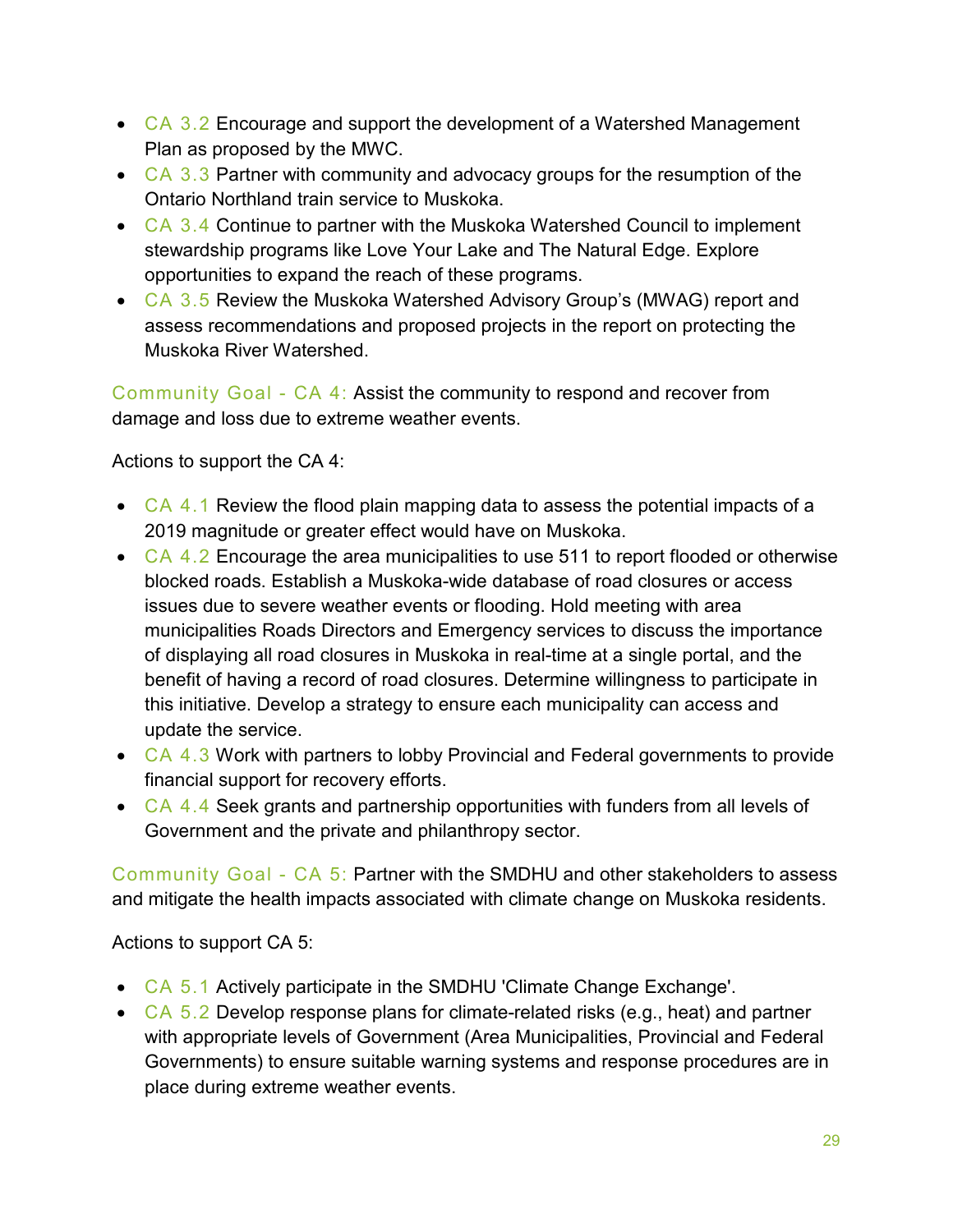# <span id="page-29-0"></span>IMPLEMENTING THE MUSKOKA CLIMATE CHANGE ACTION PLAN

Implementation of the MCCAP will require collaborative short-term action with a continued comprehensive long-term focus. Timeframes for implementation of each of the goals and actions will differ. Several of the actions are already underway (such as the GHG Baseline Inventory and Reduction Plans); certain proposed actions may commence or become fully implemented in the short-term (<1 years), while others may be considered for medium (1-3 years) or long terms (3+ years).

The municipal government world is a rapidly changing environment. Shifts in federal and/or provincial politics can drastically alter the priorities and available funding for municipalities. Large-scale crises, such as extreme weather events or the COVID-19 pandemic, can rapidly alter how governments of all levels respond and commit resources to programs. These changes present challenges for municipal governments to implement plans, but can also provide opportunities.

The implementation of the MCCAP is intended to be flexible while focusing resources and efforts to fulfil the District's Strategic Priorities and meaningfully and effectively addressing the changing climate. In addition, the MCCAP aims to ensure continuity, where feasible, with existing climate plans and strategies at all levels of government.

The goals and actions outlined in this report are to be used as a guide or reference for future planning. Some of the actions outlined in this document are already underway, or do not have specific budget requirements attached to them. However, some actions require budget consideration and may be incorporated, where possible, into Council decision-making, budget forecasting, and program planning. There are also projects outlined that would require significant investment from other levels of government to be fiscally possible. Detailed implementation information for each action, such as the roles, responsibilities of supporting departments, and tentative timelines, are available in appendix XX. Preliminary estimates of potential budget impacts are being identified, but some ambitious actions will rely on significant funding from Provincial or Federal sources and are difficult to cost currently.

With the MCCAP as a base, the Climate Change Initiatives Coordinator and the MCCAP Steering Committee will continue to identify, coordinate and assist in the implementation of approved actions. Where possible, actions outlined in this report will be incorporated into District policy and department workflows. For example, some design and development policies can be revised, where appropriate, to ensure goods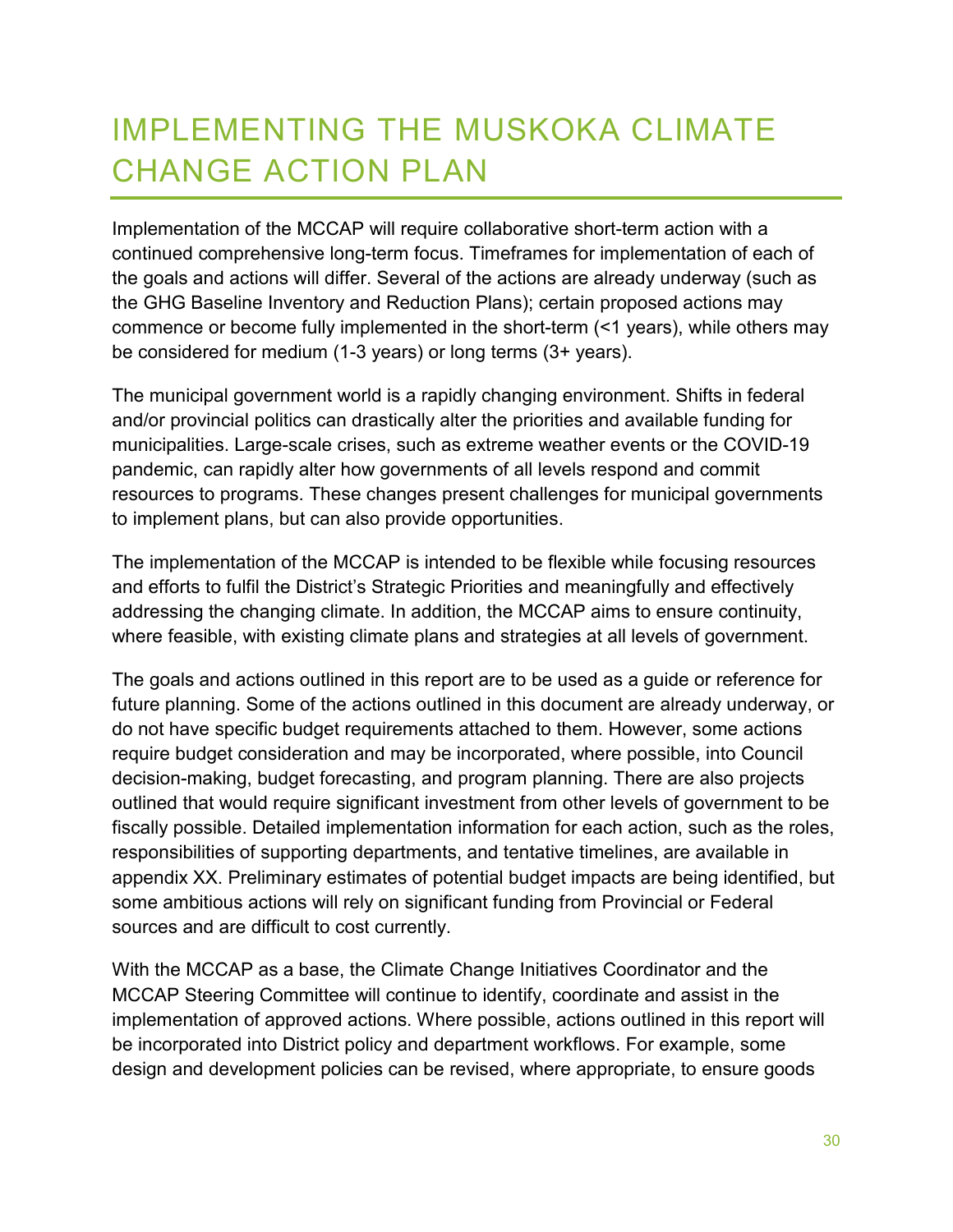and services are chosen that will reduce GHG emissions or increase the District's resiliency to climate change.

The overall implementation of the MCCAP is proposed to be flexible to accommodate changes in District staffing complements, budgets, and grant awards. Changes in Federal or Provincial governments and their priorities can impact the pace at which the plan is implemented. The District will seek funding to achieve the goals and accelerate the implementation of the MCCAP where possible.

### <span id="page-30-0"></span>IMPLEMENTATION CHAMPIONS

To assist with implementation this plan proposes that a staff Steering Committee continue to serve as an "MCCAP Implementation Committee" to assist the District, particularly through its Climate Change Initiatives Coordinator, advance the various goals and actions. Each department will be tasked with assessing the actions assigned to them, with guidance and support from the Steering Committee when required, and developing a plan for implementation. Individual departments will be able to best determine the resourcing (i.e., budget, time, staff capacity) required to complete the action. The MCCAP Implementation Committee with support from senior leadership will provide assistance where possible on the actions and can ensure that progress is being made on the goals and actions.

## <span id="page-30-1"></span>MONITORING AND EVALUATION

Progress towards implementation of the MCCAP will be monitored and evaluated through:

- Annual progress reports to District Council commencing around Earth Week 2021;
- Quarterly MCCAP Steering Committee meetings to review and various champion corporate goals and actions; and
- Comprehensive review and update of the MCCAP every five years to ensure the best available climate science and related innovations are continually incorporated and the goals and actions remain up-to-date, relevant, and focused.

To effectively implement goals and actions detailed in the MCCAP, the following approaches will be used:

### Use the best science

By using the most recent local, national and international climate data available the District can plan and prepare for the changing climate effectively and with as much accuracy as possible.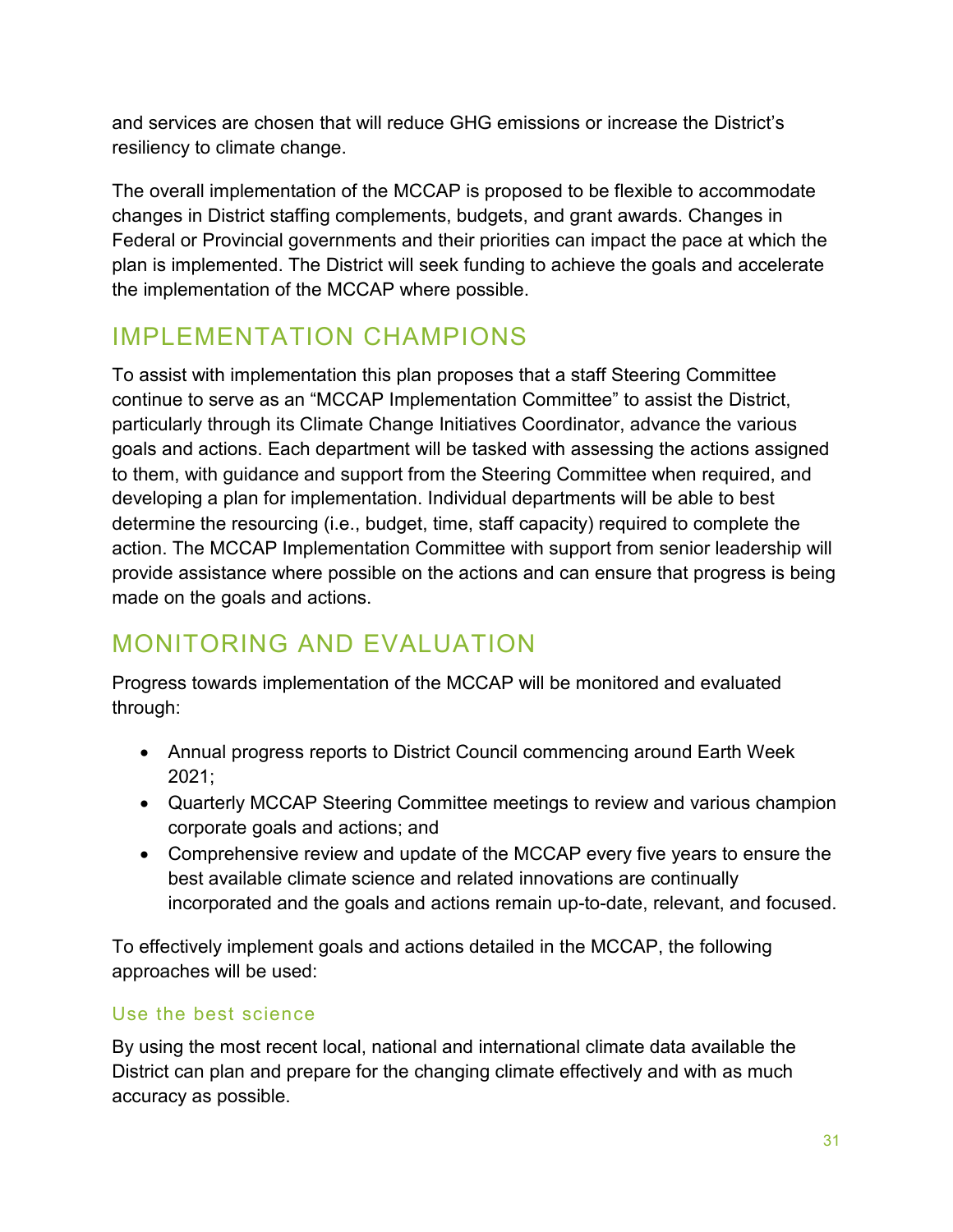#### Partner with others

The District will continue to partner with the Area Municipalities, and various other governmental and non-governmental agencies including but not limited to MWC, AMs, SMDHU, the MSDC, CRI, GBBR, TLDSB, FCM, etc.

#### Identify co-benefits

Both mitigation and adaptation components have been included into the MCCAP. The District can assess adaptation actions and ensure that, when possible, GHG emissions associated with the adaptation project are minimized.

### Deliver high quality service levels

This plan can help the District to ensure the delivery of high-quality levels of programs that address climate change on services and service levels.

### Communicate Effectively

This plan will build awareness in Muskoka through outreach and programs intended to increase citizens' adaptive capacity and decrease contributions to climate change. While this plan is intended as a corporate climate action plan, community outreach efforts through educational programming, and presentations have also been included to engage the public.

### Innovate and Collaborate

The District is committed to not only using the best practices currently in place in other municipalities, but to also develop innovative, "Made-in-Muskoka" solutions to mitigate climate change effects in Muskoka.

### <span id="page-31-0"></span>RISE VISIONS AND VALUES

This plan will follow the District's Corporate Vision and Values Project called RISE. RISE stands for:

**R**espect and Integrity: Goals to improve how we as staff work with each other every day…and how to make our work experience as employees the best they can be.

**I**nnovation and Leadership: Goals to make us more innovative in how we do our work… and develop personal leadership skills across the organization at all staff levels.

**S**ynergy: Goals to work more closely together and collaborate across the many different departments and divisions at the District …and ways we can improve how we communicate internally and get to know each other better.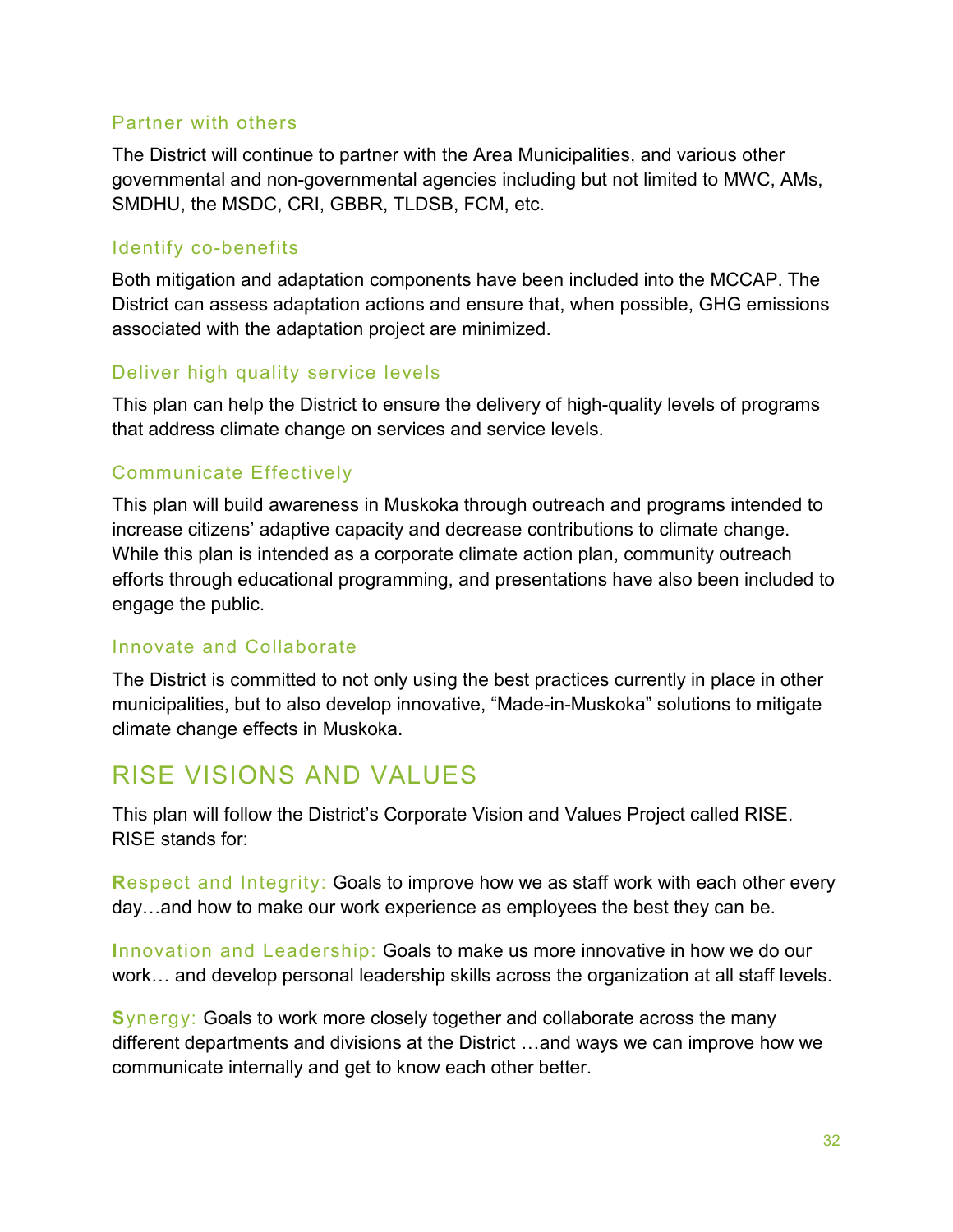**E**xperiences: Goals to improve customer service…and enhance how services are delivered to our customers and clients.

The MCCAP was developed to ensure these staff driven corporate values are incorporated into, and at the center of, all actions and programs.

<span id="page-32-0"></span>The Implementation Chart in pages 35 to 75 outlines the cost, time considerations and staff resources needed to complete each action. The following notes explain how the implementation chart is organized.

Goal: Describes the high-level goal that the action is meant to achieve.

Action: Provides detailed information about the action.

Timeline: The amount of time the action is anticipated to take.

- Immediate: Underway, ongoing or starting within a year
- Short: <1 year
- Medium: 1- 3 years
- Long: > 3 years

Cost: The anticipated cost and/or staff effort associated with the action. Some actions will have specific budgets associated with them, while others are yet to be determined. Staff has estimated the impacts using the following metrics:

- $\bullet$  \$ Low cost ( $\le$ \$50k)
- \$\$ Medium cost (\$50-\$250k)
- \$\$\$ High cost (\$250k -\$1 million)
- \$\$\$\$ Major initiative (>\$1 million)

Status: Where in implementation the action is (proposed, underway, complete).

Responsibility: Identifies the lead and supporting department(s) that will help develop/assess/implement the action.

Additional Stakeholders: Identifies other parties (Area Municipalities, non-profits, consultants, general public etc.) that may have resources and expertise to help support or promote the action.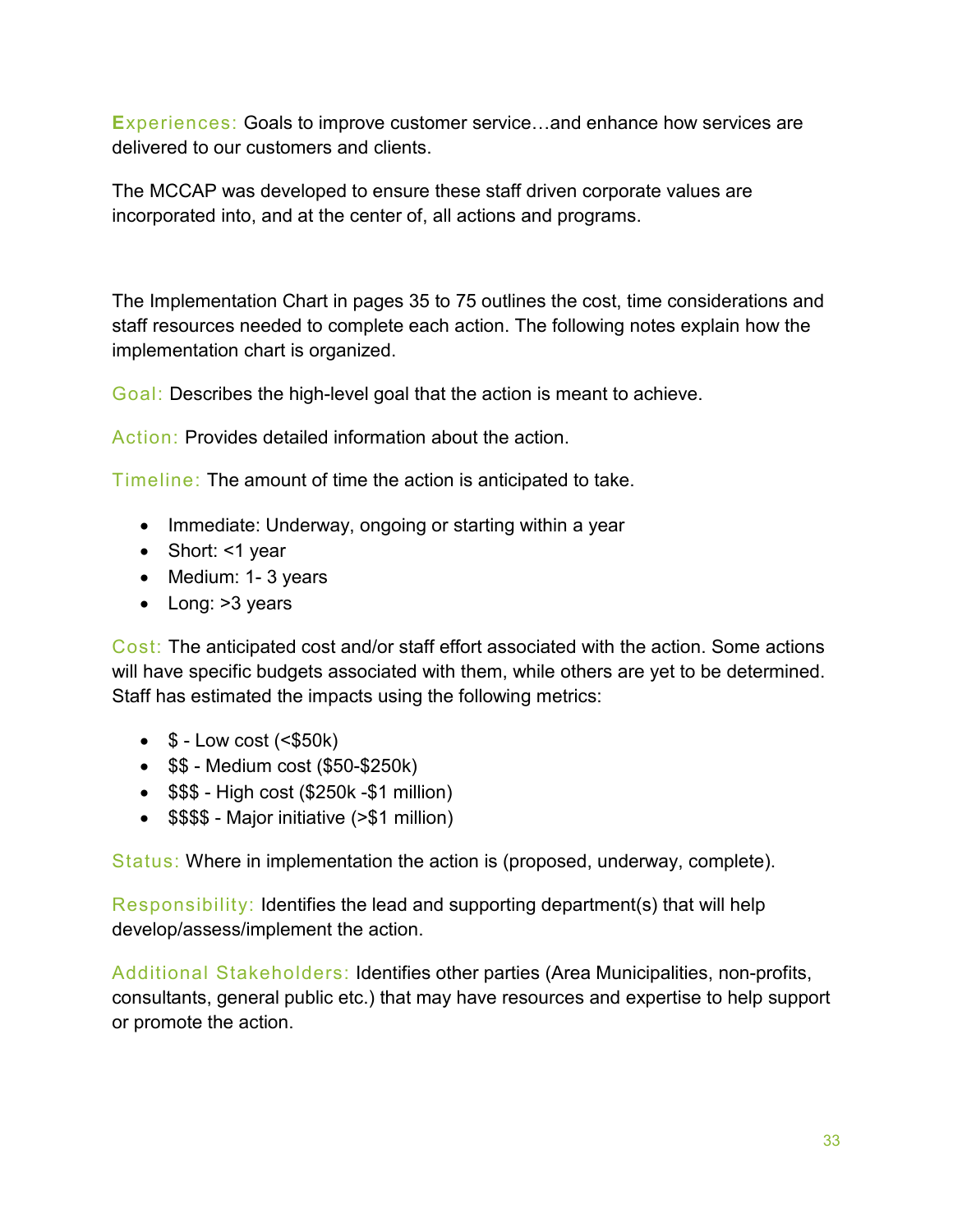### <span id="page-33-0"></span>NEXT STEPS

The next step in the corporate GHG reduction project is to work with the consultant to submit the results to FCM's PCP tool for assessment and award of completion for Milestone 1 of the PCP program (anticipated for Season/Year). Once this is achieved, the MCCAP Steering committee will work with the consultant to develop corporate GHG emission reduction targets.

With these GHG emission reduction targets in mind, the committee will work with the consultant to develop detailed GHG reduction strategies, focussing on cost-effective GHG reduction and electrical efficiency projects.

# <span id="page-33-1"></span>CONCLUSIONS

The impacts of climate change are already being felt in Muskoka. Both, global and local scientific predictions demonstrate that the effects from increases in average temperatures will become increasingly evident in the near future. Climate change will alter Muskoka's communities, the local economy, and the beautiful but delicate environment that Muskoka's residents and visitors cherish.

With this MCCAP, and with its work on other climate initiatives the District Municipality of Muskoka is in a position to systematically prepare for the predicted impacts of climate change while also working towards significant reductions in local GHG emissions.

The preparation of the goals and related actions presented in the MCCAP provide the District with an ambitious but clear path forward. Through focused implementation and a steadfast commitment to continually monitor progress and update the actions when required, the MCCAP as a major component of the Muskoka Climate Strategy, will ensure the District takes the necessary steps to achieve resiliency to climate change.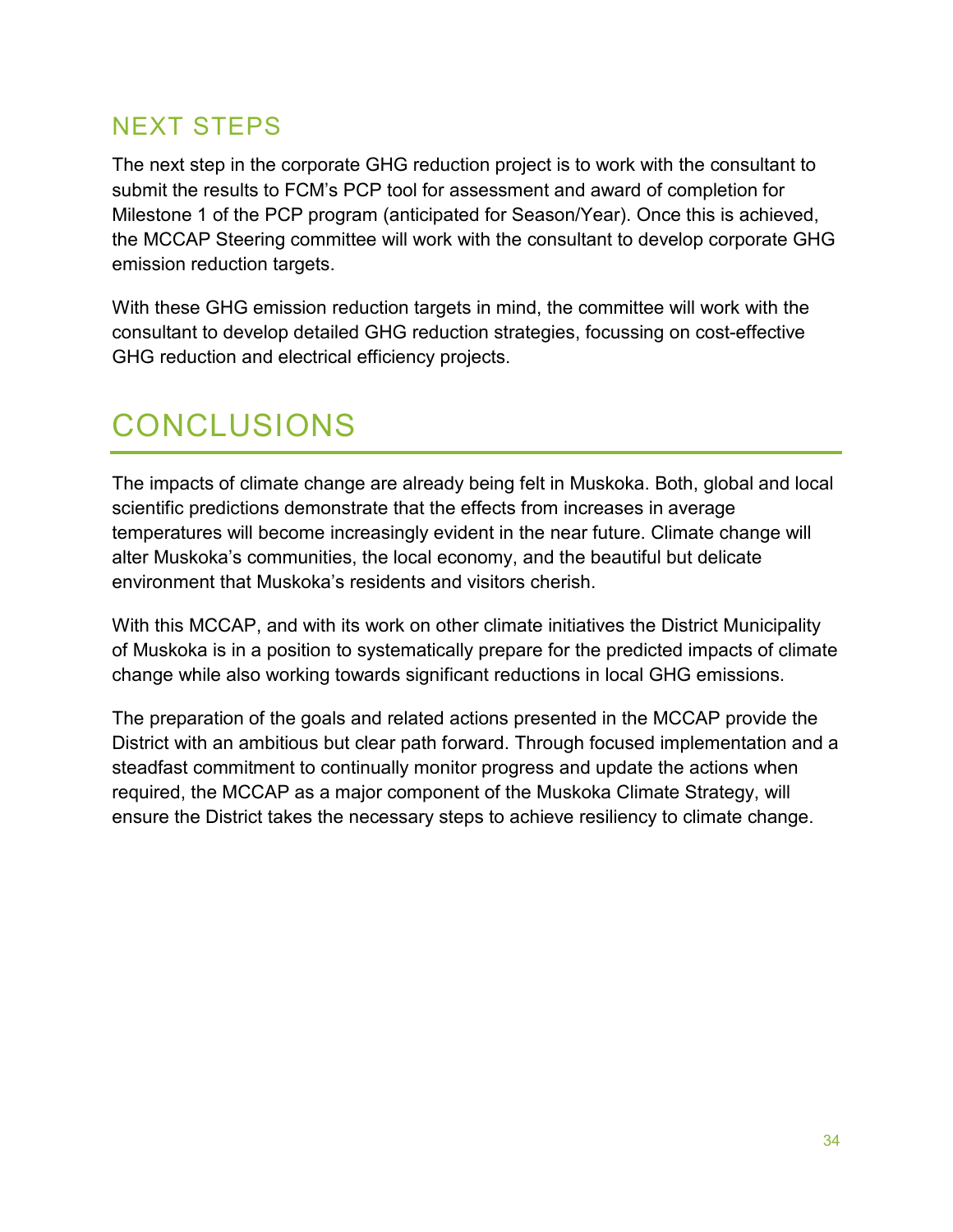# APPENDIX 1: IMPLEMENTATION CHARTS

### NATURAL ENVIRONMENT

### Strategic Priority

*Continue the stewardship of our natural environment - especially water and natural areas - so that they are protected for the values they provide including support for resilient, diverse ecosystems and a vibrant economy.*

<span id="page-34-0"></span>Muskoka benefits from having a mostly intact natural environment, unlike the majority of Ontario south of the Canadian Shield. From a bird's eye view, approximately 94% of Muskoka is under natural cover, including forests, wetlands, lakes, barrens and rivers. While development and roads fragment Muskoka's natural areas, the abundance of natural areas that remain supports Muskoka with a number of valuable ecosystem services and provides a buffer for the impending impacts of climate change.

<span id="page-34-1"></span>However, climate change is predicted to have a number of adverse effects on the natural environment. Many ecosystems become more vulnerable as extreme weather events increase and invasive species pose more risk. The impacts from climate change are experienced year-round and require both short-term and long-term solutions. The health of the terrestrial and aquatic environments in Muskoka is vital to the quality of life of its residents. The District will continue to strategize and implement steps to enhance climate resiliency through the natural environment across the region.

#### Goals

NE 1 Apply a "Climate Change Lens" to maximize resiliency of ecosystems and communities, manage the risks associated with climate change, and provide ecosystem services for future generations.

NE 2 Promote the planting of native vegetation to reduce erosion and the impacts of flooding, as well as enhance local biodiversity.

NE 3 Prevent the establishment of invasive species.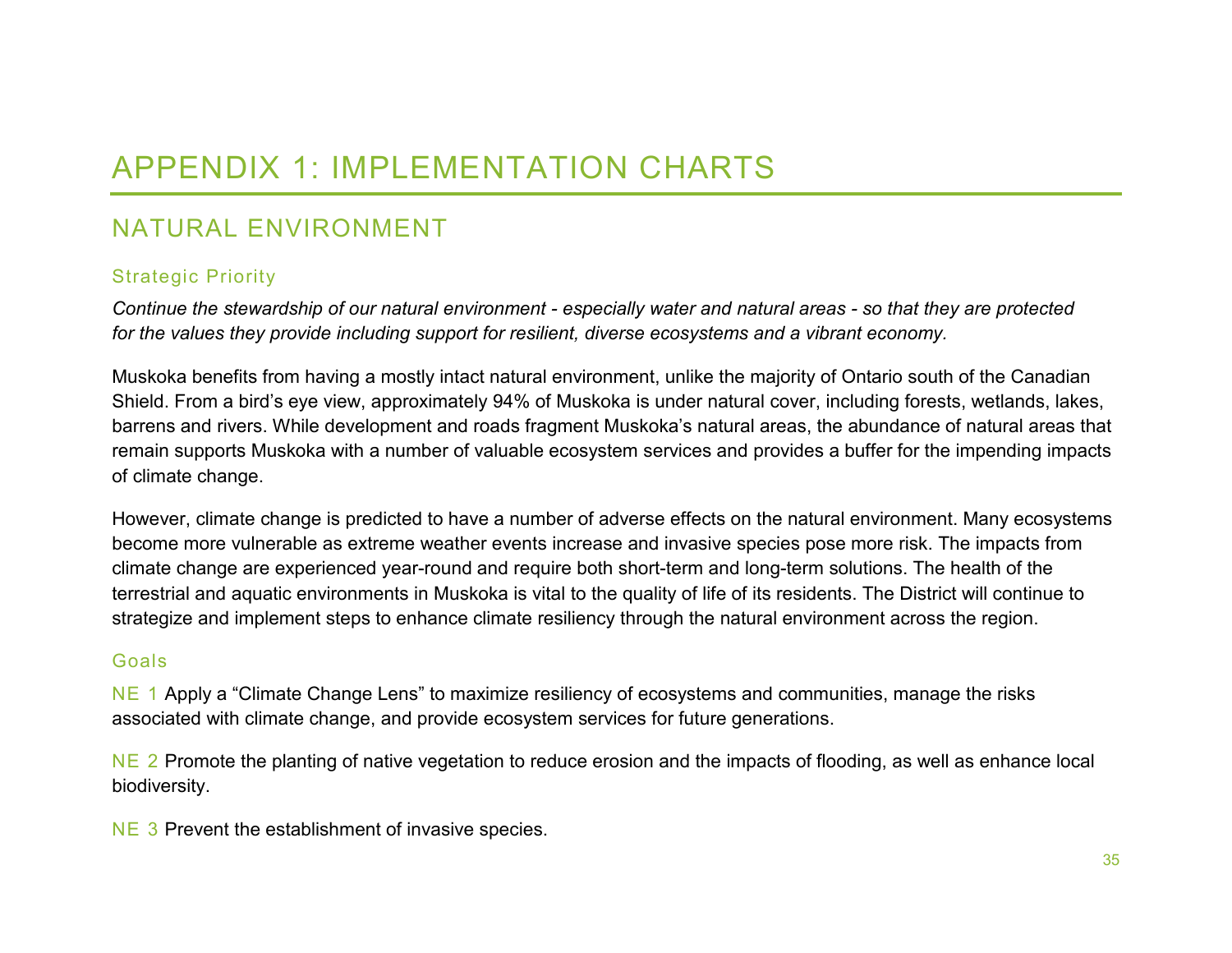NE 4 Reduce road salt use while maintaining public safety.

NE 5 Protect locally, regionally and provincially significant areas and features to maintain the long-term integrity and the special character of the Muskoka environment.

NE 6 Quantify and mitigate the impacts of climate change on our water resources.

NE 7 Develop, fund and support programs to protect and conserve Muskoka's water resources.

#### Actions

| NE 1. Apply a "Climate Change Lens" to maximize resiliency of ecosystems and        |                                                   |                 |                |               | Adaptation            |                |                     |
|-------------------------------------------------------------------------------------|---------------------------------------------------|-----------------|----------------|---------------|-----------------------|----------------|---------------------|
| communities, manage the risks associated with climate change, and provide ecosystem |                                                   |                 |                |               |                       |                | $\cup$              |
| services for future generations.                                                    |                                                   |                 |                |               | Mitigation            |                |                     |
| <b>Action</b>                                                                       |                                                   | <b>Timeline</b> | Cost           | <b>Status</b> | <b>Responsibility</b> |                | <b>Additional</b>   |
|                                                                                     |                                                   |                 |                |               | Lead                  | <b>Support</b> | <b>Stakeholders</b> |
| <b>NE 1.1</b>                                                                       | Develop and implement green and sustainable       | Planned         | $\mathfrak{L}$ | Proposed      | <b>CPS</b>            |                | Local AMs,          |
|                                                                                     | development standards and encourage Area          |                 |                |               | (Planning)            |                | Development         |
|                                                                                     | Municipalities to as well (D20.4 and D20.5 of the |                 |                |               |                       |                | Community           |
|                                                                                     | MOP).                                             |                 |                |               |                       |                |                     |
| <b>NE 1.2</b>                                                                       | Encourage all new District of Muskoka municipal   | Long            | \$             | Proposed      | <b>CPS</b>            |                | Local AMs,          |
|                                                                                     | buildings and projects to satisfy green and       |                 |                |               | (Planning)            |                | Development         |
|                                                                                     | sustainable development standards. (D20.4 and     |                 |                |               |                       |                | Community           |
|                                                                                     | D20.5 of MOP).                                    |                 |                |               |                       |                |                     |
|                                                                                     |                                                   |                 |                |               |                       |                |                     |
|                                                                                     |                                                   |                 |                |               |                       |                |                     |
| <b>NE 1.3</b>                                                                       | Promote sustainable development and healthy       | <b>Medium</b>   | $\mathfrak{L}$ | Proposed      | <b>CPS</b>            |                | Development         |
|                                                                                     | communities by considering the impacts of         |                 |                |               | (Planning)            |                | Community           |
|                                                                                     | climate change during the review and approval     |                 |                |               |                       |                |                     |
|                                                                                     | of development applications. (D20.4 to D20.6 of   |                 |                |               |                       |                |                     |
|                                                                                     | MOP)                                              |                 |                |               |                       |                |                     |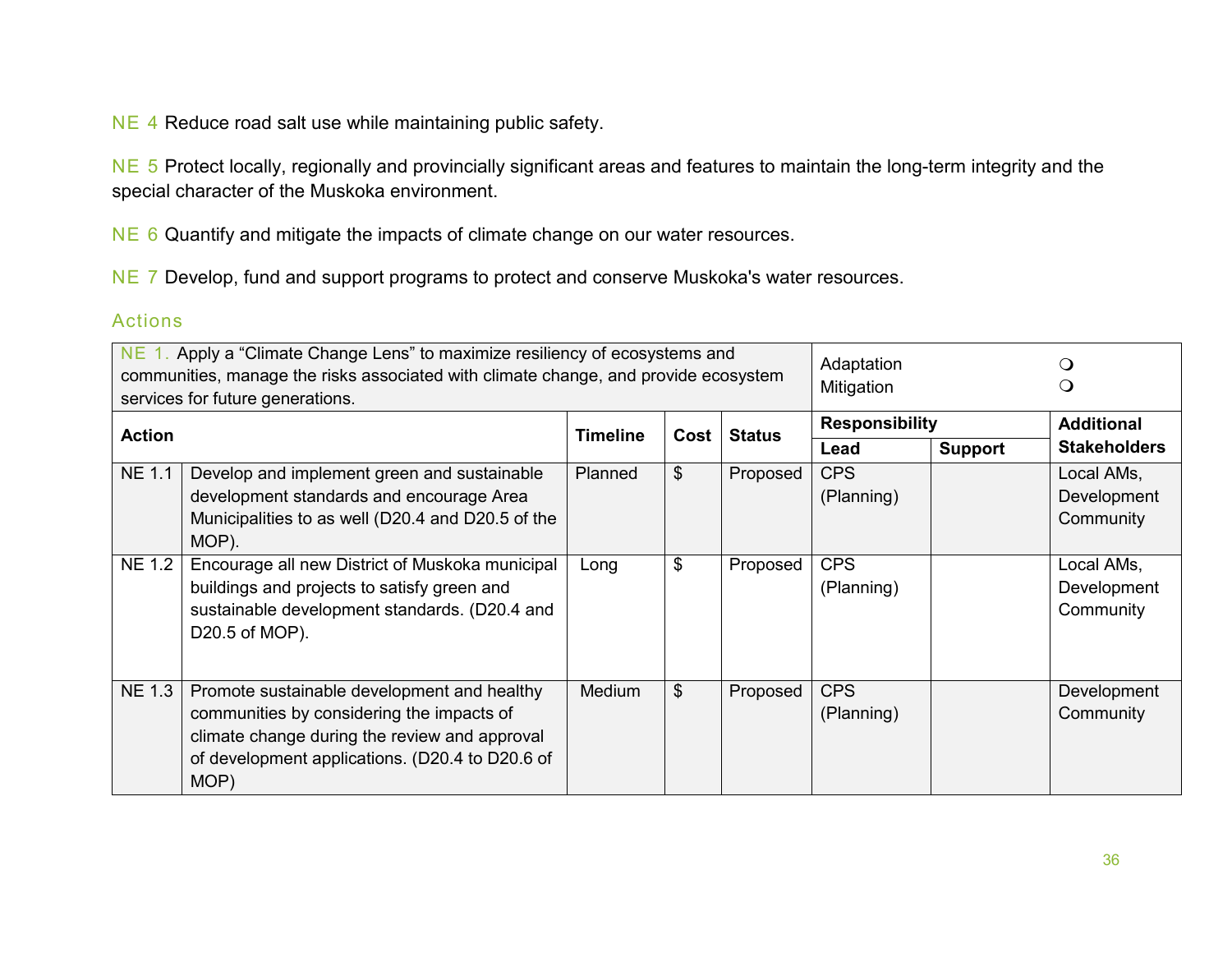| <b>NE 1.4</b> | Adopt a set of climate change resiliency and<br>mitigation performance measures to guide and<br>monitor development. (D20.7.a. of MOP)                                                       | Medium | \$<br>Proposed | <b>CPS</b><br>(Planning) | Development<br>Community               |
|---------------|----------------------------------------------------------------------------------------------------------------------------------------------------------------------------------------------|--------|----------------|--------------------------|----------------------------------------|
| <b>NE 1.5</b> | Adopt and use performance checklists to<br>implement performance measures and<br>consistently and transparently evaluate<br>adherence of development to these measures.<br>(D20.7.b. of MOP) | Medium | \$<br>Proposed | <b>CPS</b><br>(Planning) | Development<br>Community               |
| <b>NE 1.6</b> | Encourage Area Municipalities to use<br>performance checklists to assist with creating<br>healthy and complete, sustainable communities.<br>(D20.7.f. of MOP)                                | Medium | \$<br>Proposed | <b>CPS</b><br>(Planning) | Local AMs.<br>Development<br>Community |

|               | $NE$ 2. Promote the planting of native vegetation to reduce erosion and the impacts of                                       |                 |      |               |                                        | Adaptation                            |                     |
|---------------|------------------------------------------------------------------------------------------------------------------------------|-----------------|------|---------------|----------------------------------------|---------------------------------------|---------------------|
|               | flooding, as well as enhance local biodiversity.                                                                             |                 |      |               | Mitigation                             |                                       |                     |
| <b>Action</b> |                                                                                                                              | <b>Timeline</b> | Cost | <b>Status</b> | <b>Responsibility</b>                  |                                       | <b>Additional</b>   |
|               |                                                                                                                              |                 |      |               | Lead                                   | <b>Support</b>                        | <b>Stakeholders</b> |
| <b>NE 2.1</b> | Support the Muskoka Watershed Council to<br>implement stewardship programs like Love Your<br>Lake and The Natural Edge.      | Recurring       | \$   | Ongoing       | <b>CPS</b><br>(Watershed)              | <b>MWC</b>                            |                     |
| <b>NE 2.2</b> | Support community organizations (i.e. Lake<br>Associations, neighbourhood groups) in native<br>species planting initiatives. | Recurring       | \$   | Ongoing       | <b>CPS</b><br>(Watershed)              | Lake and<br>Community<br>Associations |                     |
| <b>NE 2.3</b> | Develop policies requiring the use of native<br>vegetation on all District-owned properties.                                 | Short           | \$   | Proposed      | <b>FCS</b><br>(Facilities<br>Services) | <b>CPS</b><br>(Watershed)             | <b>MWC</b>          |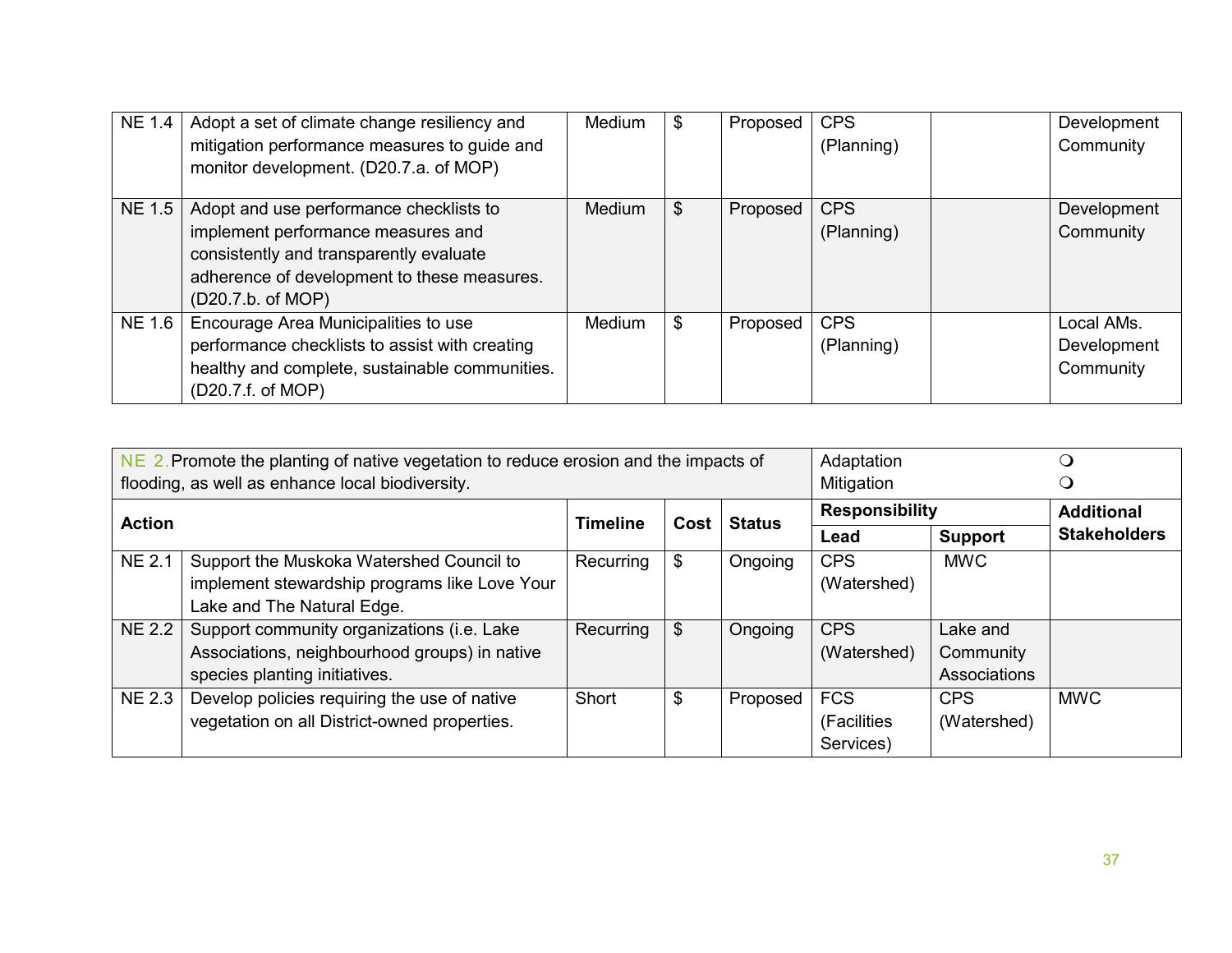| NE 2.4        | Partner with the Muskoka Watershed Council        | Recurring | \$     | Ongoing  | <b>CPS</b>  |     | MWC,       |
|---------------|---------------------------------------------------|-----------|--------|----------|-------------|-----|------------|
|               | and other NGOs on new initiatives to increase     |           |        |          | (Watershed) |     | Local NGOs |
|               | the public's awareness of the importance of       |           |        |          |             |     |            |
|               | native vegetation and shoreline buffers.          |           |        |          |             |     |            |
| <b>NE 2.5</b> | Assess the Muskoka Watershed Advisory             | Short     | \$-    | Proposed | CPS, EPW    | AMs | MWC, MWAG  |
|               | Group's 'Interim Advice and Recommendations       |           | \$\$\$ |          |             |     |            |
|               | to Address Priority Environmental Issues in the   |           |        |          |             |     |            |
|               | Muskoka River Watershed' for actions that         |           |        |          |             |     |            |
|               | would assist in climate change adaptation,        |           |        |          |             |     |            |
|               | mitigation, or increase sustainability and action |           |        |          |             |     |            |
|               | where appropriate.                                |           |        |          |             |     |            |

|               | NE 3. Prevent the establishment of invasive species. |                 | Adaptation<br>Mitigation |               | ( )<br>Ő              |                |                     |
|---------------|------------------------------------------------------|-----------------|--------------------------|---------------|-----------------------|----------------|---------------------|
| <b>Action</b> |                                                      | <b>Timeline</b> | Cost                     | <b>Status</b> | <b>Responsibility</b> |                | <b>Additional</b>   |
|               |                                                      |                 |                          |               | Lead                  | <b>Support</b> | <b>Stakeholders</b> |
| <b>NE 3.1</b> | Track the occurrence of invasive species on          | Recurring       | \$                       | Ongoing       | <b>EPW</b>            |                | <b>MWC</b>          |
|               | District-owned properties and along District         |                 |                          |               |                       |                |                     |
|               | roadways.                                            |                 |                          |               |                       |                |                     |
| <b>NE 3.2</b> | Fund and implement removal programs for              | Recurring       | \$\$                     | Ongoing       | <b>EPW</b>            |                | AMs                 |
|               | invasive species on District-owned properties        |                 |                          |               |                       |                |                     |
|               | and along District roadways. Partner with the        |                 |                          |               |                       |                |                     |
|               | Muskoka Watershed Council and other NGOs             |                 |                          |               |                       |                |                     |
|               | on initiatives to raise the public's awareness       |                 |                          |               |                       |                |                     |
|               | about invasive species.                              |                 |                          |               |                       |                |                     |
| <b>NE 3.3</b> | Submit reports of invasive species occurrences       | Recurring       | \$                       | Proposed      | <b>EPW</b>            |                |                     |
|               | to a province-wide database through EDDMapS          |                 |                          |               |                       |                |                     |
|               | Ontario.                                             |                 |                          |               |                       |                |                     |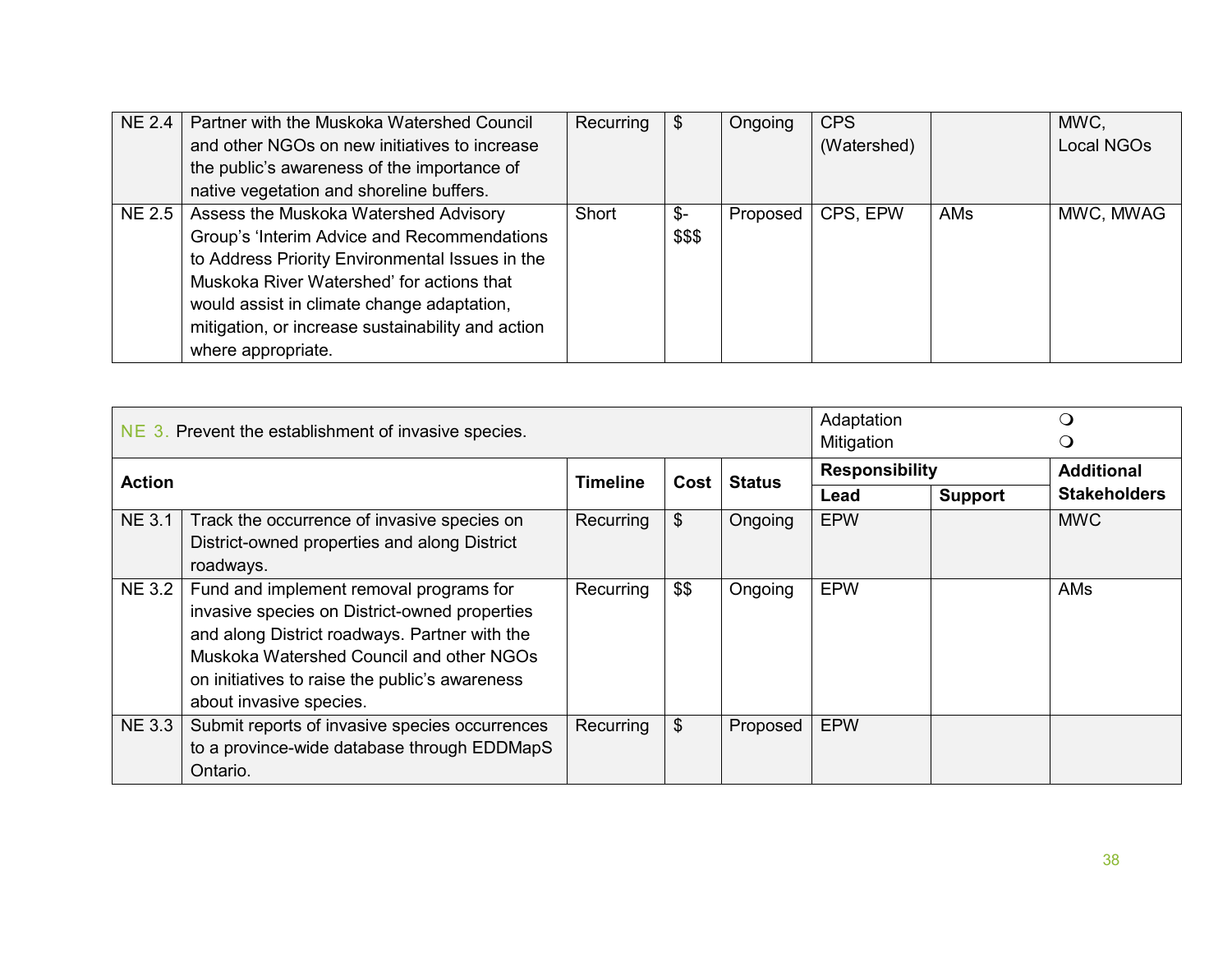| $NE$ 3.4 $\vert$ | Partner with the Muskoka Watershed Council        | Recurring |      | Ongoing | <b>EPW</b> | <b>CPS</b>  | MWC, Local  |
|------------------|---------------------------------------------------|-----------|------|---------|------------|-------------|-------------|
|                  | and other NGOs on initiatives to raise the        |           |      |         |            | (Watershed) | <b>NGOs</b> |
|                  | public's awareness about invasive species.        |           |      |         |            |             |             |
| NE 3.5           | Require Invasive Species Management Plans         | Recurring | \$\$ | Ongoing | <b>EPW</b> | <b>CPS</b>  |             |
|                  | for all District projects outlining procedures to |           |      |         |            | (Facilities |             |
|                  | minimize the spread of invasive species and       |           |      |         |            | Services)   |             |
|                  | proper disposal of contaminated soils and         |           |      |         |            |             |             |
|                  | materials.                                        |           |      |         |            |             |             |

|               | NE 4. Reduce road salt use while maintaining public safety. | Adaptation<br>Mitigation |                           |               |                       |                |                     |
|---------------|-------------------------------------------------------------|--------------------------|---------------------------|---------------|-----------------------|----------------|---------------------|
| <b>Action</b> |                                                             | <b>Timeline</b>          | Cost                      | <b>Status</b> | <b>Responsibility</b> |                | <b>Additional</b>   |
|               |                                                             |                          |                           |               | Lead                  | <b>Support</b> | <b>Stakeholders</b> |
| <b>NE4.1</b>  | Map areas sensitive to chloride and implement a             | Medium                   | \$                        | Proposed      | EPW (Roads            | CPS (GIS)      |                     |
|               | strategy to reduce salt application in these                |                          |                           |               | & Transpor-           |                |                     |
|               | areas.                                                      |                          |                           |               | tation)               |                |                     |
| <b>NE4.2</b>  | Continue EPW trials that investigate the efficacy           | Short                    | \$\$                      | Ongoing       | EPW (Roads            |                | <b>AMs</b>          |
|               | and cost effectiveness of alternatives to                   |                          |                           |               | &                     |                |                     |
|               | traditional de-icing materials, with the goal of            |                          |                           |               | Transportatio         |                |                     |
|               | reducing the amount of road salt used.                      |                          |                           |               | n)                    |                |                     |
| <b>NE 4.3</b> | Support the implementation of the programs to               | Recurring                | \$                        | Ongoing       | EPW (Roads            | <b>CPS</b>     | <b>MWC</b>          |
|               | reduce salt used by the District, businesses and            |                          |                           |               | & Transpor-           | (Watershed)    |                     |
|               | residents.                                                  |                          |                           |               | tation)               |                |                     |
|               | Create multi-media outreach programs                        |                          |                           |               |                       |                |                     |
| <b>NE 4.4</b> | Work with the Area Municipalities and the                   | Short                    | $\boldsymbol{\mathsf{S}}$ | Proposed      | EPW (Roads            |                | AMs,                |
|               | Ministry of Transportation (MTO) to quantify the            |                          |                           |               | & Transpor-           |                | <b>MTO</b>          |
|               | amount of salt applied to Muskoka's roads and               |                          |                           |               | tation)               |                |                     |
|               | facilitate record keeping to examine the                    |                          |                           |               |                       |                |                     |
|               | effectiveness of salt-reduction initiatives.                |                          |                           |               |                       |                |                     |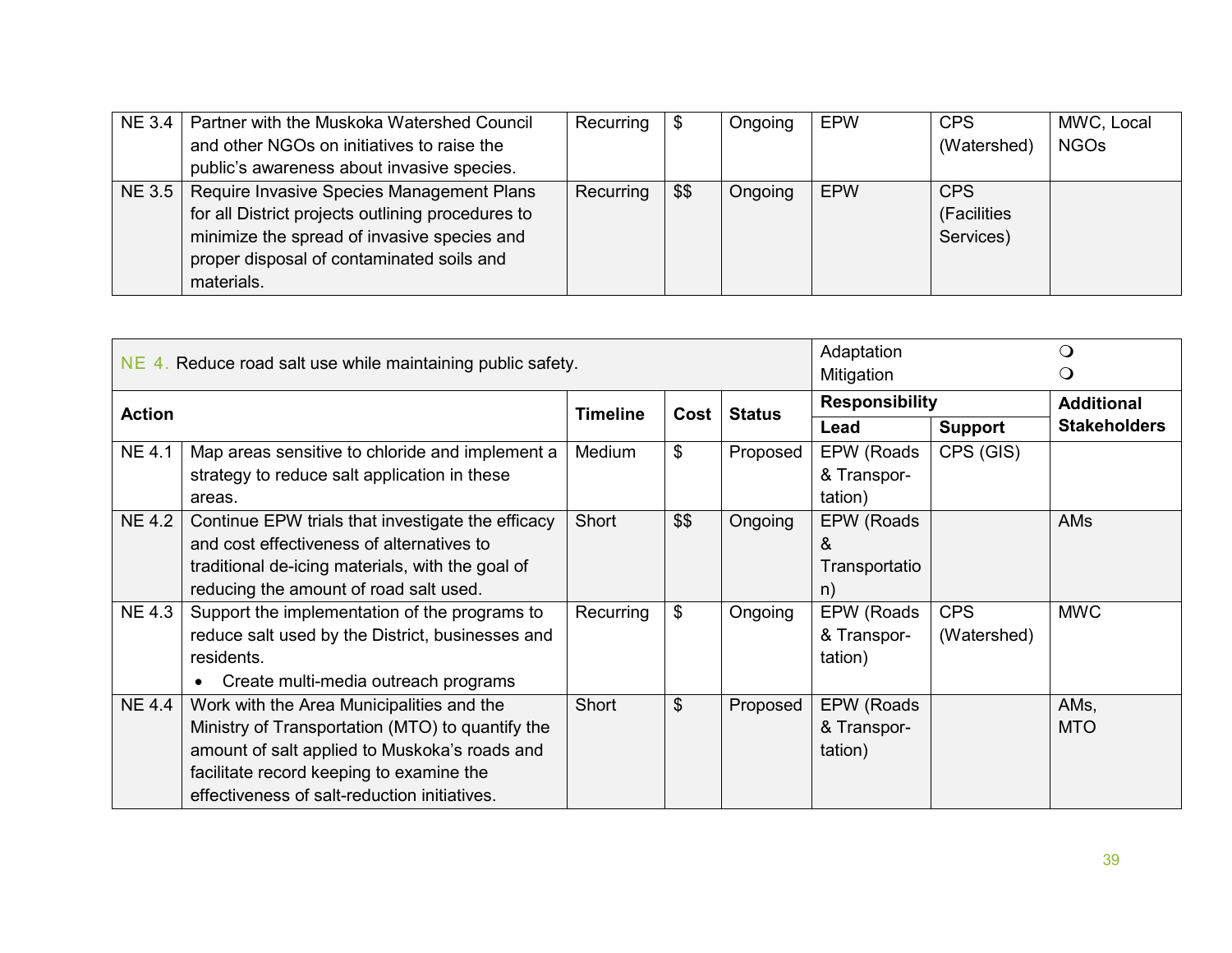|               | $NE$ 5. Protect locally, regionally and provincially significant areas and features to<br>maintain the long-term integrity and the special character of the Muskoka environment.                                                                                                                      | Adaptation<br>Mitigation |      | $\Omega$<br>Ő |                          |                           |                     |
|---------------|-------------------------------------------------------------------------------------------------------------------------------------------------------------------------------------------------------------------------------------------------------------------------------------------------------|--------------------------|------|---------------|--------------------------|---------------------------|---------------------|
| <b>Action</b> |                                                                                                                                                                                                                                                                                                       | <b>Timeline</b>          | Cost | <b>Status</b> | <b>Responsibility</b>    |                           | <b>Additional</b>   |
|               |                                                                                                                                                                                                                                                                                                       |                          |      |               | Lead                     | <b>Support</b>            | <b>Stakeholders</b> |
| <b>NE 5.1</b> | Develop a Natural Heritage Strategy to identify<br>locally, regionally and provincially significant<br>areas and features and incorporate protection<br>for these priority areas in Official Plan Policy.                                                                                             | Medium                   | \$\$ | Proposed      | <b>CPS</b><br>(Planning) | <b>CPS</b><br>(Watershed) | <b>MWC</b>          |
| <b>NE 5.2</b> | Quantify the value of Muskoka's natural assets<br>for consideration in decision-making and land-<br>use planning. Their value in climate change<br>adaptation and mitigation should be stated.<br>Explore funding opportunities resulting from<br>recommendations and projects in the<br>MWAG report. | Medium                   | \$\$ | Proposed      | <b>CPS</b><br>(Planning) | <b>CPS</b><br>(Watershed) | <b>MWC</b>          |
| <b>NE 5.3</b> | Identify priority areas for rehabilitation and<br>renaturalization that strengthens Muskoka's<br>ability to adapt to a changing climate. Support<br>programs like the Friends of Muskoka<br>Watershed 'Ash Program' when possible.                                                                    | <b>Medium</b>            | \$\$ | Proposed      | <b>CPS</b><br>(Planning) | <b>CPS</b><br>(Watershed) | <b>MWC</b>          |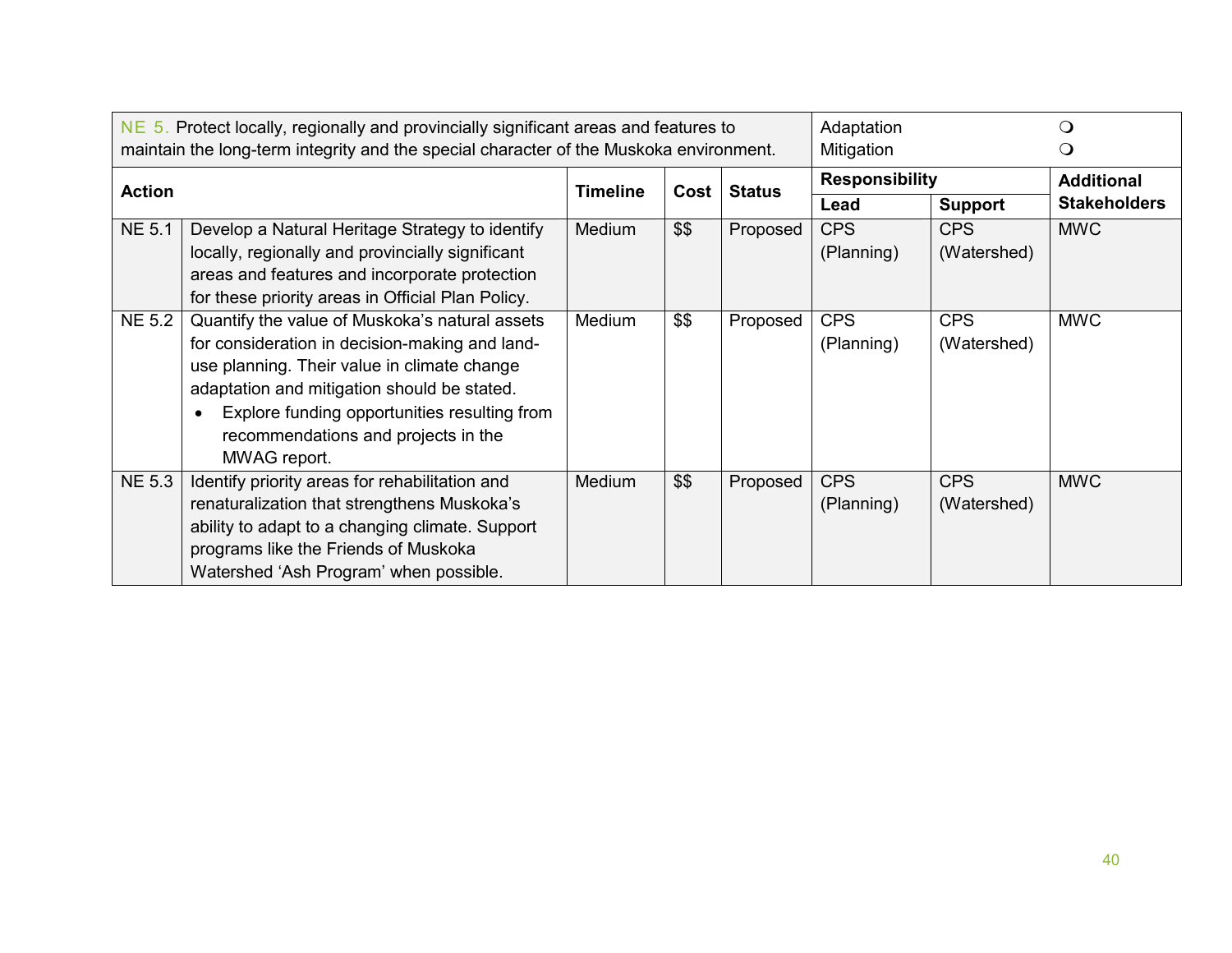|               | $NE$ 6. Quantify and mitigate the impacts of climate change on our water resources.                                                                                                                                                                                   |                 | Adaptation<br>Mitigation        |               | $\bigcirc$<br>$\bigcirc$  |                           |                                                                                                   |
|---------------|-----------------------------------------------------------------------------------------------------------------------------------------------------------------------------------------------------------------------------------------------------------------------|-----------------|---------------------------------|---------------|---------------------------|---------------------------|---------------------------------------------------------------------------------------------------|
| <b>Action</b> |                                                                                                                                                                                                                                                                       | <b>Timeline</b> | Cost                            | <b>Status</b> | <b>Responsibility</b>     |                           | <b>Additional</b>                                                                                 |
|               |                                                                                                                                                                                                                                                                       |                 |                                 |               | Lead                      | <b>Support</b>            | <b>Stakeholders</b>                                                                               |
| NE 6.1        | Implement the Lake System Health Water<br>Quality Monitoring program to collect data on<br>Muskoka's lakes, incorporating the collection of<br>data that provides an indication of Muskoka's<br>changing climate (i.e. water temperature<br>profiles) where possible. | Recurring       | \$                              | Ongoing       | <b>CPS</b><br>(Watershed) |                           | <b>MECP</b>                                                                                       |
| <b>NE 6.2</b> | Partner with the Muskoka Watershed Council to<br>implement a volunteer algae monitoring program<br>to collect baseline data on algae abundance and<br>trends in order to establish changing conditions<br>as a result of climate change.                              | Recurring       | \$                              | Ongoing       | <b>CPS</b><br>(Watershed) |                           | MWC, Lake<br>Associations                                                                         |
| NE 6.3        | Implement policies to guide development around<br>Muskoka's water resources taking current and<br>future climate impacts into account.                                                                                                                                | Long            | $\boldsymbol{\mathsf{S}}$       | Proposed      | <b>CPS</b><br>(Planning)  | <b>CPS</b><br>(Watershed) | <b>MWC</b>                                                                                        |
| <b>NE 6.4</b> | Partner with all levels of government, NGOs and<br>the community to support relevant research<br>opportunities to identify current and future<br>ecosystem changes and potential mitigation<br>and/or adaptation programs.                                            | Medium          | \$                              | Proposed      | <b>CPS</b><br>(Watershed) |                           | MWC, Local<br>NGOs, MECP,<br>MNRF,<br><b>Universities</b>                                         |
| <b>NE 6.5</b> | Support MWC efforts to develop an IWM plan<br>for the Muskoka Watershed.                                                                                                                                                                                              | Medium          | $\sqrt[6]{\frac{1}{2}}$<br>\$\$ | Ongoing       | <b>MWC</b>                | <b>DMM</b>                | <b>AM</b><br><b>MNRF</b><br>Neighbouring<br>Municipalities<br><b>MECP</b><br>Lake<br>Associations |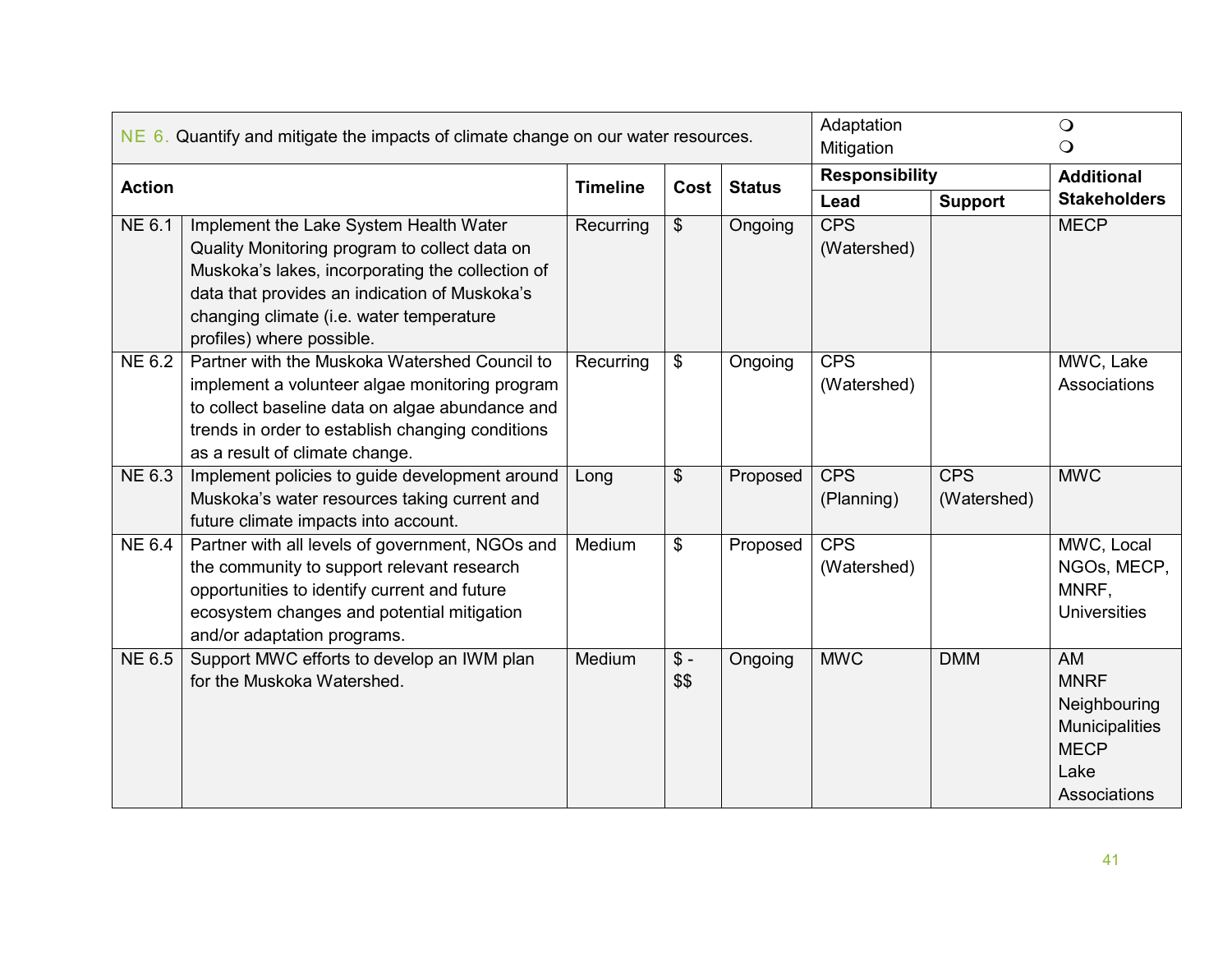| NE 6.6 | Implement water conservation measures in all     | Medium | <b>TBD</b> | Ongoing | Finance    |  |
|--------|--------------------------------------------------|--------|------------|---------|------------|--|
|        | District-owned buildings to mitigate the impacts |        |            |         |            |  |
|        | of drought.                                      |        |            |         |            |  |
| NE 6.7 | Partner with AMs to improve septic tracking and  | Medium | <b>TBD</b> | Ongoing | <b>EPW</b> |  |
|        | re-inspection in Muskoka.                        |        |            |         |            |  |
|        |                                                  |        |            |         |            |  |

| Develop, fund and support programs to protect and conserve Muskoka's water<br><b>NE 7.</b><br>resources. |                                                                         |      |               |                       | Adaptation<br>Mitigation |                   |                     |
|----------------------------------------------------------------------------------------------------------|-------------------------------------------------------------------------|------|---------------|-----------------------|--------------------------|-------------------|---------------------|
| <b>Action</b>                                                                                            | <b>Timeline</b>                                                         | Cost | <b>Status</b> | <b>Responsibility</b> |                          | <b>Additional</b> |                     |
|                                                                                                          |                                                                         |      |               |                       | Lead                     | <b>Support</b>    | <b>Stakeholders</b> |
| <b>NE 7.1</b>                                                                                            | Pursue grant opportunities for the District and                         | Med  | \$            | Ongoing               | <b>CPS</b>               | <b>EPW</b>        |                     |
|                                                                                                          | partners to maintain current programs and                               |      |               |                       | (Watershed)              | (W&WW)            |                     |
|                                                                                                          | develop new innovative ways of protecting<br>Muskoka's water resources. |      |               |                       |                          |                   |                     |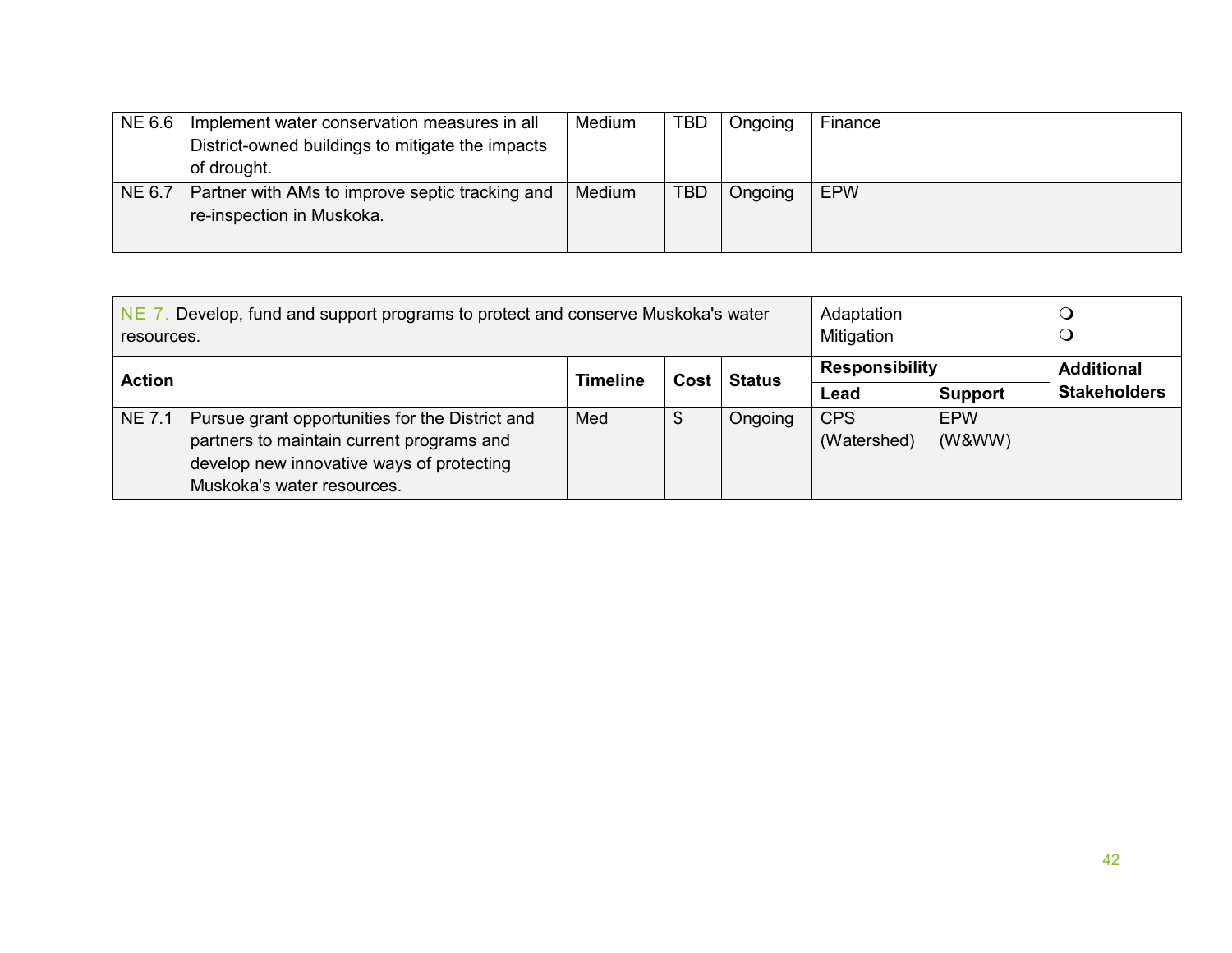# GOVERNANCE

### Strategic Priority

*Provide responsive and efficient government by demonstrating leadership in transparency, excellence, accountability, fiscal responsibility, good governance, community engagement, and continuous improvement in our program and service delivery.* 

As climate change persists and presents new risks, modification and updating of District policy is necessary to maintain effective and responsive governance. Since climate change is going to impact the livelihoods and lifestyles of Muskoka residents, strategic planning and implementation is required to ensure the continued delivery of optimal programs, policies, plans and service delivery. The adaptation of current practices and policies to increase climate resiliency can create a vibrant future for the region. The District will work to make sustainable changes where necessary in a feasible manner.

#### Goals

GS 1 Revise District programs to reduce GHG emissions and make them more resilient to climatic changes by implementing best practices and technology.

GS 2 Develop a sustainable asset management plan that takes climate change impacts into account while maintaining a high level of service.

GS 3 Review and revise the District's policies and plans to ensure climate change has been fully accounted for. Ensure future documents and projects incorporate climate change considerations and mitigation measures.

GS 4 Conduct an analysis of the District and Area Municipal responses to the COVID-19 crisis and use lessons learned to help refine responses to extreme weather events and emergencies; explore options to continue working from home to help reduce GHG emissions associated with driving to work, and the decreased wear and use other District infrastructure. Continue to invest in opportunities to work remotely to ensure business continuity during extreme weather events or other emergencies.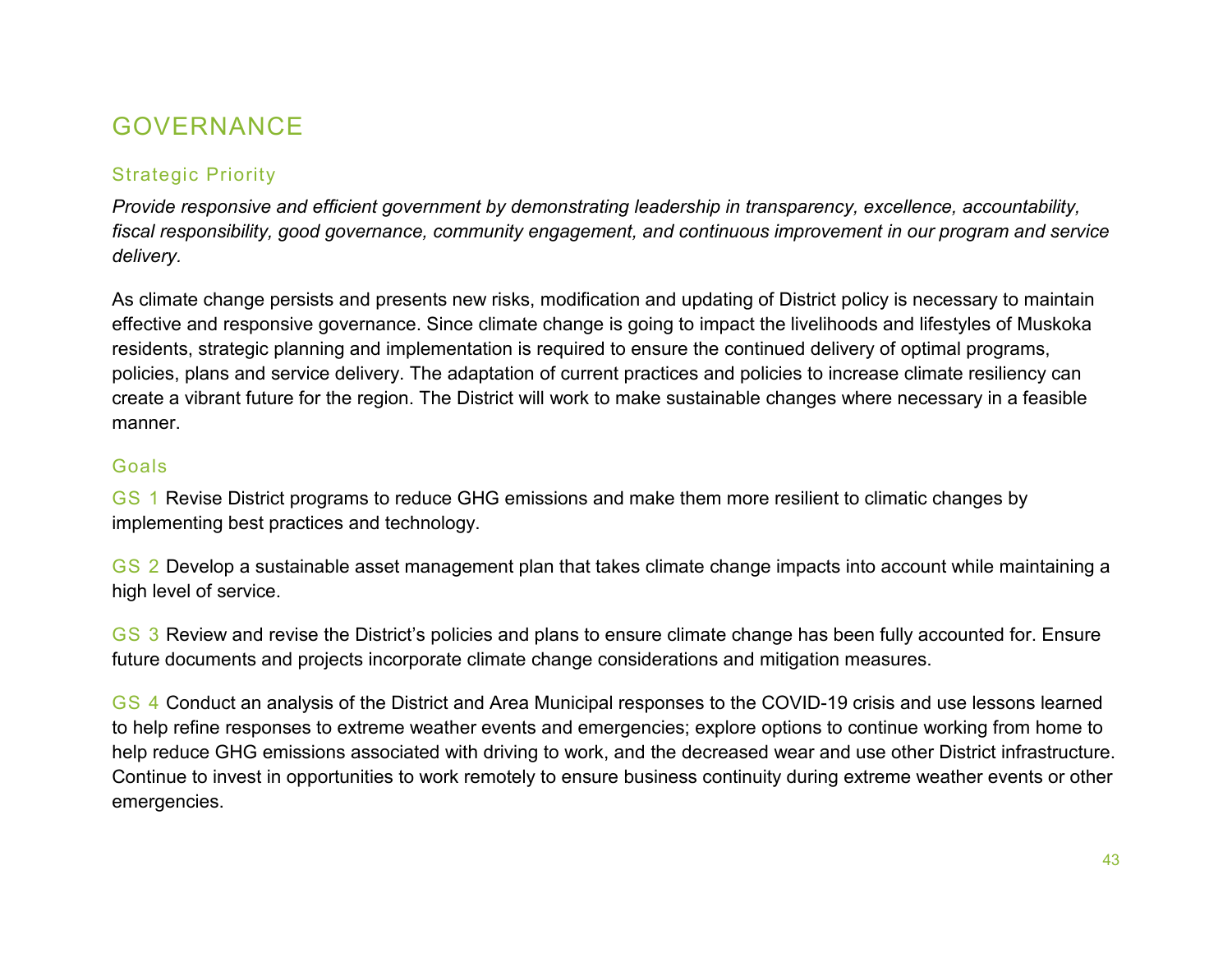GS 5 Monitor the implementation of adaptation and mitigation actions and goals in order to make continuous operational improvements. Review and update the plan on a recurring basis (~5 years).

|               | GA 1. Revise District programs to reduce GHG emissions and make them more resilient to                                                                                                                                                                                                                                                            |                 | Adaptation                |               | $\Omega$                               |                                                                         |                     |
|---------------|---------------------------------------------------------------------------------------------------------------------------------------------------------------------------------------------------------------------------------------------------------------------------------------------------------------------------------------------------|-----------------|---------------------------|---------------|----------------------------------------|-------------------------------------------------------------------------|---------------------|
|               | climatic changes by implementing best practices and technology.                                                                                                                                                                                                                                                                                   |                 |                           |               | Mitigation                             |                                                                         | O                   |
| <b>Action</b> |                                                                                                                                                                                                                                                                                                                                                   | <b>Timeline</b> | Cost                      | <b>Status</b> | <b>Responsibility</b>                  |                                                                         | <b>Additional</b>   |
|               |                                                                                                                                                                                                                                                                                                                                                   |                 |                           |               | Lead                                   | <b>Support</b>                                                          | <b>Stakeholders</b> |
| GA 1.1        | Work with MWC and other organizations to<br>support industry and all levels of government in<br>promoting and developing low carbon and<br>resilient standards, policies, and programs.<br>Assess the Provincial Climate Change Risk<br>assessment results when available and<br>incorporate actions into appropriate policies<br>where feasible. | Short -<br>Med  | $$ - $$                   | Ongoing       | CPS (CC),<br><b>CPS</b><br>(Planning), | MWC, CAM,<br>MSDC,<br>TLDSB, Lake<br>Head<br>University,<br><b>DESC</b> | Province            |
| GA 1.2        | Identify and pursue available funding<br>mechanisms and partnerships to support<br>actions.                                                                                                                                                                                                                                                       | Short -<br>Med  | \$\$                      | Ongoing       | MWC, CPS<br>(CC),                      | CAM,<br>MSDC,<br>TLDSB.<br>Lakehead<br>University,<br><b>DESC</b>       |                     |
| GA 1.3        | Develop a Corporate waste reduction strategy<br>Investigate opportunities a strategy to<br>increase residential diversions rates.<br>Investigate opportunities for partnerships to<br>encourage and increase the diversion<br>organics of IC&I waste (Business, schools,<br>industry etc.).                                                       | Med -<br>Long   | $\frac{2}{3}$ -<br>\$\$\$ | Ongoing       | <b>EPW</b><br>(Waste),<br>CPS (CC),    | General<br>Public                                                       |                     |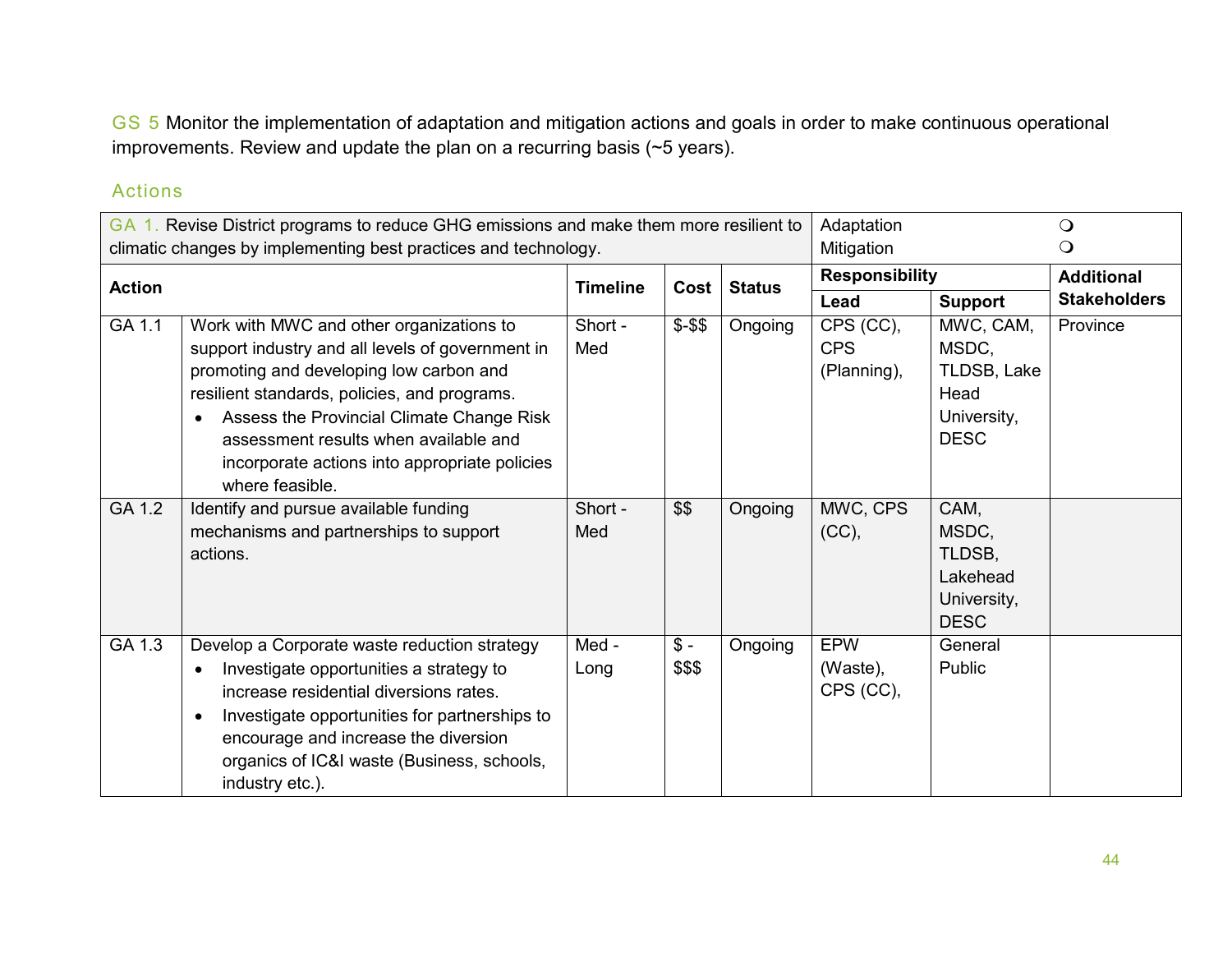| Expand, where possible, the District's<br>diversion programs.                                                                |  |  |
|------------------------------------------------------------------------------------------------------------------------------|--|--|
| Assess policies and approvals to allow<br>flexibility to accept organics from IC&I<br>sources when and where possible.       |  |  |
| Investigate opportunities to partner with<br>other municipalities and funding<br>opportunities for development of advanced   |  |  |
| organics processing technology with the<br>potential for renewable natural gas capture.<br>Create an education and marketing |  |  |
| campaign on the importance of diversion<br>programs in Muskoka.                                                              |  |  |

| Develop a sustainable asset management plan that takes climate change impacts<br>Adaptation<br>GA 2.<br>into account and maintains the high level of service.<br>Mitigation |                                                 |     |      |            |                       |                     |                   |
|-----------------------------------------------------------------------------------------------------------------------------------------------------------------------------|-------------------------------------------------|-----|------|------------|-----------------------|---------------------|-------------------|
| Cost Status<br><b>Action</b><br><b>Timeline</b>                                                                                                                             |                                                 |     |      |            | <b>Responsibility</b> |                     | <b>Additional</b> |
|                                                                                                                                                                             |                                                 |     |      | Lead       | <b>Support</b>        | <b>Stakeholders</b> |                   |
| GA 2.1                                                                                                                                                                      | Incorporate the findings of the Muskoka Climate | Med | \$\$ | <b>RFP</b> | IT, Finance,          |                     |                   |
|                                                                                                                                                                             | Change Action Plan into the new asset           |     |      | Awarded    | CIU, CPS              |                     |                   |
|                                                                                                                                                                             | management system and review periodically.      |     |      |            | $(CC)$ , EPW          |                     |                   |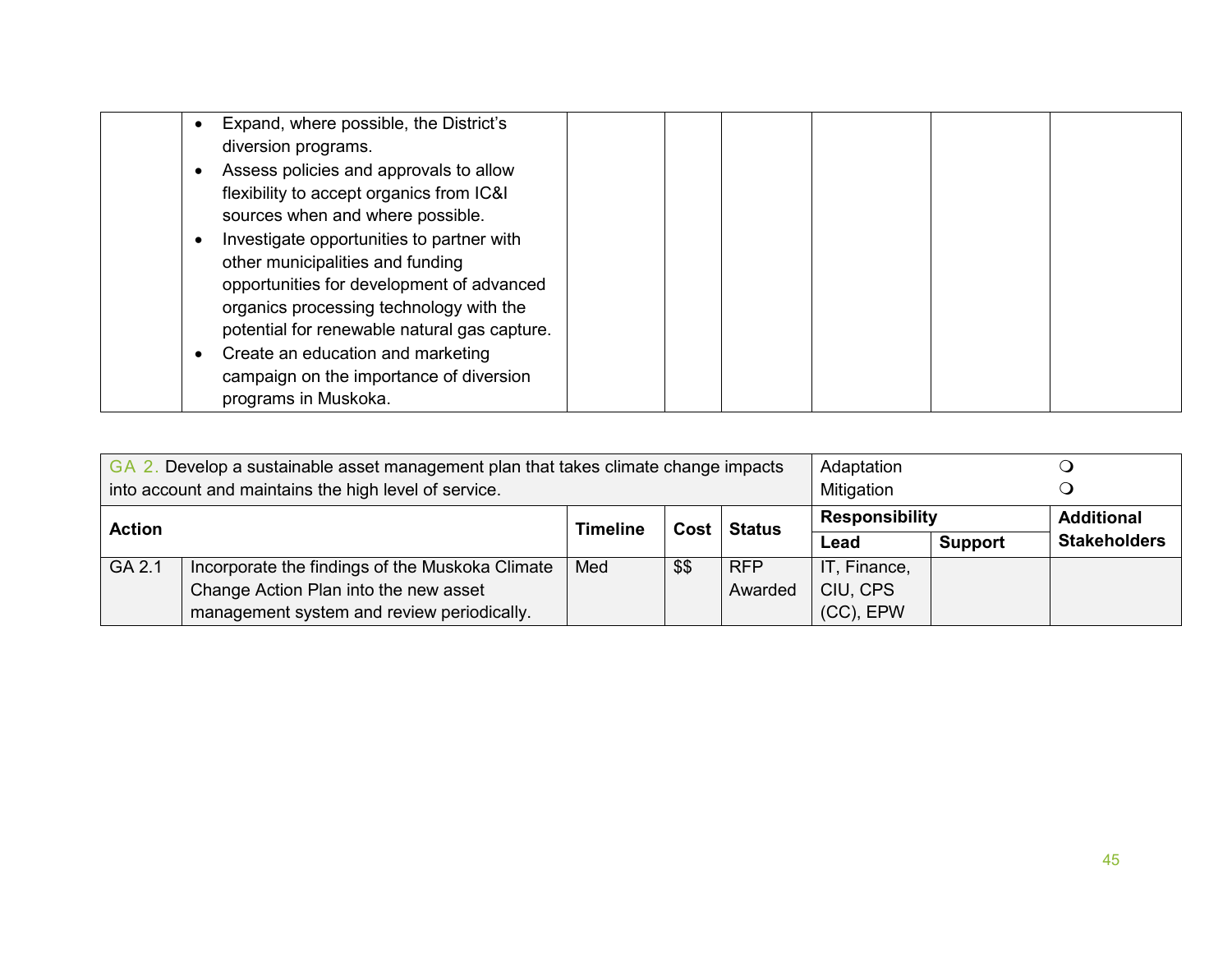|               | GA 3. Review and revise the District's policies and plans to account for climate change.<br>Ensure future District documents and projects incorporate climate change considerations<br>and mitigation measures whenever possible.                                                                                                            |                 |      |               |                                                        | Adaptation<br>Mitigation           |                     |
|---------------|----------------------------------------------------------------------------------------------------------------------------------------------------------------------------------------------------------------------------------------------------------------------------------------------------------------------------------------------|-----------------|------|---------------|--------------------------------------------------------|------------------------------------|---------------------|
| <b>Action</b> |                                                                                                                                                                                                                                                                                                                                              | <b>Timeline</b> | Cost | <b>Status</b> | <b>Responsibility</b>                                  |                                    | <b>Additional</b>   |
|               |                                                                                                                                                                                                                                                                                                                                              |                 |      |               | Lead                                                   | <b>Support</b>                     | <b>Stakeholders</b> |
| GA 3.1        | Provide feedback (where applicable) on climate-<br>related legislation proposed by Federal,<br>Provincial, and Area Municipal Governments.                                                                                                                                                                                                   | Recurring       | \$   | Ongoing       | <b>CPS</b><br>Planning,<br>EPW.<br>Health,<br>Finance, | CPS (CC),<br>MWC, AMs              |                     |
| GA 3.2        | Identify opportunities to introduce new legal<br>and/or policy tools, including by-laws, to require<br>implementation of climate resilience measures<br>(e.g., green roof by-law) in new buildings, or that<br>reduce the embodied carbon in new<br>construction.                                                                            | Recurring       | \$\$ | Ongoing       | <b>CPS</b><br>Planning,<br>EPW,<br>Health,<br>Finance, | $\overline{CPS}$ (CC),<br>MWC, AMs | <b>CAM</b>          |
| GA 3.3        | Embed climate change considerations in staff<br>reports and purchasing processes.<br>Investigate options to achieve this. Can be<br>similar to the 'financial implications', or<br>added in with the Strategic Prioritize<br>checklist.                                                                                                      | Short           |      | Ongoing       | All DMM<br>Departments<br>, Council                    | <b>DSLT</b>                        |                     |
| GA 3.4        | Review and amend key policy documents (such<br>as the Muskoka Official Plan) on a regular basis<br>to ensure new climate change considerations<br>are incorporated.<br>Amend key policy documents when new<br>climate related reports are released (new<br>flood plain mapping, green fleet policy,<br>waste management projects, IWM etc.). | Med             | \$   | Ongoing       | All DMM<br>Depts, CPS<br>(CC)                          | <b>DSLT</b>                        |                     |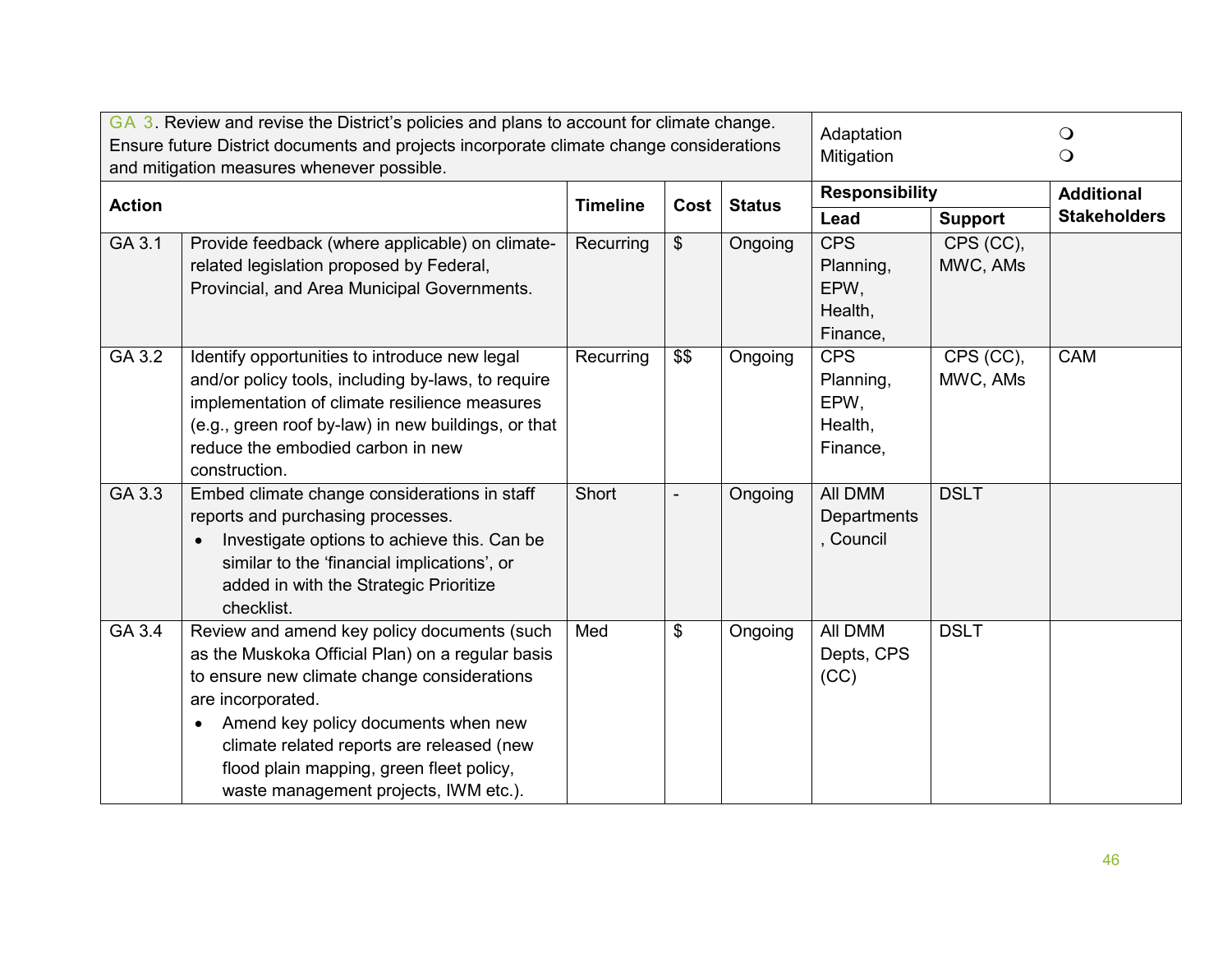| response.     | GA 4. Conduct an analysis of the District and Area Municipalities response to extreme<br>weather events and other regional emergencies and use lessons learned to help refine                                                                                                                                                                                                             | Adaptation<br>Mitigation |               | $\circ$               |                                                                    |                   |                     |
|---------------|-------------------------------------------------------------------------------------------------------------------------------------------------------------------------------------------------------------------------------------------------------------------------------------------------------------------------------------------------------------------------------------------|--------------------------|---------------|-----------------------|--------------------------------------------------------------------|-------------------|---------------------|
| <b>Action</b> |                                                                                                                                                                                                                                                                                                                                                                                           | <b>Timeline</b><br>Cost  | <b>Status</b> | <b>Responsibility</b> |                                                                    | <b>Additional</b> |                     |
|               |                                                                                                                                                                                                                                                                                                                                                                                           |                          |               |                       | Lead                                                               | <b>Support</b>    | <b>Stakeholders</b> |
| GA 4.1        | Conduct an analysis of the District and Area<br>Municipal responses to the COVID-19 crisis and<br>use lessons learned to support climate-friendly<br>approaches to District activities.<br>Explore grant opportunities associated with<br>the economic recovery from the crisis and<br>where possible target grants that that have<br>clean tech, climate change and/or green<br>economy. | Med                      | \$            | Ongoing               | Finance,<br>CIU, CPS<br>(CC),<br>Facilities,<br><b>Health Team</b> | <b>DSLT</b>       | <b>AMs</b>          |
| GA 4.2        | Encourage opportunities to work remotely where<br>service levels are being met.                                                                                                                                                                                                                                                                                                           | Med                      | \$\$          | Ongoing               | CPS (CC),<br>Facilities,<br>Finance,<br><b>EPW</b>                 | AMs               |                     |
| GA 4.3        | Investigate other municipalities best-practises to<br>achieve a new 'Greener' normal.<br>Explore opportunities to partner with 'green-<br>economy' organizations like Green<br>economy North etc.                                                                                                                                                                                         | Short                    | \$            | Ongoing               |                                                                    |                   |                     |

| GA 5. Monitor the implementation of adaptation and mitigation actions and goals in order<br>to make continuous operational improvements. Review and update the plan on a recurring<br>basis ( $\sim$ 5 years). |  |  |  |                               | Adaptation<br>Mitigation |                                          |
|----------------------------------------------------------------------------------------------------------------------------------------------------------------------------------------------------------------|--|--|--|-------------------------------|--------------------------|------------------------------------------|
| Cost Status<br><b>Timeline</b><br><b>Action</b>                                                                                                                                                                |  |  |  | <b>Responsibility</b><br>Lead | <b>Support</b>           | <b>Additional</b><br><b>Stakeholders</b> |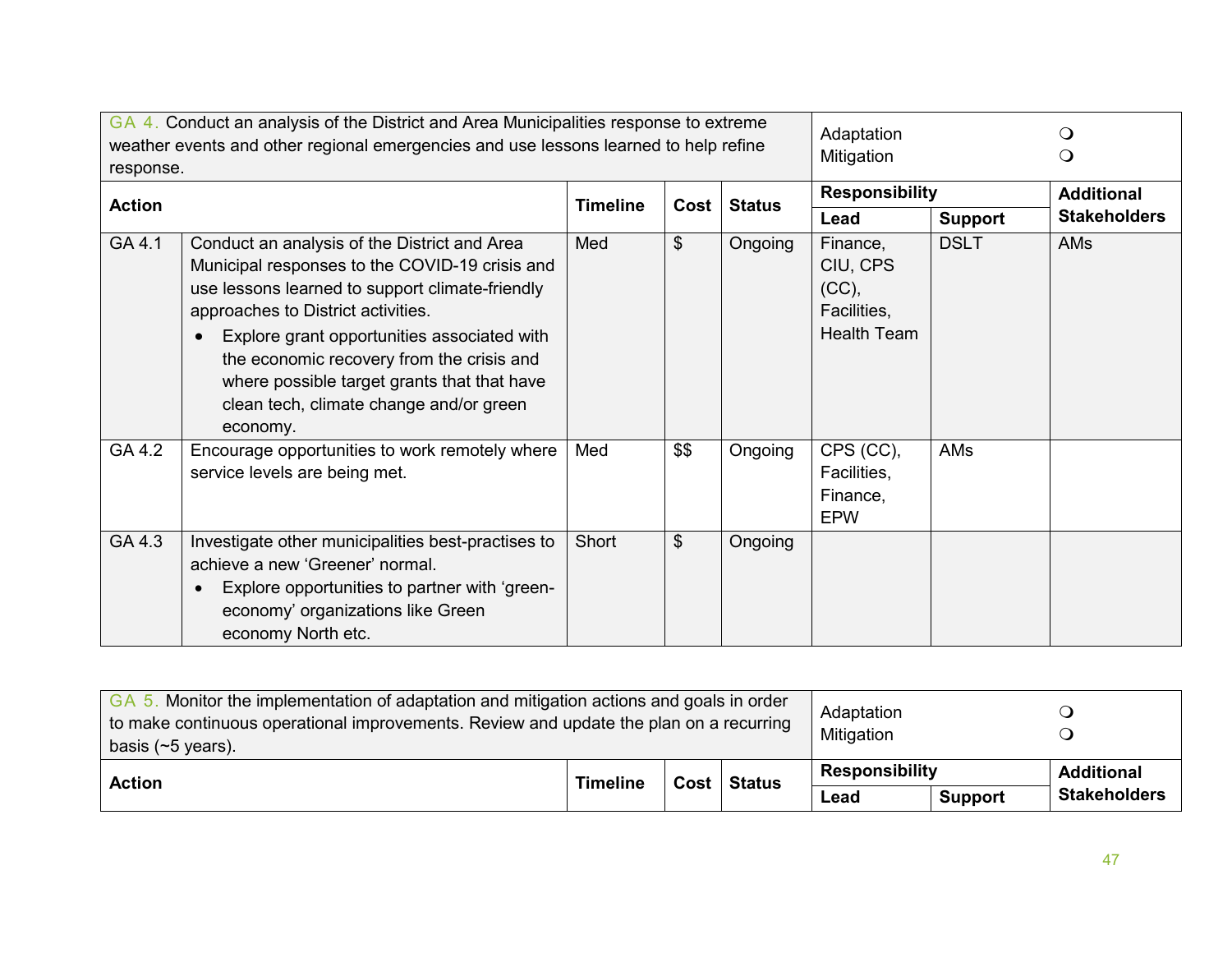| GA 5.1 | Report quarterly to committee on the progress of<br>implementation and an assessment of potential<br>grants of project opportunities.            | Long | \$<br>Ongoing | Finance,<br>CIU, CPS<br>(CC),<br>Facilities,<br><b>Health Team</b> | <b>DSLT</b> | AMs |
|--------|--------------------------------------------------------------------------------------------------------------------------------------------------|------|---------------|--------------------------------------------------------------------|-------------|-----|
| GA 5.2 | Develop a standardized checklist to ensue<br>progress and monitoring is consistent.                                                              | Med  | \$<br>Ongoing | CPS (CC),<br>facilities,<br>Finance,<br><b>EPW</b>                 | AMs         |     |
| GA 5.3 | Adhere to legislative and program requirements<br>while continually advocating for consistent,<br>equitable and sustainable funding for Muskoka. | Med  | \$<br>Ongoing | EPW, CPS,<br>Facilities,<br>Finance                                |             |     |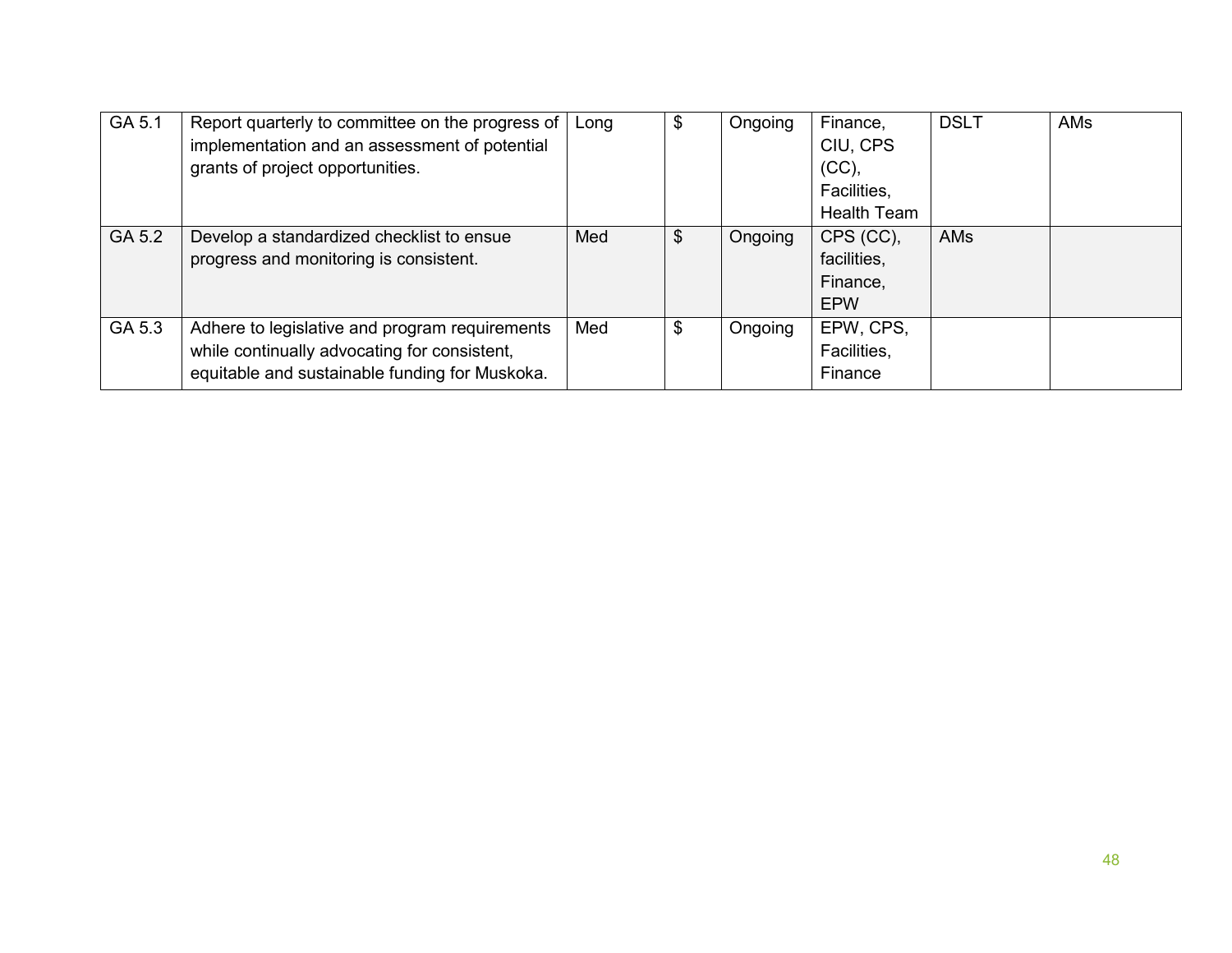# <span id="page-48-0"></span>ECONOMY

## Strategic Priority

*Drive a vibrant regional economy by collaborating with others to identify and take advantage of opportunities to create a positive business environment.*

Climate change can impact businesses and the different industries and sectors supporting Muskoka's economy by increasing risk from disruption by severe weather events, invasive species, flooding or wildfire. Collaborating with local businesses and the tourism sector to support the navigation of potential risks and burdens from climate change is a priority of the District. Recreational activities and tourism generate a significant amount of revenue in Muskoka every year, with tourists and second home owner spending over \$500 million annually in Muskoka<sup>12</sup>. This economic input is a key driver in Muskoka's employment sector.

Expanding initiatives to be inclusive of climate-resilient actions to commercial, recreational, and other economic development opportunities enhances municipal ability to combat associated risks. The District will continue to collaborate with area municipalities, partners, and businesses to adapt to a changing climate through innovation and economic growth.

#### Goals

 $\overline{a}$ 

EA 1 Enhance the sustainability of the Muskoka Airport.

EA 2 Increase the resiliency of the local economy to climate change and other emergency impacts and help businesses, community groups, and citizens take advantage of any opportunities related to climatic changes in Muskoka.

<sup>12</sup> District of Muskoka Economic Development and Community Profile, 2019, https://www.muskoka.on.ca/en/work-andinvest/resources/2019-11-01-Economic-Development-Profile-FINAL-.pdf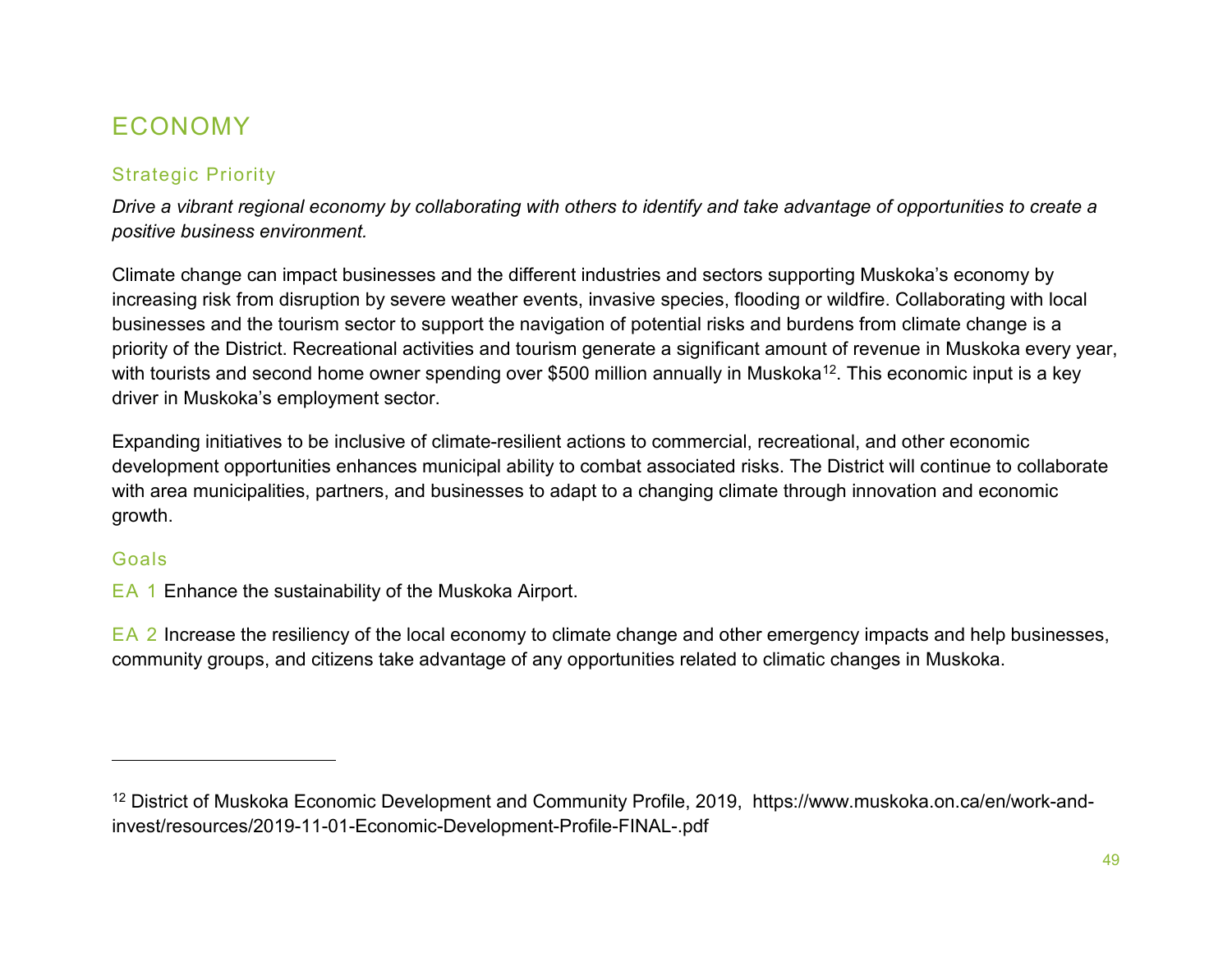EA 3 Build on Muskoka's reputation as an internationally recognized tourism destination that is a leader and innovator in the fight against climate change - Make Muskoka the greenest region in the province.

EA 4 Collaborate with Area Municipalities and other groups to support and promote tourist, commercial, recreational and other economic development which enhances the natural environment, has low-impact on climate change and recognizes the character of all of Muskoka's communities.

EA 5 Establish a climate change reserve fund or increase contributions to the environmental reserve fund to assist in the pursuit of grants for ambitious projects that increase resiliency and mitigate District GHG emissions.

| Enhance the sustainability of the Muskoka Airport.<br>EA. |                                                 |          |      |               | Adaptation<br>Mitigation |                       |                     |
|-----------------------------------------------------------|-------------------------------------------------|----------|------|---------------|--------------------------|-----------------------|---------------------|
| <b>Action</b>                                             |                                                 | Timeline | Cost | <b>Status</b> |                          | <b>Responsibility</b> |                     |
|                                                           |                                                 |          |      |               | Lead                     | <b>Support</b>        | <b>Stakeholders</b> |
| EA 1.1                                                    | Develop a Sustainability Plan for the Muskoka   | Med      | \$\$ | Ongoing       | Airport                  | Airport               | <b>Explorers</b>    |
|                                                           | Airport. Explore opportunities to reduce energy |          |      |               | Team, CPS                | Board,                | Edge, Finance       |
|                                                           | consumption, waste, GHG emissions associated    |          |      |               | (CC)                     | <b>DSLT</b>           |                     |
|                                                           | with airport activities, protect ground water   |          |      |               |                          |                       |                     |
|                                                           | resources, and improve resiliency to climatic   |          |      |               |                          |                       |                     |
|                                                           | changes.                                        |          |      |               |                          |                       |                     |

| Increase the resiliency of the local economy to climate change impacts and help<br>EA 2. | Adaptation |                |                     |                       |  |                   |
|------------------------------------------------------------------------------------------|------------|----------------|---------------------|-----------------------|--|-------------------|
| them take advantage of any opportunities related to climatic changes in Muskoka.         | Mitigation |                |                     |                       |  |                   |
| <b>Action</b>                                                                            | Timeline   |                | Cost   Status       | <b>Responsibility</b> |  | <b>Additional</b> |
|                                                                                          | Lead       | <b>Support</b> | <b>Stakeholders</b> |                       |  |                   |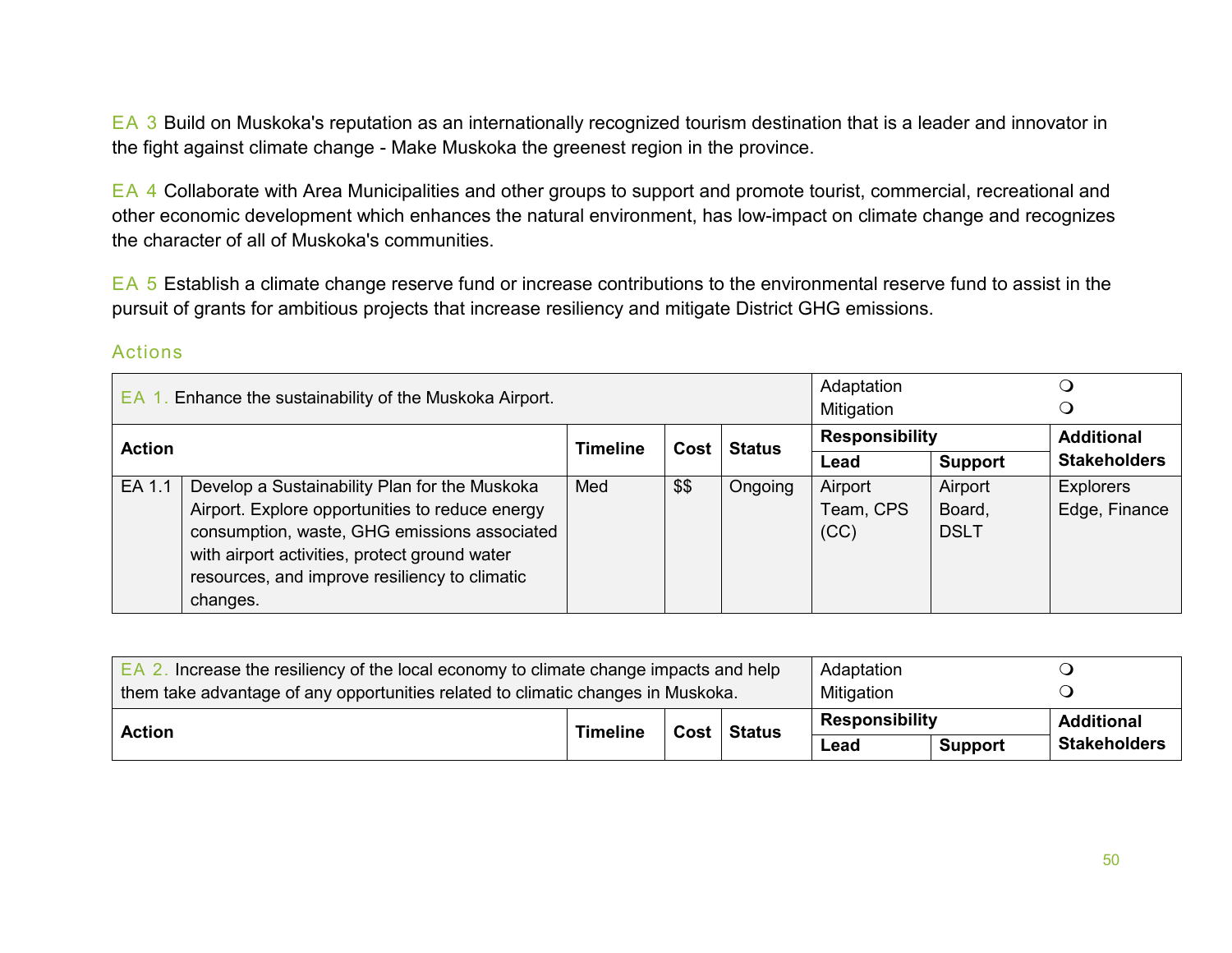| EA 2.1 | Incorporate climate change education and<br>outreach into District programs that deal with<br>business or commercial interests.                                                                                                                                                                                  | Med | \$            | Ongoing | Finance,<br><b>Explorers</b><br>Edge, CPS<br>(CC) | AMs                      |  |
|--------|------------------------------------------------------------------------------------------------------------------------------------------------------------------------------------------------------------------------------------------------------------------------------------------------------------------|-----|---------------|---------|---------------------------------------------------|--------------------------|--|
| EA 2.2 | Partner with Area Municipalities to help local<br>businesses adapt to climate change and<br>decrease their GHG emissions.<br>Include a section in the climate change web<br>resources platform dedicated to local<br>businesses.<br>Advertise and promote energy efficiency<br>programs as the become available. | Med | \$            | Ongoing | CPS (CC),<br>Comms                                | AMs                      |  |
| EA 2.3 | Encourage the development community to<br>minimize carbon footprints associated with<br>construction operations and materials.<br>Use results of the new development<br>standards and checklists to encourage<br>climate responsible development.                                                                | Med | $\frac{1}{2}$ | Ongoing | <b>CPS</b><br>(Planning),<br><b>EPW</b>           | AMs, local<br>businesses |  |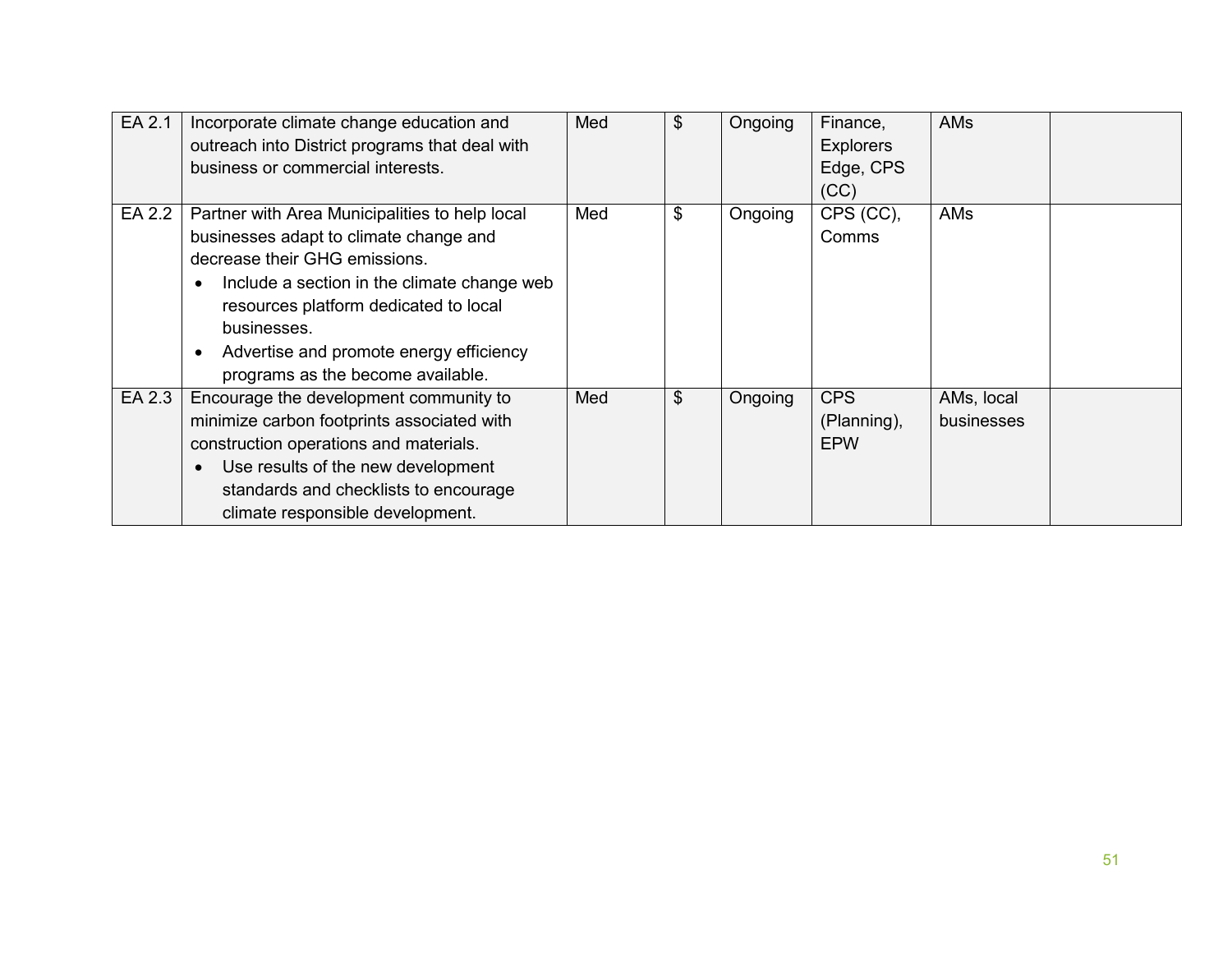|               | EA 3. Build on Muskoka's reputation as an internationally recognized tourism destination<br>that is a leader and innovator in the fight against climate change.                                                                                                                                                                                                                                           | Adaptation<br>Mitigation |      | (၂            |                                                        |                   |                     |
|---------------|-----------------------------------------------------------------------------------------------------------------------------------------------------------------------------------------------------------------------------------------------------------------------------------------------------------------------------------------------------------------------------------------------------------|--------------------------|------|---------------|--------------------------------------------------------|-------------------|---------------------|
| <b>Action</b> |                                                                                                                                                                                                                                                                                                                                                                                                           | <b>Timeline</b>          | Cost |               | <b>Responsibility</b>                                  |                   | <b>Additional</b>   |
|               |                                                                                                                                                                                                                                                                                                                                                                                                           |                          |      | <b>Status</b> | Lead                                                   | <b>Support</b>    | <b>Stakeholders</b> |
| EA 3.1        | Encourage developers to include low carbon<br>energy systems in new developments and/or the<br>use of carbon sequestration material in new<br>buildings. Consider reviewing development<br>charges and tying the fees to embodied carbon<br>or sustainability in new builds. Review the Duro-<br>Drummond use of development charges based<br>on embodied carbon and assess applicability for<br>Muskoka. | Med                      | \$   | Ongoing       | <b>CPS</b><br>(Planning)                               | AMs               |                     |
| EA 3.2        | Support incorporation of climate-smart business<br>models and programs in the tourism industry.<br>Where possible encourage Explorers' Edge<br>$\bullet$<br>to advertise or encourage environmentally<br>friendly tourism options.                                                                                                                                                                        | Med                      | \$   | Ongoing       | CPS (CC),<br>Comms,<br>Finance,<br>Explorer's<br>Edge. | AMs, MWC,<br>CAM, |                     |

| Collaborate with Area Municipalities and other organizations to support and<br>EA 4.<br>promote economic development opportunities that enhance the natural environment, have<br>low-impact on climate change, and recognize the character of Muskoka's communities. |                                                                                                                                                                                                                                                         |                         |    |               |                                     | Adaptation<br>Mitigation |                       |  |
|----------------------------------------------------------------------------------------------------------------------------------------------------------------------------------------------------------------------------------------------------------------------|---------------------------------------------------------------------------------------------------------------------------------------------------------------------------------------------------------------------------------------------------------|-------------------------|----|---------------|-------------------------------------|--------------------------|-----------------------|--|
| <b>Action</b>                                                                                                                                                                                                                                                        |                                                                                                                                                                                                                                                         |                         |    | <b>Status</b> | <b>Responsibility</b>               |                          | <b>Additional</b>     |  |
|                                                                                                                                                                                                                                                                      |                                                                                                                                                                                                                                                         | <b>Timeline</b><br>Cost |    |               | Lead                                | Support                  | <b>Stakeholders</b>   |  |
| EA 4.1                                                                                                                                                                                                                                                               | Consider establishing a 'Green<br>Economy/Recovery Task Force' (or task an<br>existing committee/group) comprised of<br>representatives from Area Municipalities,<br>businesses, the tourism sector, Business<br>Improvement Areas (BIA), and community | Short -<br>Med          | \$ | Ongoing       | Finance,<br>CPS (CC),<br><b>MWC</b> | AMs, CAM,<br><b>MSDC</b> | <b>General Public</b> |  |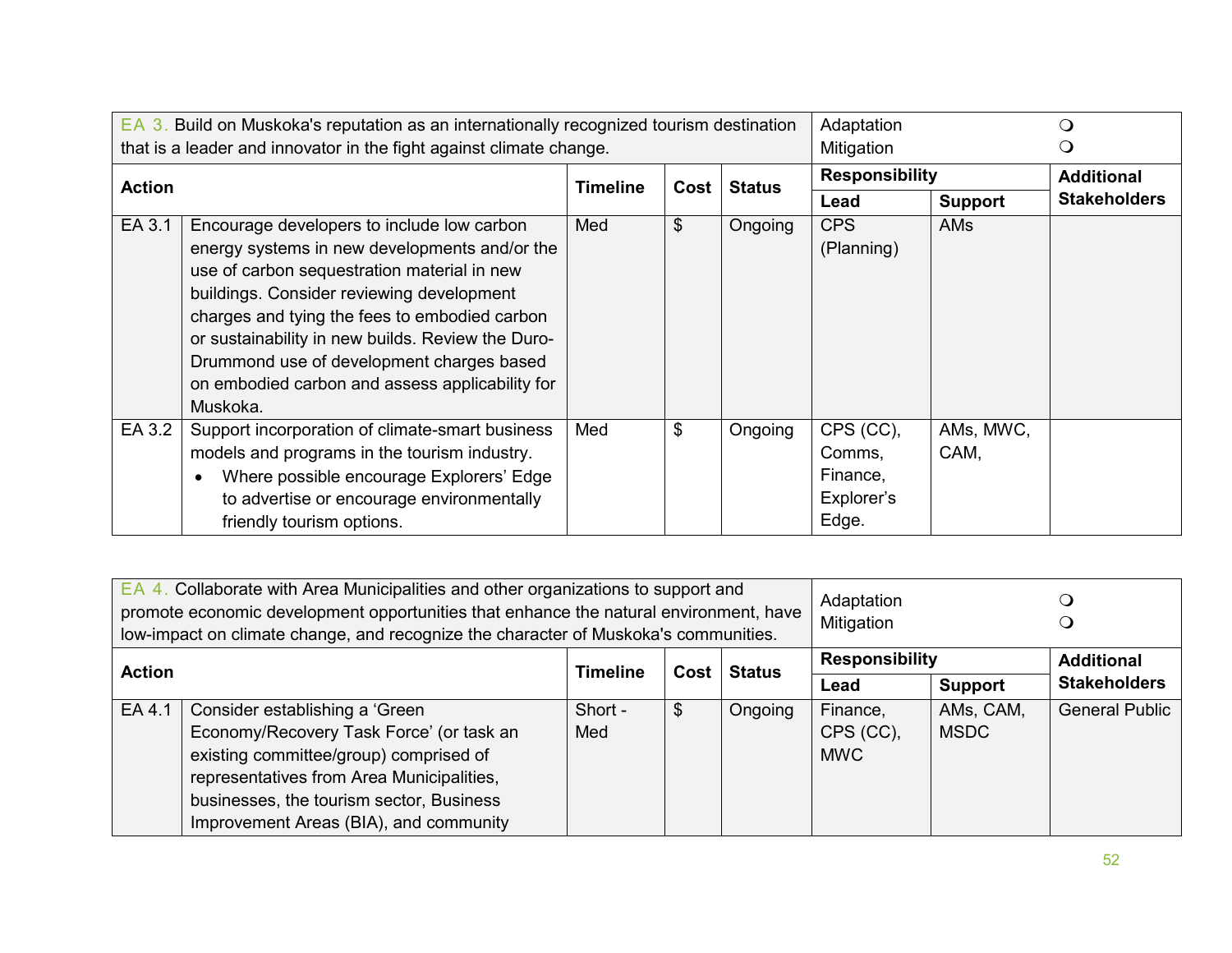|        | organizations like the Muskoka Watershed<br>Council (MWC), Muskoka Steamship &<br>Discovery Centre (MSDC), Climate Action<br>Muskoka (CAM), and others, to explore ways to<br>foster and support eco-tourism and<br>environmentally friendly economic opportunities.  |       |      |         |                                                     |            |                             |
|--------|-----------------------------------------------------------------------------------------------------------------------------------------------------------------------------------------------------------------------------------------------------------------------|-------|------|---------|-----------------------------------------------------|------------|-----------------------------|
| EA 4.2 | Expand the Corridor 11 Bus service within<br>Muskoka, providing additional, environmentally<br>friendly travel options for residents and tourists<br>alike.                                                                                                           | Short | \$   | Ongoing | <b>CPS</b><br>$(Planning -$<br>Transpor-<br>tation) | <b>AMs</b> | Service<br><b>Operators</b> |
| EA 4.3 | Launch an east-west transportation program,<br>building on the previous Muskoka Extended<br>Transit Service, to help move residents east and<br>west throughout the District and into the larger<br>towns, providing a more environmentally friendly<br>travel option | Short | \$\$ | Ongoing | <b>CPS</b><br>(Planning -<br>Transpor-<br>tation)   | <b>AMs</b> |                             |

| EA 5. Establish a climate change reserve fund or increase contributions to the<br>Adaptation<br>environmental reserve fund to assist in the pursuit of grants for ambitious project to<br>Mitigation<br>increase resiliency and mitigate District GHG emissions. |                                                                                                                                                                                                                                                                                                                                                                                      |                                          |      |         |                              |                     |                   |
|------------------------------------------------------------------------------------------------------------------------------------------------------------------------------------------------------------------------------------------------------------------|--------------------------------------------------------------------------------------------------------------------------------------------------------------------------------------------------------------------------------------------------------------------------------------------------------------------------------------------------------------------------------------|------------------------------------------|------|---------|------------------------------|---------------------|-------------------|
| <b>Action</b>                                                                                                                                                                                                                                                    |                                                                                                                                                                                                                                                                                                                                                                                      |                                          |      |         | <b>Responsibility</b>        |                     | <b>Additional</b> |
|                                                                                                                                                                                                                                                                  |                                                                                                                                                                                                                                                                                                                                                                                      | <b>Timeline</b><br><b>Status</b><br>Cost |      | Lead    | <b>Support</b>               | <b>Stakeholders</b> |                   |
| EA 5.1                                                                                                                                                                                                                                                           | Identify financial implications and incorporate<br>climate mitigation and adaptation goals into<br>existing short and long term financial projections<br>for the District. Fund could help support the<br>pursuit of grants that require contributions for<br>the Municipal Government.<br>Explore funding opportunities for this fund<br>like % of revenue from renewable projects, | Short -<br>Med                           | \$\$ | Ongoing | Finance,<br>EPW, CPS<br>(CC) | DSLT.<br>Council    | <b>AMs</b>        |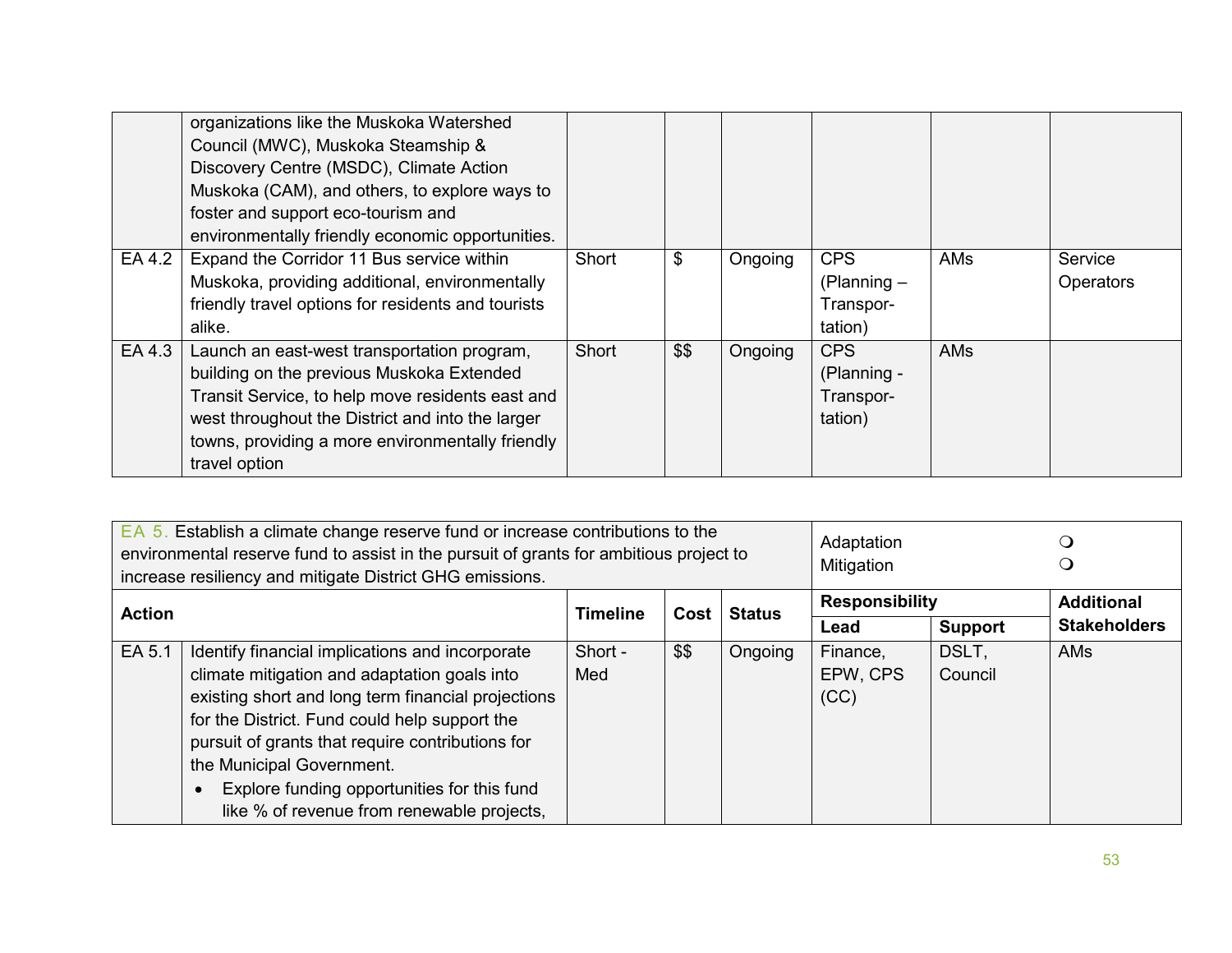| or cost savings from energy efficiency |  |  |  |
|----------------------------------------|--|--|--|
| upgrades.                              |  |  |  |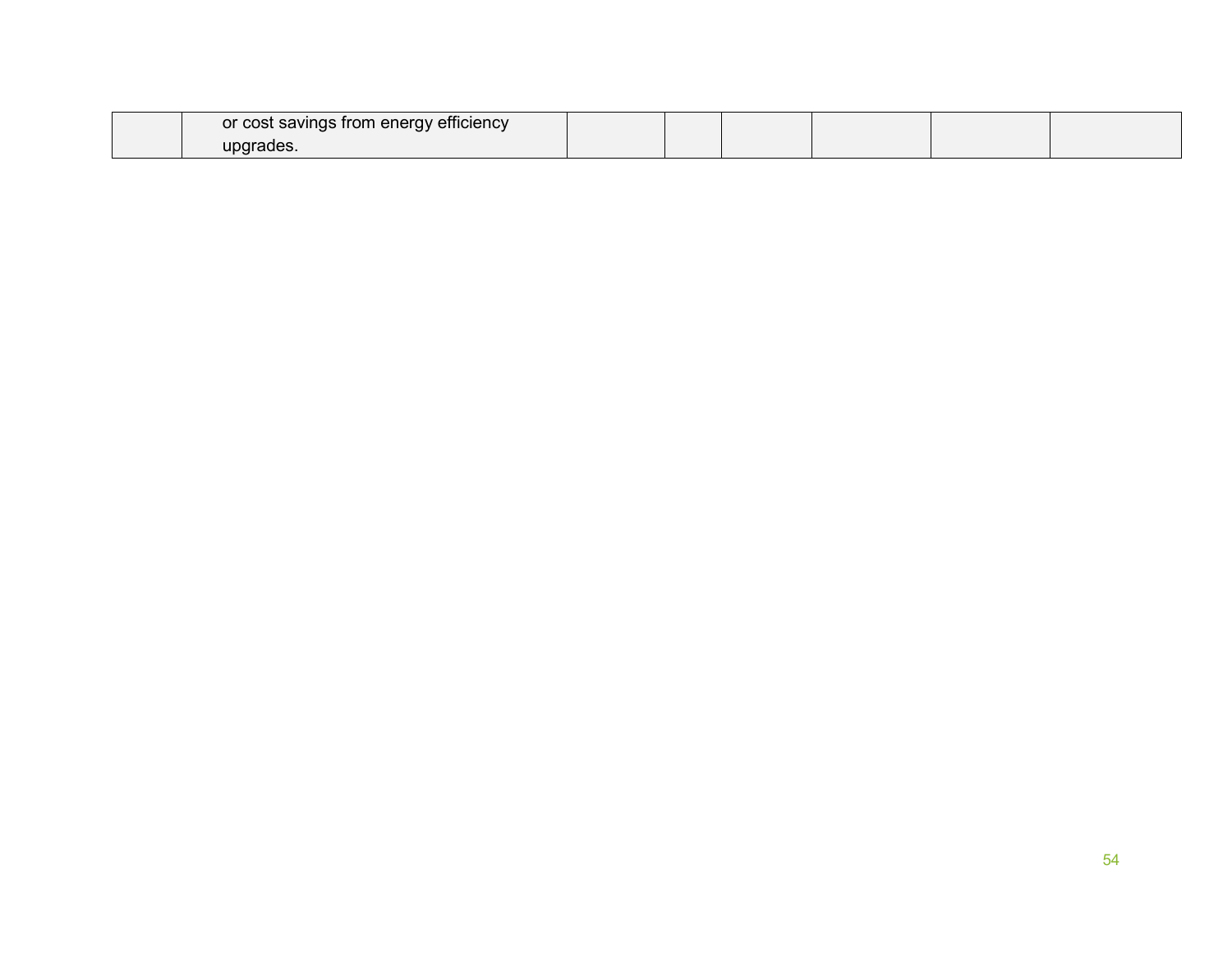# INFRASTRUCTURE

## Strategic Priority

*In a fiscally responsible manner, provide safe and reliable public infrastructure systems to connect and support all communities across Muskoka.*

Increases in the frequency and intensity of extreme weather events due to climate change will impact built infrastructure across the District. Climate events such as flooding, more numerous freeze-thaw cycles, and greater precipitation levels all put stress on existing infrastructure.

Through continued collaboration with area municipalities and stakeholders, the District will continue to connect and service communities by enhancing the resiliency of its transportation networks, waste management, and water and wastewater systems. Updated designs and specifications that take these concerns into consideration will evolve as reaction moves from acknowledgement to implementation. Outlined below is a series of proposed goals to increase the District's adaptive capacity and to mitigate its GHG emissions.

#### Goals

IN 1 Increase the District's ability to help the community prepare for and respond to extreme weather events and emergency situations.

IN 2 Assess District buildings and infrastructure for vulnerability to climate change impacts.

IN 3 Examine the potential increase in capital expenses and expenditures from damage related to an increase in more frequent and severe weather events.

IN 4 Reduce the GHG associated with the operation of District buildings, infrastructure, and fleet vehicles.

IN 5 Integrate climate change impacts and GHG reductions into affordable design, construction and maintenance of District assets (roads, buildings, bridges, sanitary sewer and potable water infrastructure, etc.).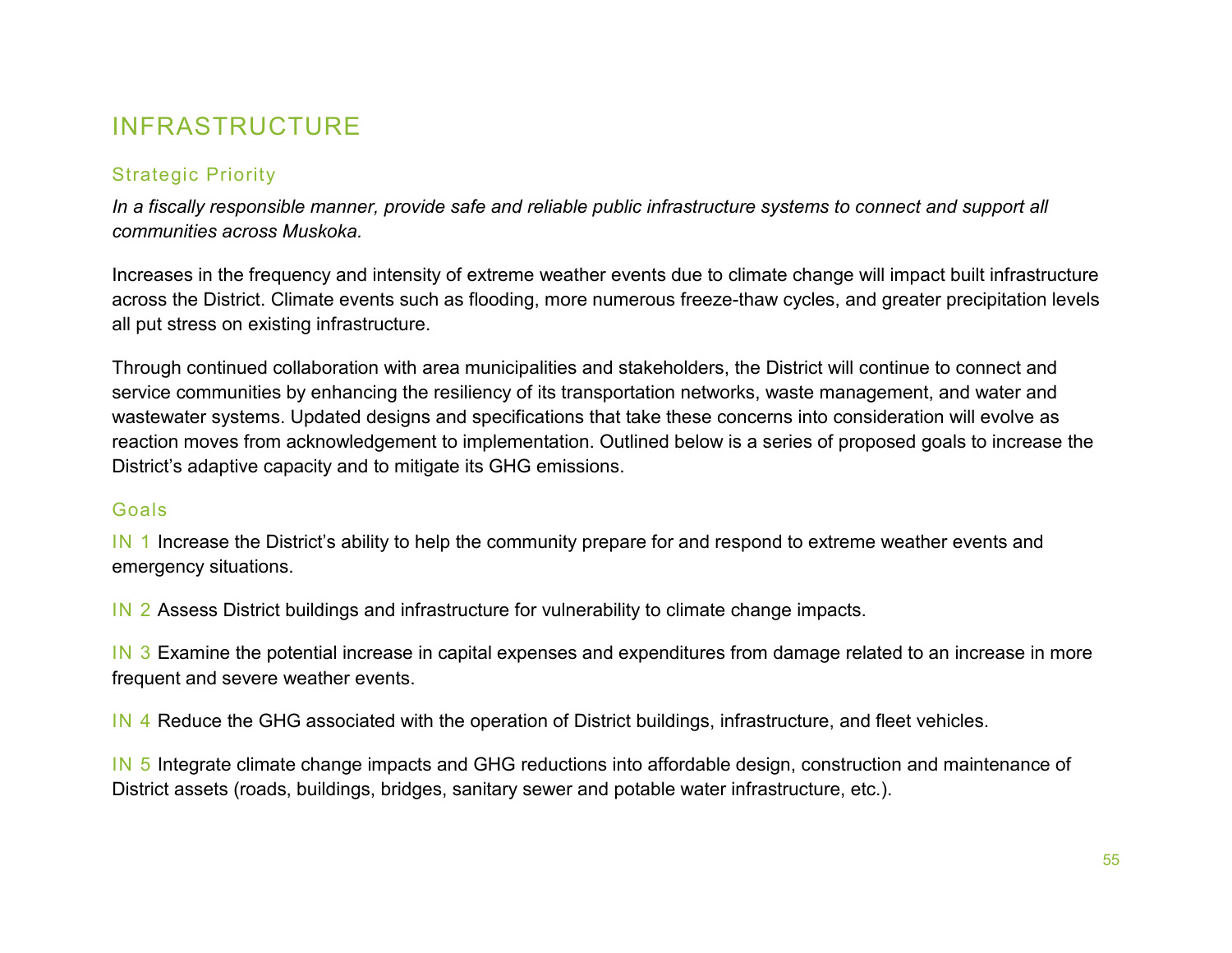## IN 6 Create a stormwater management plan.

| IN 1. Increase the District's ability to help the community prepare for and respond to<br>extreme weather events and emergency situations. |                                                                                                                                                                                                                                                                                                                                                                                                                                                                                                                                                                                                      |              | Adaptation<br>Mitigation |                       | $\bigcirc$<br>$\Omega$                                       |                                                    |                       |
|--------------------------------------------------------------------------------------------------------------------------------------------|------------------------------------------------------------------------------------------------------------------------------------------------------------------------------------------------------------------------------------------------------------------------------------------------------------------------------------------------------------------------------------------------------------------------------------------------------------------------------------------------------------------------------------------------------------------------------------------------------|--------------|--------------------------|-----------------------|--------------------------------------------------------------|----------------------------------------------------|-----------------------|
|                                                                                                                                            |                                                                                                                                                                                                                                                                                                                                                                                                                                                                                                                                                                                                      |              | <b>Timel</b>             |                       | <b>Responsibility</b>                                        |                                                    | <b>Additional</b>     |
| <b>Action</b>                                                                                                                              |                                                                                                                                                                                                                                                                                                                                                                                                                                                                                                                                                                                                      | ine          | Cost                     | Status/St<br>aff time | Lead                                                         | <b>Support</b>                                     | <b>Stakeholders</b>   |
| IN 1.1                                                                                                                                     | Evaluate the data presented in the flood plain<br>mapping project to evaluate impacts on different<br>areas in Muskoka.<br>Assess # of buildings impacted and their<br>$\bullet$<br>type.<br>Assess # of structures that have<br>basements.<br>Quantify, where possible, damage to<br>various areas.                                                                                                                                                                                                                                                                                                 | Short        | $\$\$                    | Ongoing               | CPS (GIS)                                                    | Emergency<br>Response<br>group, EPW,<br>AMs        | <b>General Public</b> |
| IN 1.2                                                                                                                                     | From the flood plain mapping assessment,<br>investigate potential flood mitigation<br>opportunities.<br>Review outcomes from the Muskoka<br>Watershed Advisory Group and implement<br>feasible actions.<br>Depending on the results of the FPMP data<br>$\bullet$<br>assessment target higher risk areas for<br>mitigation where possible.<br>Work collaboratively with AMs to develop<br>$\bullet$<br>cohesive planning policies for Muskoka to<br>deter building in flood prone areas.<br>Develop technical guidance for structures<br>$\bullet$<br>that are permitted in the flood plain by their | Med-<br>Long | \$\$\$                   | Ongoing               | <b>CPS</b><br>(Planners,<br>GIS,<br>Watershed),<br>EPW, MNRF | Emergency<br>Response<br>group, EPW,<br>AMs, MNRF, | <b>General Public</b> |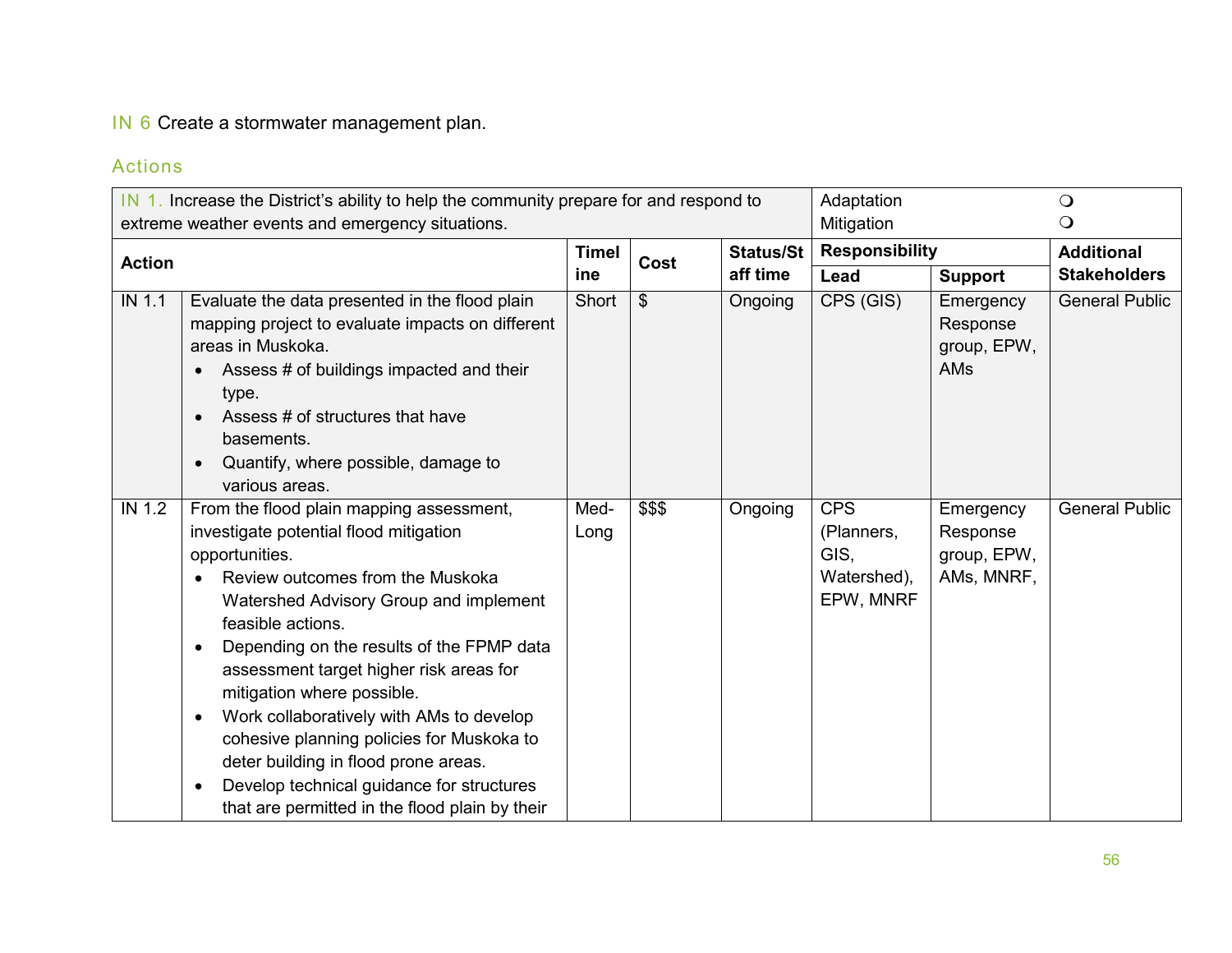|        | nature (boathouses, docks etc.) as directed<br>in the Provincial flood assessment.                                                                                                                                                                                                                                                                                           |       |      |         |                                        |                                                    |                                                |
|--------|------------------------------------------------------------------------------------------------------------------------------------------------------------------------------------------------------------------------------------------------------------------------------------------------------------------------------------------------------------------------------|-------|------|---------|----------------------------------------|----------------------------------------------------|------------------------------------------------|
| IN 1.3 | Encourage the Province to update the Muskoka<br>River Water Management Plan (MRWMP) to<br>ensure that up-to-date climate information is<br>incorporated.                                                                                                                                                                                                                     | Short | \$   | Ongoing | <b>DSLT</b>                            | Emergency<br>Response<br>group, EPW,<br><b>AMs</b> | <b>General Public</b>                          |
| IN 1.4 | Consider establishing a municipal "extreme<br>weather reserve fund" to assist community<br>members, organizations, and businesses<br>recover from serious weather events. Determine<br>the best delivery model for a program (grants,<br>waived fees, etc.).<br>Determine best delivery method for funds<br>(grants, waiving fees, etc.).                                    | Long  | \$\$ | Ongoing | Finance,                               | Emergency<br>Response<br>group, AMs                | <b>General Public</b>                          |
| IN 1.5 | Strategically locate infrastructure and public<br>service facilities, generally within or immediately<br>adjacent to settlement areas, to support the<br>effective and efficient delivery of emergency<br>services. (D18 b of MOP).<br>Tie-in with asset management plan to focus<br>$\bullet$<br>on end-of-life replacements.<br>Consider locations for new builds as well. | Med   | \$\$ | Ongoing | Facilities,<br>CPS (CC),<br><b>EPW</b> | <b>EMS</b>                                         | <b>General Public</b>                          |
| IN 1.6 | Encourage public road access to new lots and<br>development, or as an alternative, access over a<br>private condominium road to ensure the<br>provision of emergency access (K5 of MOP).                                                                                                                                                                                     | Med   | \$   | Ongoing | <b>CPS</b><br>(Planners,<br>GIS)       | AMs                                                | General<br>Public,<br>Development<br>community |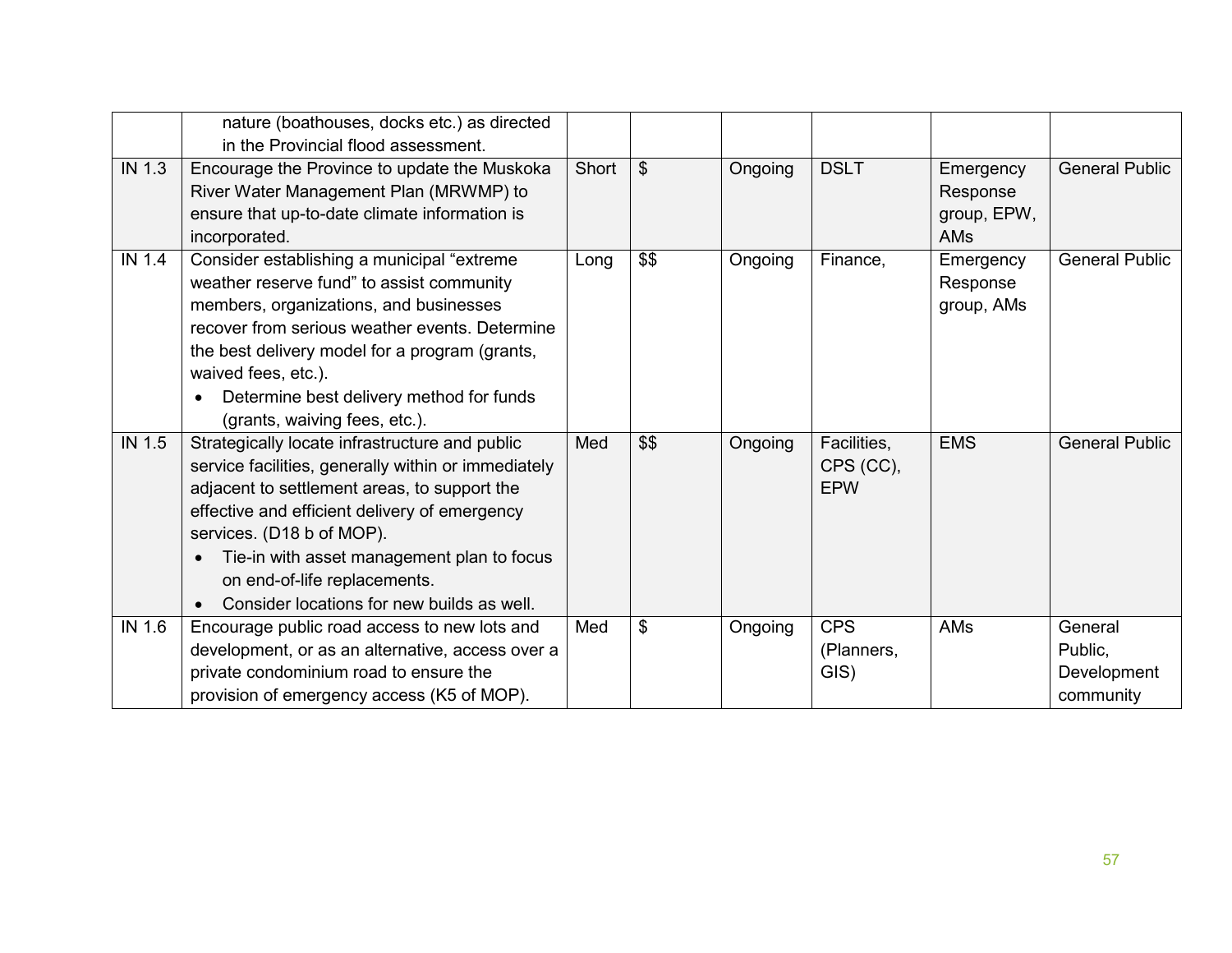| IN 2. Evaluate District buildings and infrastructure for vulnerability to climate change<br>impacts. |                                                                                                                                                                                                                                                                                                                                                                                       |                 |                       | Adaptation<br>Mitigation |                         | $\bigcirc$<br>$\circ$ |                       |
|------------------------------------------------------------------------------------------------------|---------------------------------------------------------------------------------------------------------------------------------------------------------------------------------------------------------------------------------------------------------------------------------------------------------------------------------------------------------------------------------------|-----------------|-----------------------|--------------------------|-------------------------|-----------------------|-----------------------|
| <b>Action</b>                                                                                        |                                                                                                                                                                                                                                                                                                                                                                                       | <b>Timeline</b> | Cost                  | <b>Status</b>            | <b>Responsibility</b>   |                       | <b>Additional</b>     |
|                                                                                                      |                                                                                                                                                                                                                                                                                                                                                                                       |                 |                       |                          | Lead                    | <b>Support</b>        | <b>Stakeholders</b>   |
| <b>IN 2.1</b>                                                                                        | Complete an inventory of all buildings that<br>includes an assessment of climate risks and<br>incorporate this inventory into asset<br>management plans.<br>Assess insurance claims at District facilities<br>and identify trends or problems areas if<br>found.<br>Tie in with new asset management system<br>when developed.                                                        | Short           | $\boldsymbol{\theta}$ | Ongoing                  | Facilities,<br>CPS (CC) | Finance, IT           | <b>General Public</b> |
| <b>IN 2.2</b>                                                                                        | Evaluate District facilities for vulnerability to<br>extreme weather events days, including extreme<br>heat days.<br>Develop criteria for assessment of risk level.<br>Work with SMDHU to prioritize vulnerable<br>$\bullet$<br>groups that are at increased risk to extreme<br>heat.                                                                                                 | Med             | \$                    | Ongoing                  | CPS (CC),               | <b>SMDHU</b>          | <b>General Public</b> |
| <b>IN 2.3</b>                                                                                        | Review newly developed Intensity-Duration-<br>Frequency (IDF) curves from Ministry of<br>Transportation Ontario (MTO) and other<br>jurisdictions in Ontario and assess their<br>applicability for Muskoka infrastructure.<br>Investigate best practises from other<br>$\bullet$<br>municipalities with similar geography and<br>flooding problems.<br>Review and report to Committee. | Short           | \$                    | Proposed                 | <b>EPW</b><br>(Roads)   | CPS (CC)              | <b>MTO</b>            |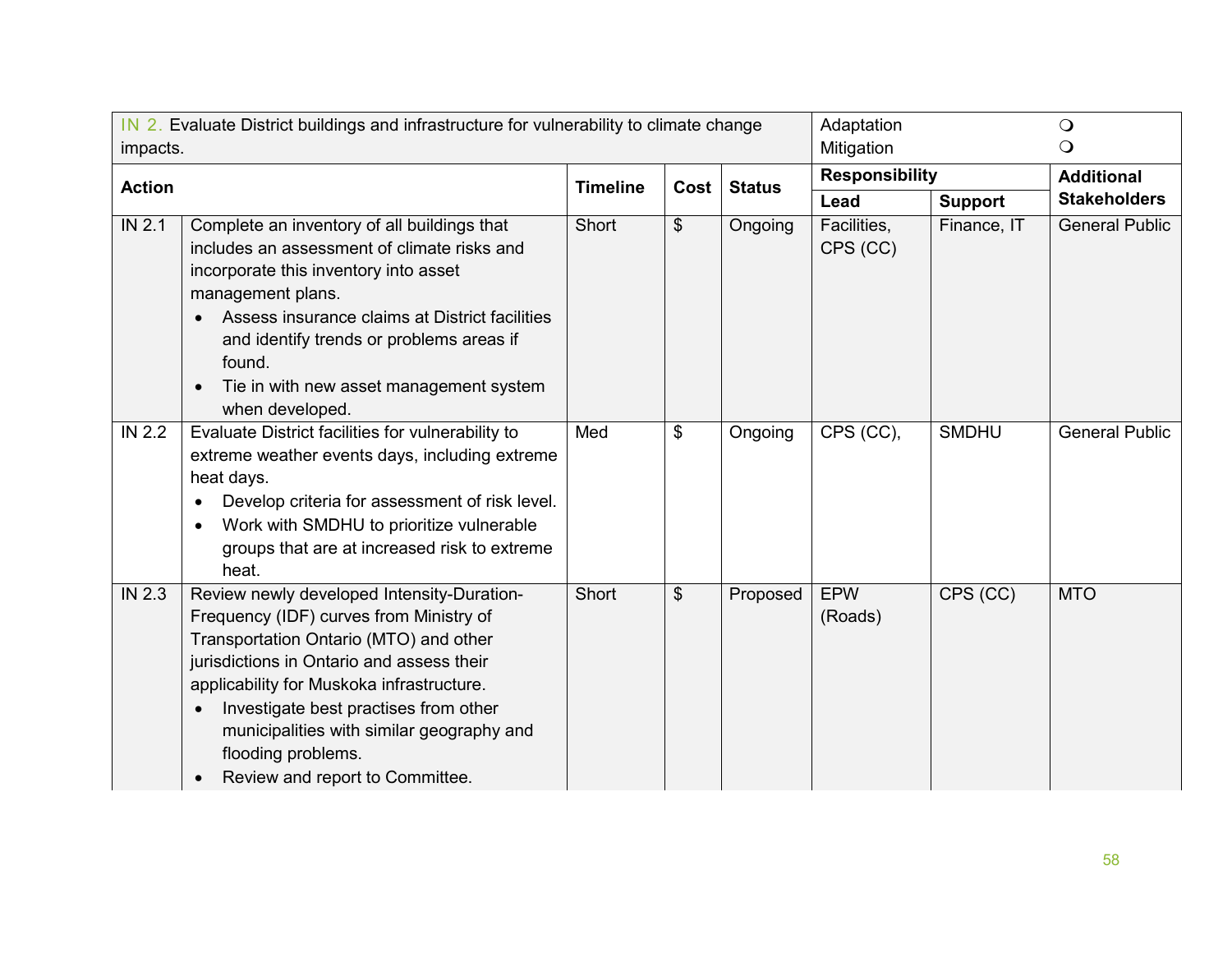|               | IN 3. Examine the potential increase in capital expenses and expenditures from damage<br>related to an increase in more frequent and severe weather events.                                                                                                                                                                                                                                                    |                 |         |               | Adaptation<br>Mitigation                 |                                    | $\bigcirc$<br>$\circ$ |
|---------------|----------------------------------------------------------------------------------------------------------------------------------------------------------------------------------------------------------------------------------------------------------------------------------------------------------------------------------------------------------------------------------------------------------------|-----------------|---------|---------------|------------------------------------------|------------------------------------|-----------------------|
|               |                                                                                                                                                                                                                                                                                                                                                                                                                |                 |         |               | <b>Responsibility</b>                    |                                    | <b>Additional</b>     |
| <b>Action</b> |                                                                                                                                                                                                                                                                                                                                                                                                                | <b>Timeline</b> | Cost    | <b>Status</b> | Lead                                     | <b>Support</b>                     | <b>Stakeholders</b>   |
| IN 3.1        | Determine the metrics required to monitor and<br>track costs of response to emergency events<br>like flooding and compare to historical costs to<br>the District and Area Municipalities.<br>Use results in pursuit of funding<br>$\bullet$<br>opportunities.                                                                                                                                                  | Low             | \$      | Proposed      | <b>EPW</b>                               | $\overline{CPS}$ (GIS),<br>Finance |                       |
| <b>IN 3.2</b> | Explore the use of green infrastructure to<br>manage stormwater on publicly and privately<br>owned properties (e.g., permeable paving, blue<br>roofs). Consider change to development and<br>engineering design standards, where feasible,<br>that would increase resiliency to flooding.                                                                                                                      | Low             | $$ - $$ | Ongoing       | <b>CPS</b><br>(Watershed),<br><b>EPW</b> |                                    |                       |
| IN 3.3        | Assess service delivery programs for<br>vulnerabilities to climate-related emergencies<br>and develop contingency plans to mitigate the<br>impacts.<br>Develop a list of what programs under what<br>$\bullet$<br>conditions/events are not able to meet<br>service requirements.<br>Explore opportunities to ensure business<br>$\bullet$<br>continuity and service delivery during the<br>events identified. | Low             | \$      | Proposed      | All                                      |                                    |                       |
| <b>IN 3.4</b> | Partner with Area Municipalities and other<br>relevant organizations to coordinate responses<br>to climate-related emergencies.                                                                                                                                                                                                                                                                                | Low             | $$ - $$ | Ongoing       | EMT, DSLT                                | <b>EPW</b><br>(Roads),<br>AMs      |                       |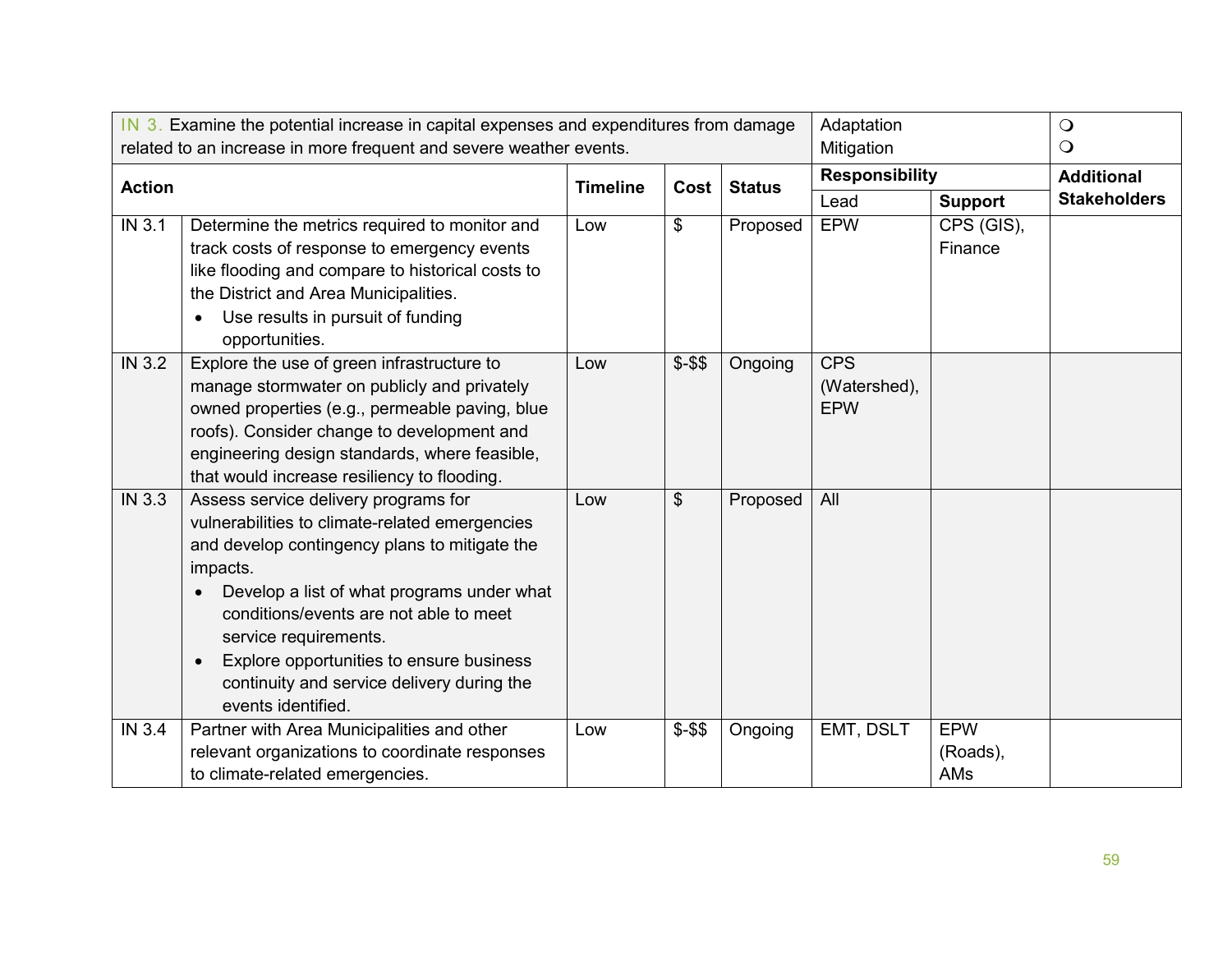| <b>IN 3.5</b> | Target and prioritize publicly funded new    | LOW | \$\$ | Proposed   CPS (CC) | Finance | <b>General Public</b> |
|---------------|----------------------------------------------|-----|------|---------------------|---------|-----------------------|
|               | construction developments that apply climate |     |      |                     |         |                       |
|               | change construction principles.              |     |      |                     |         |                       |
|               | Assess programs like FCM's Community         |     |      |                     |         |                       |
|               | <b>Efficiency Financing programs for</b>     |     |      |                     |         |                       |
|               | applicability in Muskoka.                    |     |      |                     |         |                       |

| IN 4. Reduce the GHG associated with the operation of District buildings, infrastructure, and<br>fleet vehicles. |                                                 |                 |        |               |                       | Adaptation<br>Mitigation |                     |
|------------------------------------------------------------------------------------------------------------------|-------------------------------------------------|-----------------|--------|---------------|-----------------------|--------------------------|---------------------|
| <b>Action</b>                                                                                                    |                                                 | <b>Timeline</b> | Cost   | <b>Status</b> | <b>Responsibility</b> |                          | <b>Additional</b>   |
|                                                                                                                  |                                                 |                 |        |               | Lead                  | <b>Support</b>           | <b>Stakeholders</b> |
| IN 4.1                                                                                                           | Complete a corporate GHG baseline inventory     | Short           | \$\$   | Budgeted/     | <b>EWP</b>            | <b>EPW</b>               |                     |
|                                                                                                                  | for all District emissions.                     |                 |        | Pending       | (W&WW),               | (Waste),                 |                     |
|                                                                                                                  | When complete, apply for completion of          |                 |        | completion    | CPS (CC)              | <b>Facilities</b>        |                     |
|                                                                                                                  | Milestone 1 of the FCM PCP program              |                 |        |               |                       |                          |                     |
| IN 4.2                                                                                                           | Use the results of the Corporate GHG inventory  | Med -           | \$\$   | Budgeted/     | <b>Facilities</b>     | EPW, CPS                 |                     |
|                                                                                                                  | to explore innovative pilot projects and        | Long            |        | Ongoing       |                       | (CC)                     |                     |
|                                                                                                                  | opportunities to enhance resilience and reduce  |                 |        |               |                       |                          |                     |
|                                                                                                                  | greenhouse gas emissions (e.g., heat pump       |                 |        |               |                       |                          |                     |
|                                                                                                                  | retrofits).                                     |                 |        |               |                       |                          |                     |
| IN 4.3                                                                                                           | When building new municipally-owned buildings   | Long            | \$\$\$ | Ongoing       | EPW,                  |                          |                     |
|                                                                                                                  | ensure they are low carbon structures that are  |                 |        |               | Facilities,           |                          |                     |
|                                                                                                                  | more energy efficient and near net-zero when    |                 |        |               | CPS (CC)              |                          |                     |
|                                                                                                                  | feasible.                                       |                 |        |               |                       |                          |                     |
| IN 4.4                                                                                                           | Pursue retrofits of municipally-owned buildings | Med -           | \$\$\$ | Ongoing       | Facilities,           |                          |                     |
|                                                                                                                  | to reduce natural gas and electricity           | Long            |        |               | EPW, CPS              |                          |                     |
|                                                                                                                  | consumption, and where feasible consider        |                 |        |               | (CC)                  |                          |                     |
|                                                                                                                  | options that increase efficiency and reduce     |                 |        |               |                       |                          |                     |
|                                                                                                                  | emissions. Review previous Operational Energy   |                 |        |               |                       |                          |                     |
|                                                                                                                  | Audit for outstanding actions and assess        |                 |        |               |                       |                          |                     |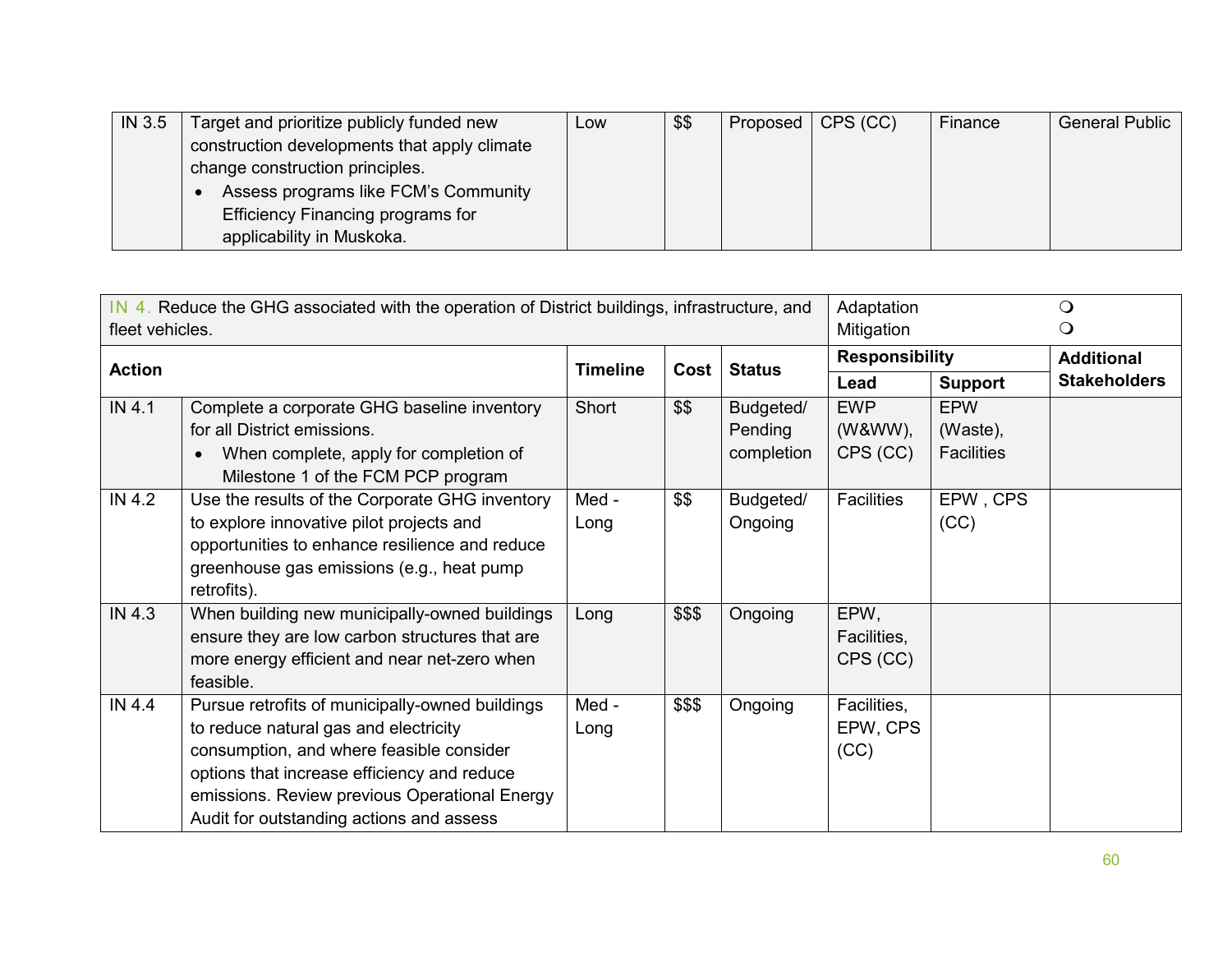|        | feasibility of implementation. Review actions and  |       |      |            |             |             |  |
|--------|----------------------------------------------------|-------|------|------------|-------------|-------------|--|
|        | recommendations and assess the cost/energy         |       |      |            |             |             |  |
|        | saving associated with the actions.                |       |      |            |             |             |  |
|        | Through asset management plan, continue            |       |      |            |             |             |  |
|        | to pursue energy reduction and                     |       |      |            |             |             |  |
|        | conservation benefits through lifecycle            |       |      |            |             |             |  |
|        | replacements                                       |       |      |            |             |             |  |
|        | When refreshing, maintaining, replacing            |       |      |            |             |             |  |
|        | equipment/buildings assess proposal for CC         |       |      |            |             |             |  |
|        | mitigation and Adaptation options.                 |       |      |            |             |             |  |
|        | Consider the embodied carbon in                    |       |      |            |             |             |  |
|        | construction materials when planning retrofit      |       |      |            |             |             |  |
|        | work, with the aim of reducing the carbon          |       |      |            |             |             |  |
|        | intensity of the retrofit.                         |       |      |            |             |             |  |
| IN 4.5 | Identify opportunities for renewable energy        | Med - | \$\$ | Ongoing    | Facilities, | <b>EPW</b>  |  |
|        | generation, including renewable natural gas,       | Long  |      |            |             | (W&WW),     |  |
|        | and storage at District-owned facilities to supply |       |      |            |             | CPS (CC)    |  |
|        | the needs of District-owned assets.                |       |      |            |             |             |  |
|        | Assess surplus or unused District land for         |       |      |            |             |             |  |
|        | solar projects.                                    |       |      |            |             |             |  |
|        | Consider different approaches to financing         |       |      |            |             |             |  |
|        | projects like P3s.                                 |       |      |            |             |             |  |
| IN 4.6 | Based on the results of the Corporate and GHG      | Med - | \$\$ | Ongoing    | EPW,        | <b>DSLT</b> |  |
|        | emissions inventory, develop GHG emissions         | Long  |      | (budgeted) | Facilities, |             |  |
|        | reduction targets for District facilities.         |       |      |            | CPS (CC)    |             |  |
|        | Review the IPCC targets and assess                 |       |      |            |             |             |  |
|        | viability of reducing emission associated          |       |      |            |             |             |  |
|        | with District buildings by 50% by 2030.            |       |      |            |             |             |  |
|        | Achieve net-zero GHG emissions from                |       |      |            |             |             |  |
|        | buildings by 2050.                                 |       |      |            |             |             |  |
|        |                                                    |       |      |            |             |             |  |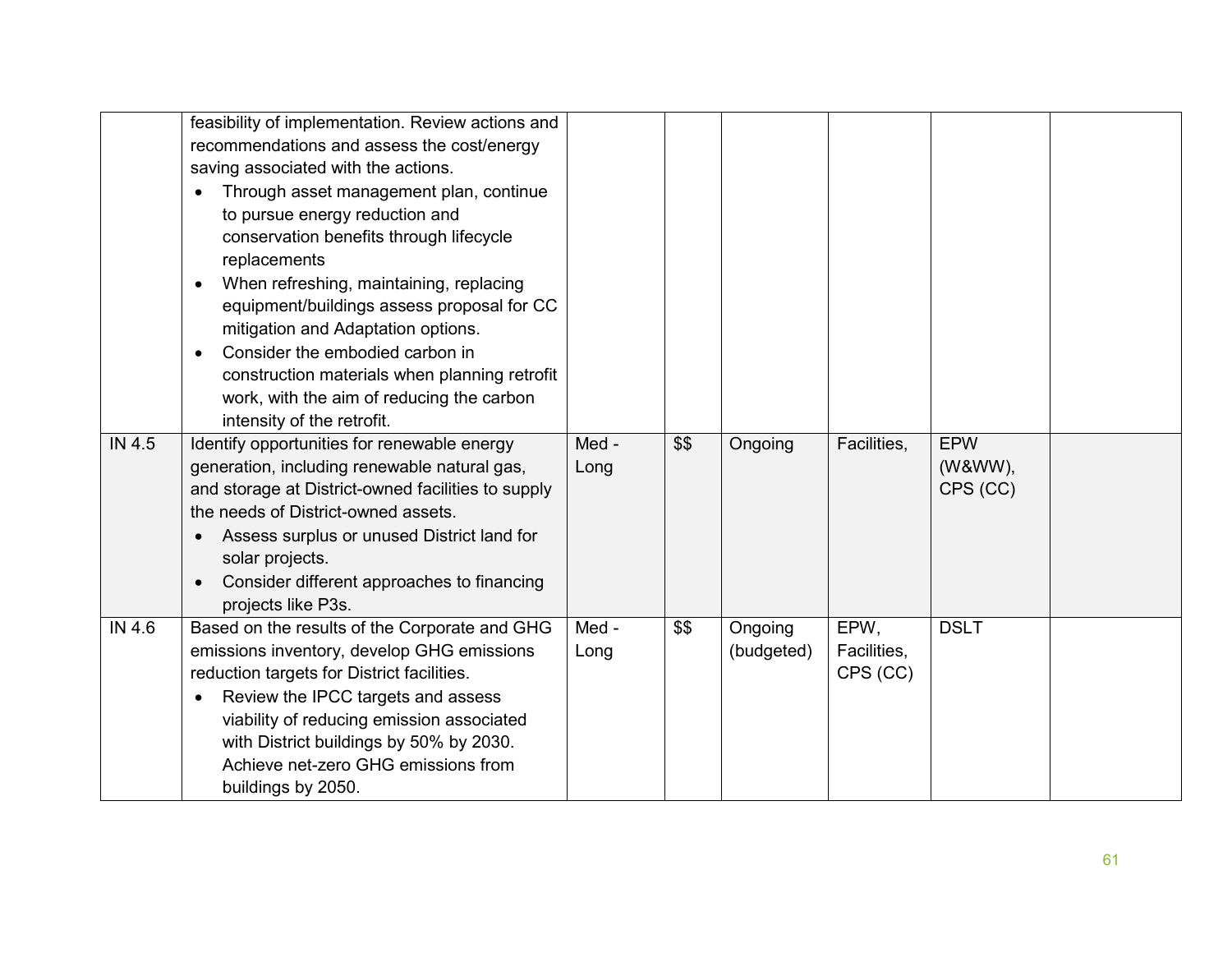| IN 4.7 | Develop a green fleet policy to assess               | $Short -$ | \$\$ | Ongoing    | <b>Facilities</b> | Finance     |  |
|--------|------------------------------------------------------|-----------|------|------------|-------------------|-------------|--|
|        | electrification or alternate fuel opportunities for  | Med       |      | (budgeted) | (Fleet            | (Procuremen |  |
|        | all District fleets and equipment; and continue to   |           |      |            | Manager)          | t)          |  |
|        | monitor technology changes to assess the best        |           |      |            |                   |             |  |
|        | fit to fulfill District services while reducing the  |           |      |            |                   |             |  |
|        | climatic impacts and continue to assess vehicle      |           |      |            |                   |             |  |
|        | allocation, route optimization, right-sizing fleet,  |           |      |            |                   |             |  |
|        | and remote or virtual meeting options.               |           |      |            |                   |             |  |
|        | Assess procurement schedule and target               |           |      |            |                   |             |  |
|        | electric vehicle replacements for District           |           |      |            |                   |             |  |
|        | fleet where feasible (i.e. District cars initially,  |           |      |            |                   |             |  |
|        | trucks when appropriately available and              |           |      |            |                   |             |  |
|        | affordable).                                         |           |      |            |                   |             |  |
| IN 4.8 | Evaluate infrastructure readiness for electric       | $Med -$   | \$\$ | Ongoing    | <b>Facilities</b> |             |  |
|        | vehicle charging infrastructure in corporate and     | Long      |      |            |                   |             |  |
|        | municipal parking facilities to accommodate the      |           |      |            |                   |             |  |
|        | electrification of the Corporate and transit fleets. |           |      |            |                   |             |  |
|        | Pursue funding opportunities to reduce cost.         |           |      |            |                   |             |  |
|        | Reach out to Lakeland Power, Hydro One,<br>$\bullet$ |           |      |            |                   |             |  |
|        | and other utility providers and interested           |           |      |            |                   |             |  |
|        | commercial business in the electric car              |           |      |            |                   |             |  |
|        | charging market in Muskoka to discuss                |           |      |            |                   |             |  |
|        | partnership opportunities to expand the              |           |      |            |                   |             |  |
|        | charging network.                                    |           |      |            |                   |             |  |
| IN 4.9 | Based on the results of the Corporate and GHG        | Med -     | \$\$ | Ongoing    | EPW,              | <b>DSLT</b> |  |
|        | emissions inventory, develop GHG emissions           | Long      |      | (budgeted) | Facilities,       |             |  |
|        | reduction targets for District fleet.                |           |      |            | CPS (CC)          |             |  |
|        | Review the IPCC targets and assess                   |           |      |            |                   |             |  |
|        | viability of reducing emission associated            |           |      |            |                   |             |  |
|        | with District buildings by 50% by 2030.              |           |      |            |                   |             |  |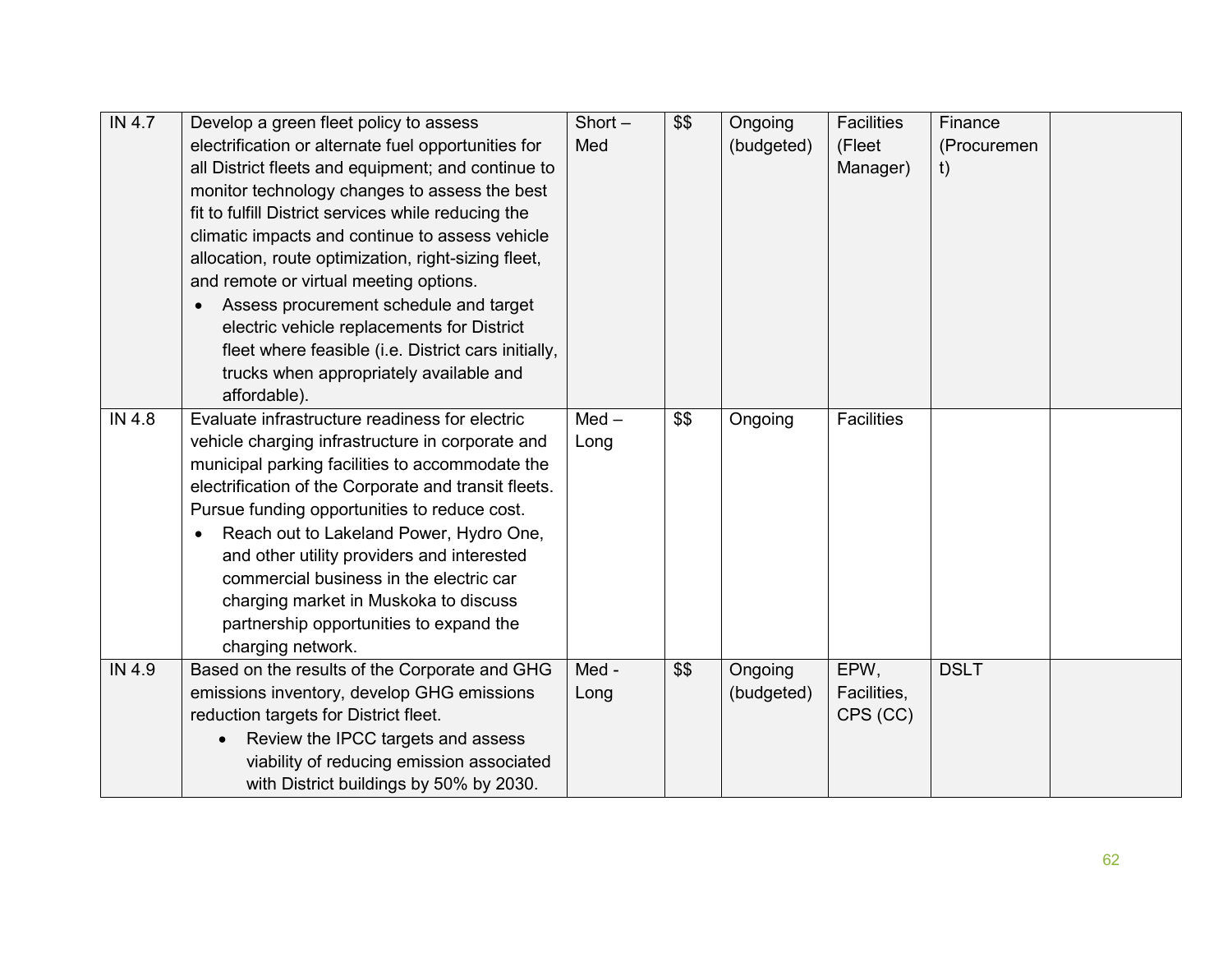|         | Achieve net-zero GHG emissions from            |       |         |         |             |           |  |
|---------|------------------------------------------------|-------|---------|---------|-------------|-----------|--|
|         | buildings by 2050.                             |       |         |         |             |           |  |
| IN 4.10 | Investigate options for the use of electric or | Short | $$ - $$ | Ongoing | <b>CPS</b>  | Service   |  |
|         | hybrid vehicles for the District's Community   |       |         |         | (Planning   | providers |  |
|         | Transportation vehicles or public transit      |       |         |         | - Transpo-  |           |  |
|         | contracts.                                     |       |         |         | rtation)    |           |  |
| IN 4.11 | Reduce fleet use by encouraging remote/virtual | Short | \$      | Ongoing | IT          | All where |  |
|         | meeting opportunities.                         |       |         |         | Finance,    | feasible  |  |
|         |                                                |       |         |         | <b>DSLT</b> |           |  |

| IN 5. Integrate climate change impacts and GHG reductions into affordable design,<br>construction and maintenance of District assets (roads, buildings, bridges, sanitary sewer<br>and potable water infrastructure, etc.). |                                                                                                                                                                                                                                                                                                            |                         |                           |                       | Adaptation<br>Mitigation        |                          | Ő<br>Ő              |
|-----------------------------------------------------------------------------------------------------------------------------------------------------------------------------------------------------------------------------|------------------------------------------------------------------------------------------------------------------------------------------------------------------------------------------------------------------------------------------------------------------------------------------------------------|-------------------------|---------------------------|-----------------------|---------------------------------|--------------------------|---------------------|
| <b>Action</b>                                                                                                                                                                                                               |                                                                                                                                                                                                                                                                                                            | <b>Timeline</b><br>Cost | <b>Status</b>             | <b>Responsibility</b> |                                 | <b>Additional</b>        |                     |
|                                                                                                                                                                                                                             |                                                                                                                                                                                                                                                                                                            |                         |                           |                       | Lead                            | <b>Support</b>           | <b>Stakeholders</b> |
| IN 5.1                                                                                                                                                                                                                      | Where feasible ensure Engineering and Public<br>Works (EPW) procurement and design<br>requirements reflect climate friendly, resilient,<br>and cost-effective options.                                                                                                                                     | Short -<br>Medium       | \$\$                      | Ongoing               | <b>Facilities</b>               | EPW, CPS<br>(CC)         |                     |
| IN 5.2                                                                                                                                                                                                                      | Pursue innovative low or zero emissions pilot<br>and partnership opportunities (e.g., hydrogen or<br>electric bus pilots, net-zero water & wastewater<br>facility etc.)                                                                                                                                    | Long                    | $\mathcal{S}$ -<br>\$\$\$ | Ongoing               | EPW, CPS<br>(CC)                | AMs, MWC,<br><b>MSDC</b> |                     |
| IN 5.3                                                                                                                                                                                                                      | Update the District's engineering and<br>development standards where feasible to<br>ensure the design of district assets considers<br>and accounts for the impacts of climate change.<br>Including but not limited to reducing GHG<br>emissions associated with construction (related<br>to C4 vi of MOP). | Med -<br>Long           | $$ - $$                   | Ongoing               | Facilities,<br>EPW, CPS<br>(CC) | EPW, CPS<br>(CC)         |                     |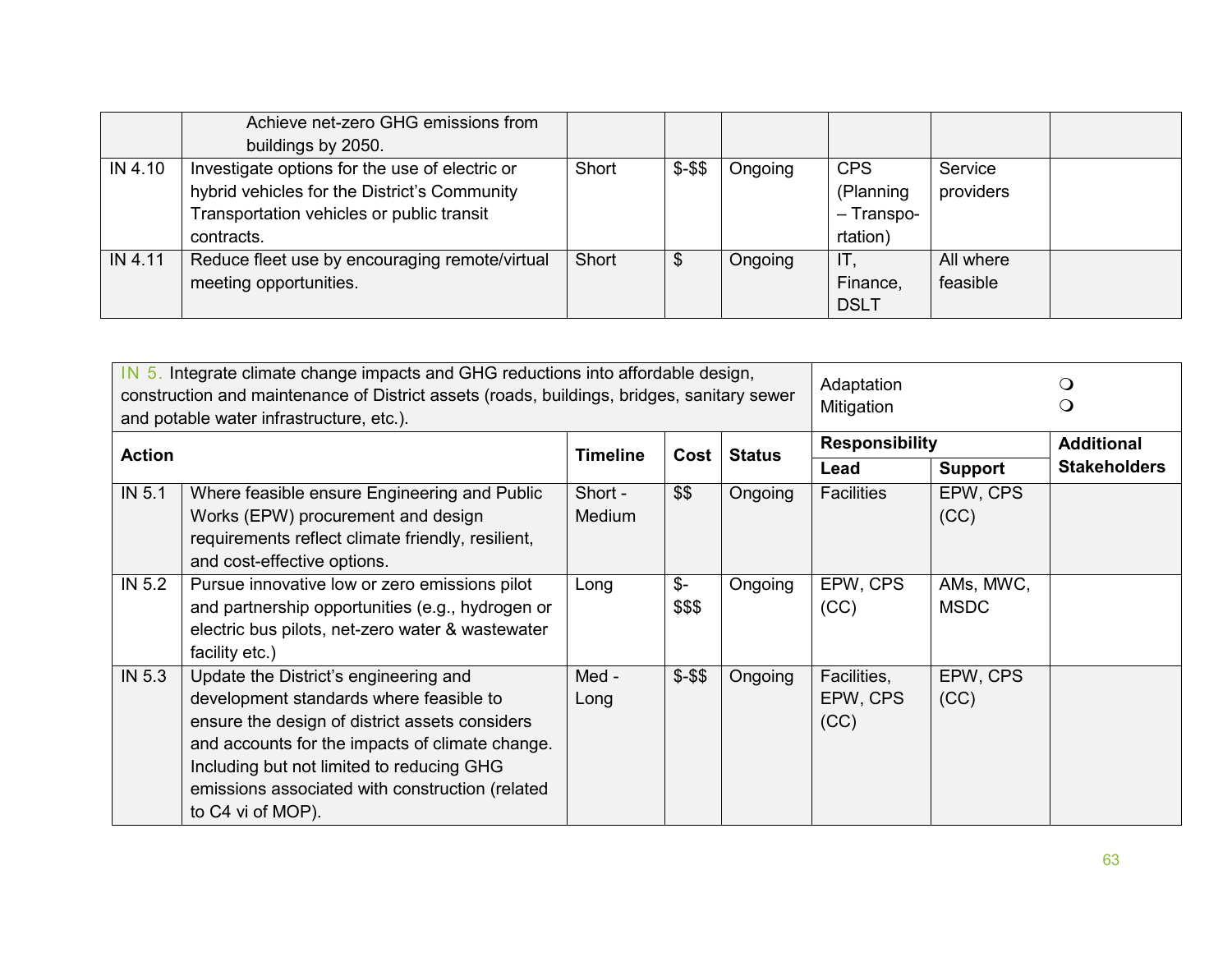| IN 5.4 | Investigate funding mechanisms and options to | Short - | \$\$ | Ongoing | CPS (CC),         |  |
|--------|-----------------------------------------------|---------|------|---------|-------------------|--|
|        | increase efficiency and move towards a low    | Medium  |      |         | <b>Facilities</b> |  |
|        | carbon housing stock.                         |         |      |         |                   |  |
|        | Detail list of potential funding              |         |      |         |                   |  |
|        | opportunities to pursue.                      |         |      |         |                   |  |

|               | IN 6. Improve the management of storm water in Muskoka.                                                                                                                                                                                                           | Adaptation<br>Mitigation |      | ( )<br>Ő      |                                    |                |                     |
|---------------|-------------------------------------------------------------------------------------------------------------------------------------------------------------------------------------------------------------------------------------------------------------------|--------------------------|------|---------------|------------------------------------|----------------|---------------------|
| <b>Action</b> |                                                                                                                                                                                                                                                                   | <b>Timeline</b>          | Cost | <b>Status</b> | <b>Responsibility</b>              |                | <b>Additional</b>   |
|               |                                                                                                                                                                                                                                                                   |                          |      |               | Lead                               | <b>Support</b> | <b>Stakeholders</b> |
| IN 6.1        | Review the state of stormwater management in<br>Muskoka, including recommendations in the<br>District's 2009 Stormwater Management Plan<br>and where appropriate address outstanding<br>actions.                                                                  | Med                      | \$   | Ongoing       | <b>EPW</b><br>(Roads),<br>CPS (CC) |                |                     |
| IN 6.2        | Review local stormwater management plans<br>and when possible partner for pilot<br>opportunities. Continue to partner with Area<br>Municipalities to maximize efficiencies from<br>planning road construction cooperatively when<br>both Governments are present. | Med                      | \$   | Ongoing       | <b>EPW</b><br>(Roads),<br>CPS (CC) | <b>AMs</b>     |                     |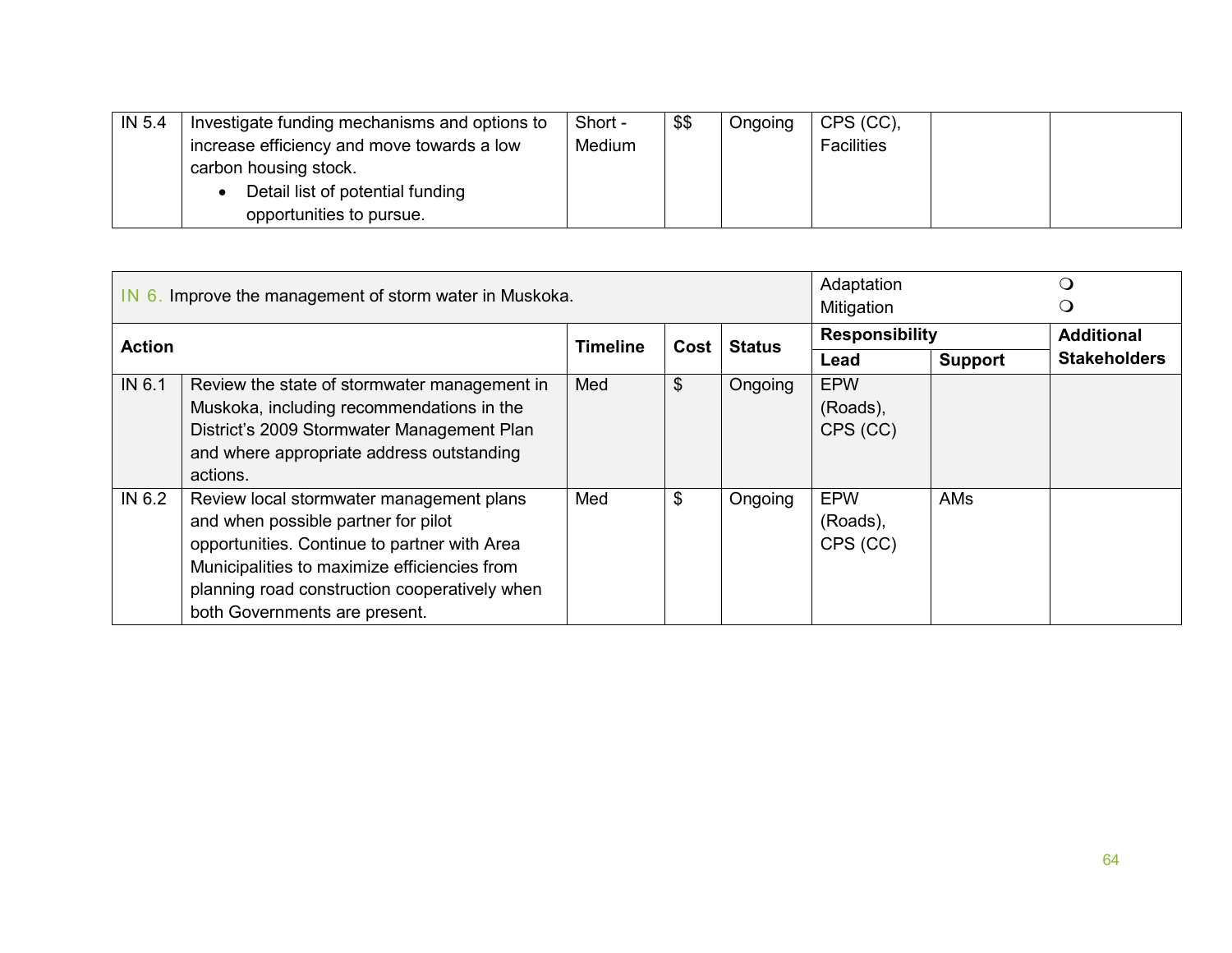## **COMMUNITY**

### Strategic Priority

*Ensure that all of Muskoka's communities are complete, safe, inclusive, accessible, supportive and foster healthy living.*

With the anticipated increase in extreme heat and cold days, extreme weather events, and the spread of vector-borne diseases, there will be a corresponding increase in threats to human health and safety. The tourism sector is a major employer in Muskoka and brings over \$500 million dollars annually to the region. While there may be some increases in opportunities for seasonal businesses related to a longer summer season, negative impacts like increases in algal blooms and drought due to climate change can also present challenges.

The District will continue to collaborate with partners, stakeholders and community members and those that are more vulnerable to climate change such as children, elderly, people with pre-existing health conditions, etc., and continue to promote an inclusive and healthy community by working to mitigate and adapt to the impacts of a changing climate. The District will continue to meet the needs of its communities while addressing the impacts of climate change.

#### Goals

CA 1 Facilitate the development of a Muskoka-wide Community Climate Change Action Plan.

CA 2 Through communication and outreach educate staff and the community on climate change impacts and opportunities in Muskoka.

CA 3 Partner with the MWC and other groups on climate change and environmental protection programs and outreach.

CA 4 Assist the community to respond and recover from damage and loss due to extreme weather events.

CA 5 Partner with the SMDHU and other stakeholders to assess and mitigate the health impacts associated with climate change on Muskoka residents.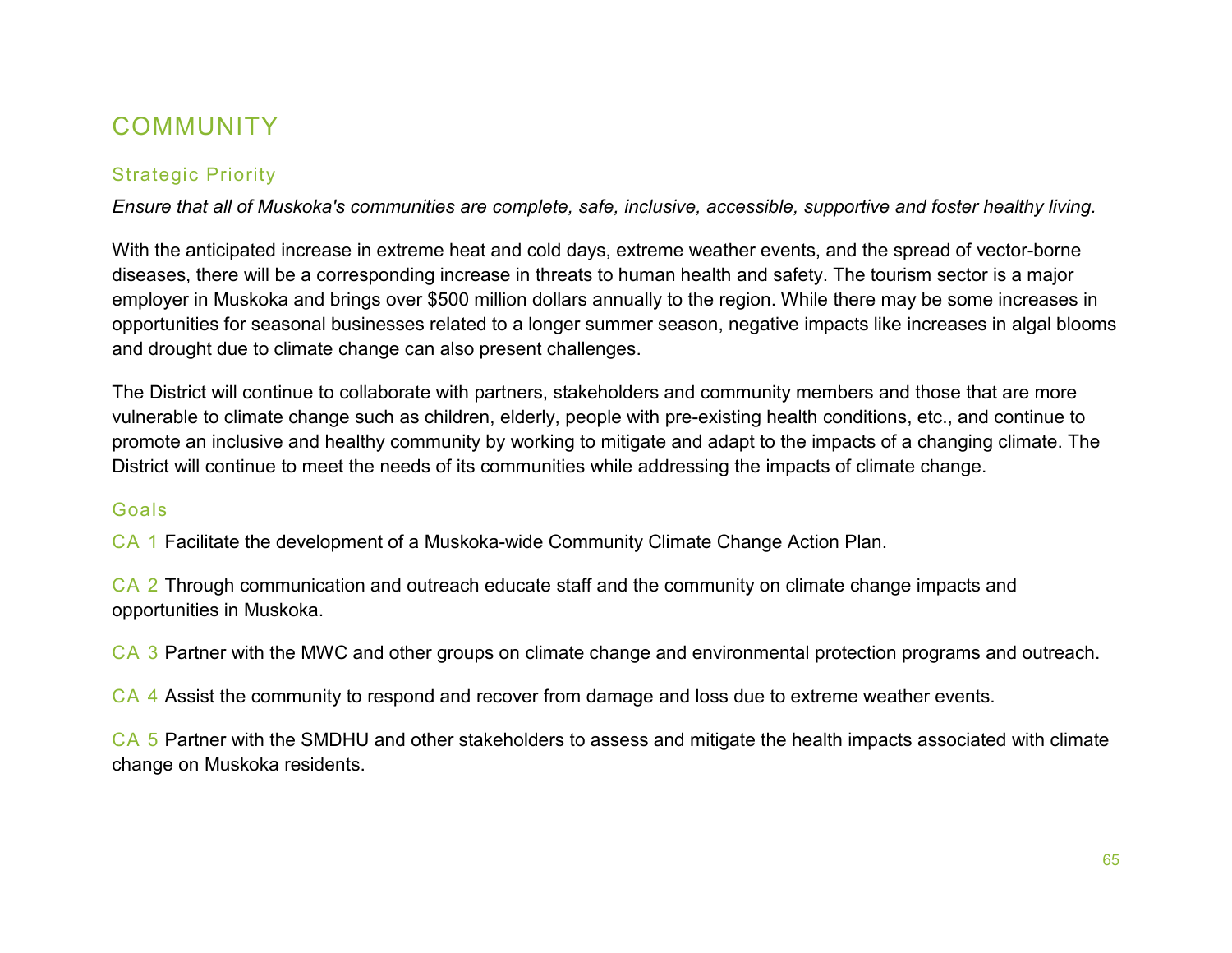|               | CA 1. Facilitate the development of a Muskoka-wide Community Climate Change Action                                                                                                                                                                                                                                                                                                                     |                 |                           |                             | Adaptation                        |                                  | $\bigcirc$          |  |
|---------------|--------------------------------------------------------------------------------------------------------------------------------------------------------------------------------------------------------------------------------------------------------------------------------------------------------------------------------------------------------------------------------------------------------|-----------------|---------------------------|-----------------------------|-----------------------------------|----------------------------------|---------------------|--|
| Plan.         |                                                                                                                                                                                                                                                                                                                                                                                                        |                 |                           |                             | Mitigation                        |                                  | $\bigcirc$          |  |
| <b>Action</b> |                                                                                                                                                                                                                                                                                                                                                                                                        | <b>Timeline</b> | Cost                      | <b>Status</b>               | <b>Responsibility</b>             |                                  | <b>Additional</b>   |  |
|               |                                                                                                                                                                                                                                                                                                                                                                                                        |                 |                           |                             | Lead                              | <b>Support</b>                   | <b>Stakeholders</b> |  |
| $CA$ 1.1      | Invite and partner with community organizations<br>to conduct a community greenhouse gas<br>inventory for Muskoka.<br>When complete, celebrate completion of<br>Milestone 1 in FCM's PCP program.                                                                                                                                                                                                      | Short           | $\boldsymbol{\theta}$     | <b>Budgeted</b><br>/Ongoing | <b>EPW</b><br>(W&WW),<br>CPS (CC) | Consultant,<br>General<br>Public | MWC, CAM            |  |
| CA 1.2        | Partner with the community to develop a list of<br>actions to reduce Muskoka GHG emissions.                                                                                                                                                                                                                                                                                                            | Short           | \$                        | <b>Budgeted</b><br>/Ongoing | <b>EPW</b><br>(W&WW),<br>CPS (CC) | Consultant,<br>General<br>Public | MWC, CAM            |  |
| CA 1.3        | Partner with the community to develop a list of<br>actions to adapt to climate change.                                                                                                                                                                                                                                                                                                                 | Med             | $\boldsymbol{\mathsf{S}}$ | Ongoing<br>(FPMP)           | <b>EPW</b><br>(W&WW),<br>CPS (CC) | Consultant,<br>General<br>Public | MWC, CAM            |  |
| CA 1.4        | Seek funding the assist the community in<br>implementing actions to reduce GHG emissions<br>and adapt to climate change.                                                                                                                                                                                                                                                                               | Med-Long        | $\boldsymbol{\mathsf{S}}$ | Ongoing                     | <b>EPW</b><br>(W&WW),<br>CPS (CC) | Consultant,<br>General<br>Public | MWC, CAM            |  |
| CA 1.5        | Post climate change related initiatives on the<br>District website or Engage Muskoka site and<br>related spatial data the Muskoka Web Map and<br>Muskoka Open Data site.<br>Develop a public facing platform to inform<br>the public of resources and information<br>relating to climate change in Muskoka.<br>List links and actions that can help the<br>general public reduce their emission and/or | Short -<br>Med  | \$                        | Ongoing                     | Comms,<br>CPS (CC),<br>CPS (GIS)  |                                  |                     |  |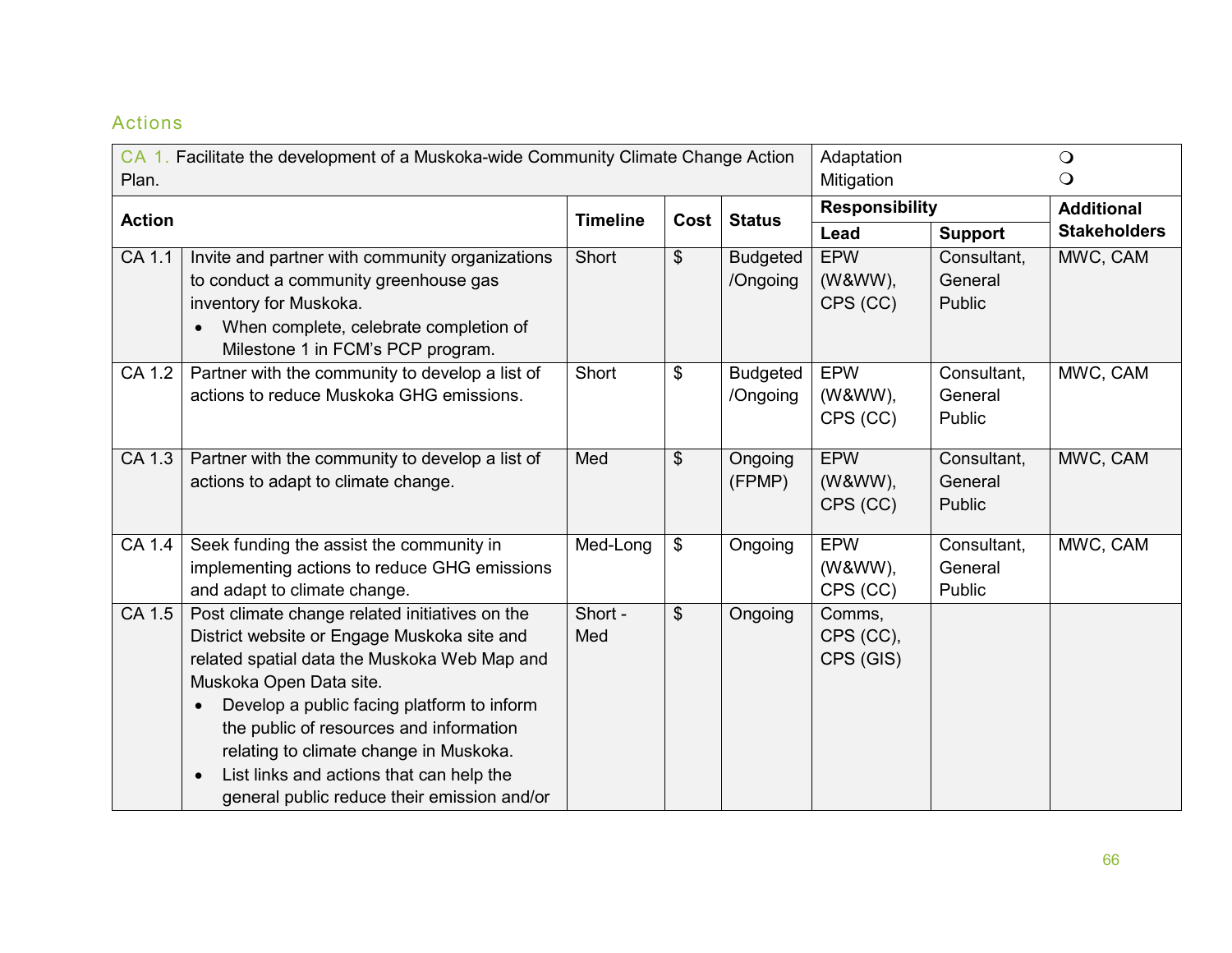|        | make them more resilient to climate change<br>impacts.                                                                                                                                                                                                                                         |               |               |         |                                                                    |                                                   |                                                              |
|--------|------------------------------------------------------------------------------------------------------------------------------------------------------------------------------------------------------------------------------------------------------------------------------------------------|---------------|---------------|---------|--------------------------------------------------------------------|---------------------------------------------------|--------------------------------------------------------------|
| CA 1.6 | Develop and implement a marketing campaign<br>encouraging residents to utilize public<br>transportation services when possible as an<br>opportunity to help mitigate climate change.<br>Launch in concert with the east-west public<br>transportation corridor that is planned for<br>Muskoka. | Short-Med     | \$            | Ongoing | <b>CPS</b><br>(Planning -<br>Transpor-<br>tation),<br><b>Comms</b> | AMs, MWC,<br>CAM, GBBR                            | General<br>Public,<br>Muskoka<br><b>Businesses</b><br>(BIAs) |
| CA 1.7 | Support grass roots movement that are looking<br>to achieve progressive responsible change to<br>reduce GHG emissions in Muskoka.                                                                                                                                                              | Med           | $\frac{1}{2}$ | Ongoing | CPS (CC),<br><b>MWC</b>                                            | CAM, MWC,<br>MSDC,<br>TLDSB,<br>GBBR, MC,<br>etc. | General<br>Public,<br>Muskoka<br><b>Businesses</b><br>(BIAs) |
| CA 1.8 | Encourage Area Municipalities with the<br>development of their Climate Change Action<br>Plans, and provide support and assistance.                                                                                                                                                             | Med -<br>Long | \$\$          | Ongoing | CPS (CC),<br><b>MWC</b>                                            | CAM, MWC,<br>MSDC,<br>TLDSB, MC,<br>etc.          | General<br>Public,<br>Muskoka<br><b>Businesses</b><br>(BIAs) |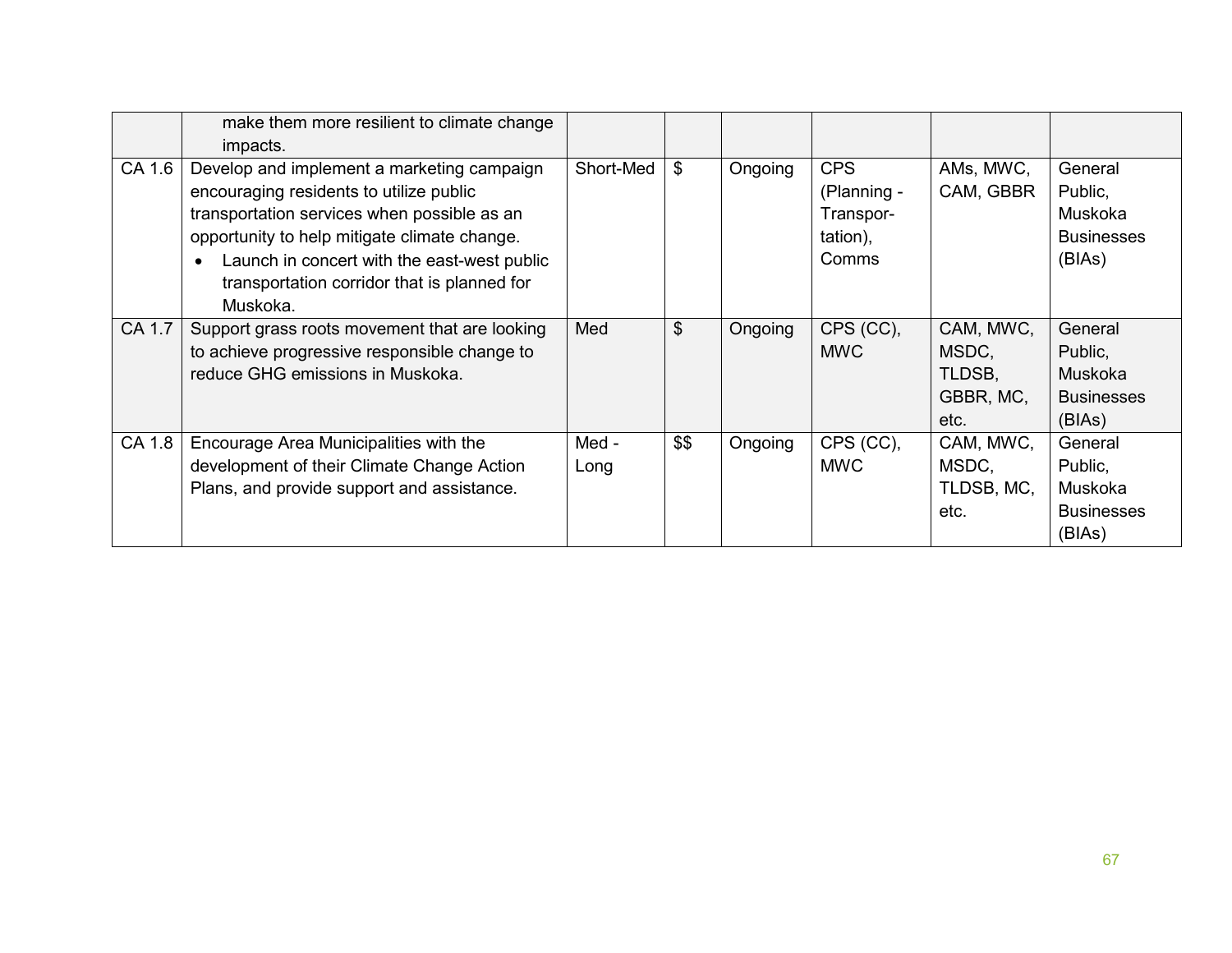|               | CA 2. Through communication and outreach educate staff and the community on climate<br>change impacts and opportunities in Muskoka.                                                                                                                                                                                                                                                        |                 |                           |                     | Adaptation<br>Mitigation                                     |                                 | $\bigcirc$<br>$\bigcirc$ |
|---------------|--------------------------------------------------------------------------------------------------------------------------------------------------------------------------------------------------------------------------------------------------------------------------------------------------------------------------------------------------------------------------------------------|-----------------|---------------------------|---------------------|--------------------------------------------------------------|---------------------------------|--------------------------|
| <b>Action</b> |                                                                                                                                                                                                                                                                                                                                                                                            | <b>Timeline</b> | Cost                      | <b>Status</b>       | <b>Responsibility</b>                                        |                                 | <b>Additional</b>        |
|               |                                                                                                                                                                                                                                                                                                                                                                                            |                 |                           |                     | Lead                                                         | <b>Support</b>                  | <b>Stakeholders</b>      |
| CA 2.1        | Continue to support the Muskoka Watershed<br>Council, Georgian Bay Biosphere Reserve<br>(GBBR) and other organizations in its outreach<br>efforts and stewardship programs                                                                                                                                                                                                                 | Short-<br>Long  | $\boldsymbol{\mathsf{S}}$ | Ongoing             | <b>CPS</b><br>(Watershed)                                    | CPS (CC),<br>DSLT,<br>MSDC, FMW | <b>General Public</b>    |
| CA 2.2        | Continue to partner with the Muskoka<br>Steamship & Discovery Centre on its watershed<br>and sustainability programs.                                                                                                                                                                                                                                                                      | Medium          | \$                        | Ongoing             | <b>CPS</b><br>(Watershed,<br>CC                              |                                 |                          |
| CA 2.3        | Develop curriculum-based education materials<br>for local schools related to specific climatic<br>impacts in the area and deliver to area schools.                                                                                                                                                                                                                                         | Short           | $\mathfrak{S}$            | Program<br>Complete | General<br>Public,<br>Muskoka<br><b>Businesses</b><br>(BIAs) | TLDSB,<br><b>MWC</b>            |                          |
| CA 2.4        | Encourage and raise awareness about local<br>food production in Muskoka.                                                                                                                                                                                                                                                                                                                   | Short -<br>Med  | \$                        | Ongoing             | CPS (CC),<br>MWC, Food<br>Coop, GBBR                         | MSDC, CAM                       |                          |
| CA 2.5        | Promote local and historical ecology facts as<br>they relate to climate change. Investigate the<br>potential for a pilot project of that highlights<br>changes that we anticipate in Muskoka due to<br>climate change.<br>Investigate funding opportunities to support<br>$\bullet$<br>the pilot project.<br>Partner with other organizations to deliver<br>when possible (MWC, MSDC etc.) | Short           | $\boldsymbol{\mathsf{S}}$ | Ongoing             | MWC, CPS<br>(CC). MSDC                                       | Local<br>Businesses,<br>AMs     | <b>General Public</b>    |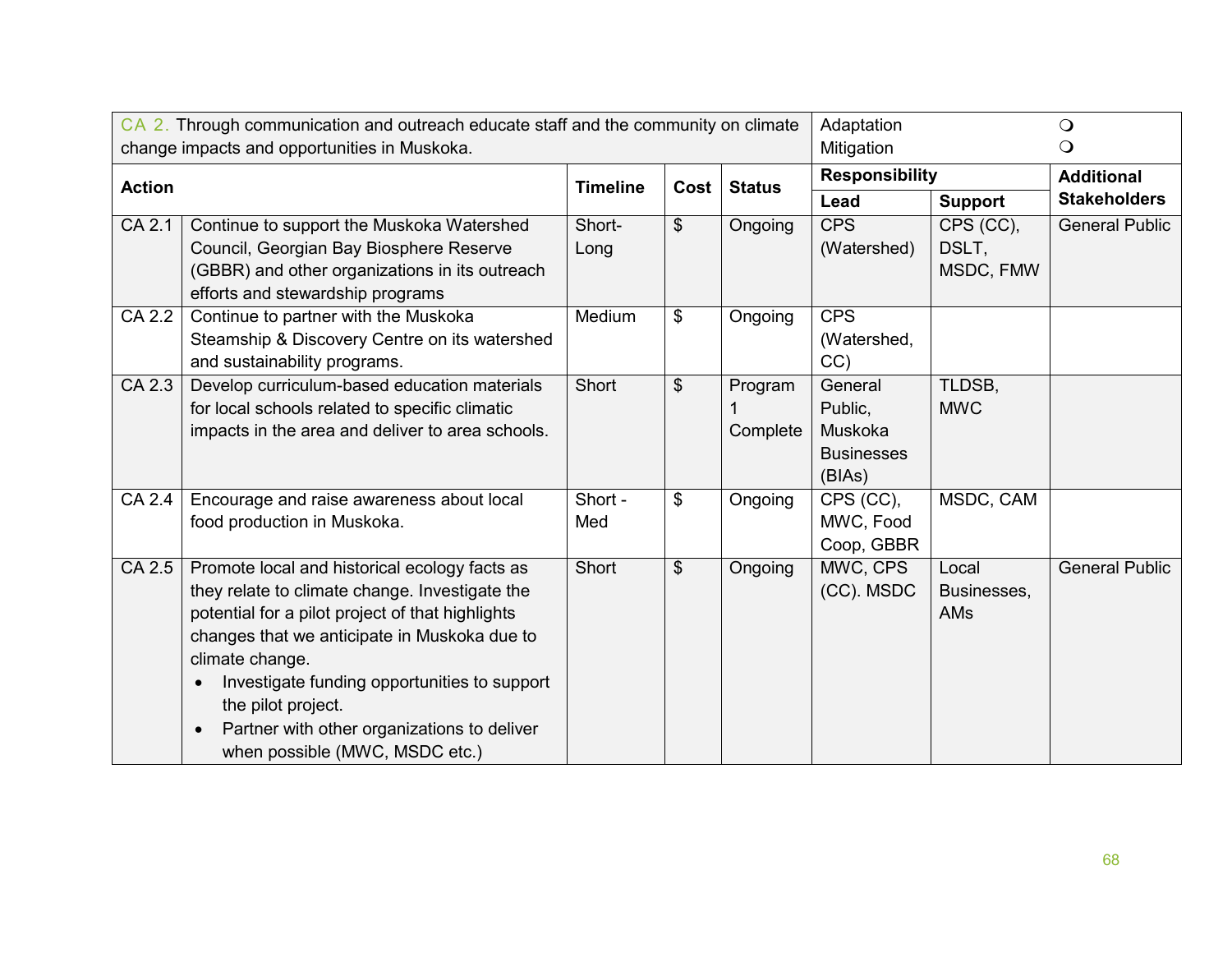| CA 2.6 | Incorporate climate change education and               | Short - | Ψ  | Ongoing | CPS (CC)  | <b>CPS Seniors</b> | CAM, General |
|--------|--------------------------------------------------------|---------|----|---------|-----------|--------------------|--------------|
|        | outreach into all District programs where              | Med     |    |         |           | – Kids &           | Public       |
|        | appropriate.                                           |         |    |         |           | Community          |              |
|        | Deliver climate change based programming               |         |    |         |           | Transpor-          |              |
|        | to various district programs and partners              |         |    |         |           | tation, MWC,       |              |
|        | (W.I.S.E., EarlyON, Rotary, TLDSB, etc.)               |         |    |         |           | MSDC,              |              |
|        |                                                        |         |    |         |           | <b>TLDSB</b>       |              |
| CA 2.7 | Develop an education program for homeowners            | Short - | \$ | Ongoing | CPS (CC), |                    |              |
|        | and renters on climate and emergency                   | Med     |    |         | Comms     |                    |              |
|        | preparedness.                                          |         |    |         |           |                    |              |
|        | Launch on web platform chosen for climate<br>$\bullet$ |         |    |         |           |                    |              |
|        | change resource sharing.                               |         |    |         |           |                    |              |

|               | CA 3. Partner with MWC and other community groups on climate change and<br>environmental protection programs and outreach.                                                                               | Adaptation<br>Mitigation |               |               |                                     |                                                                   |                       |
|---------------|----------------------------------------------------------------------------------------------------------------------------------------------------------------------------------------------------------|--------------------------|---------------|---------------|-------------------------------------|-------------------------------------------------------------------|-----------------------|
| <b>Action</b> |                                                                                                                                                                                                          |                          | Cost          | <b>Status</b> | <b>Responsibility</b>               |                                                                   | <b>Additional</b>     |
|               |                                                                                                                                                                                                          |                          |               |               | Lead                                | <b>Support</b>                                                    | <b>Stakeholders</b>   |
| CA 3.1        | Provide support for the MWC algal study.                                                                                                                                                                 | Med                      | \$            | Ongoing       | <b>CPS</b><br>(Watershed)           | <b>CPS</b><br>(Planning)                                          |                       |
| CA 3.2        | Encourage and support the development of a<br>Watershed Management Plan as proposed by<br>the MWC.                                                                                                       | Med-Long                 | \$\$          | Ongoing       | DSLT, CPS<br>(Watershed)            | CPS<br>(Planning),<br>Muskoka,<br>Watershed<br>Advisory<br>Group) | <b>General Public</b> |
| CA 3.3        | Partner with community and advocacy groups<br>for the resumption of the Ontario Northland train<br>service to Muskoka.<br>Develop a District position on the<br>resumption of train services to Muskoka. | Med-Long<br>Term         | $\frac{1}{2}$ | Ongoing       | <b>CPS</b><br>(Transpor-<br>tation) | Economic<br>Development,<br>Community<br>groups                   | Province              |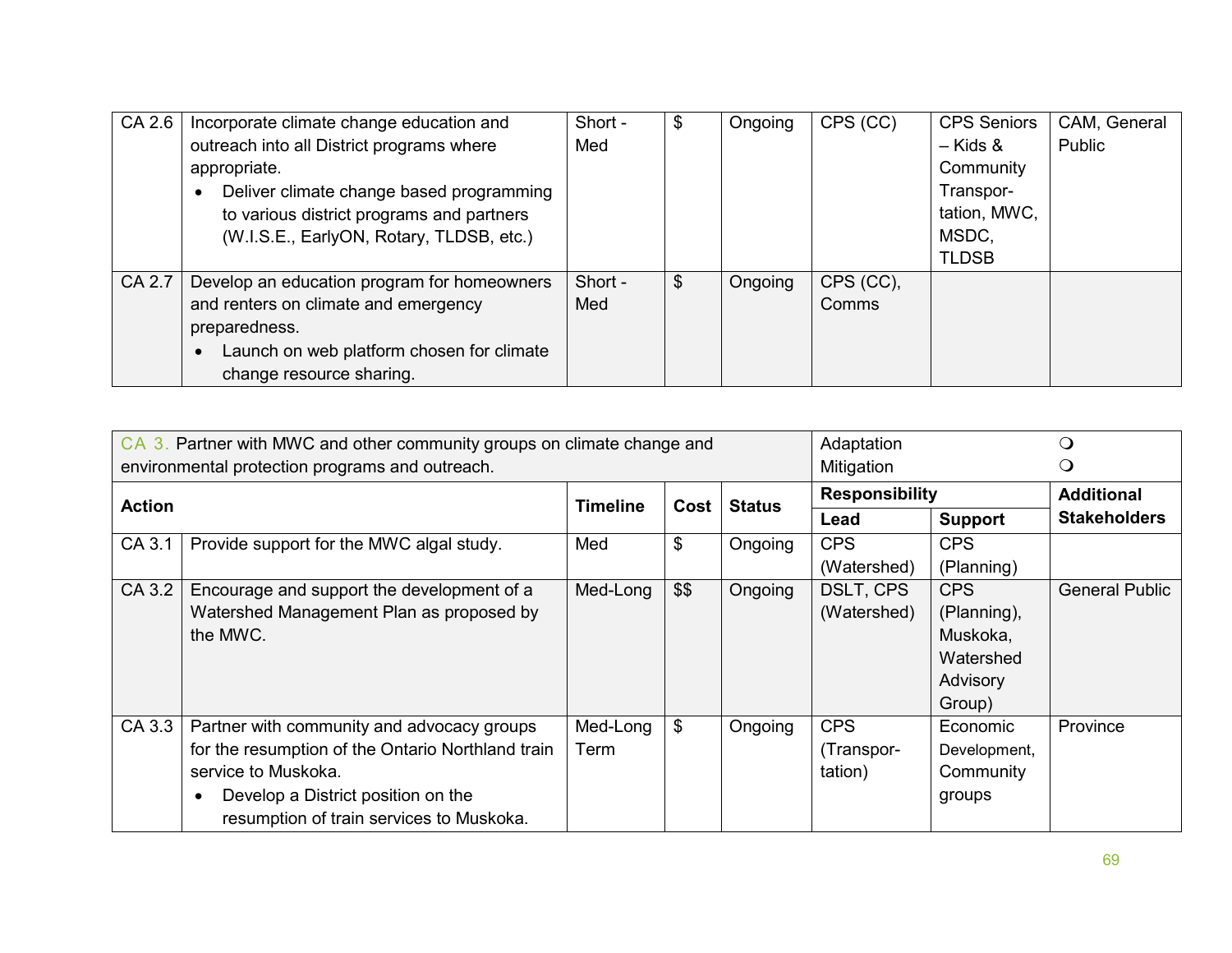|        | Advocate to local MP for increased clean<br>transportation networks to Muskoka.<br>Take advantage of increased local tourism<br>opportunities relating to COVID likely to<br>continue for several years.                               |           |                           |         |                             |                                                              |                       |
|--------|----------------------------------------------------------------------------------------------------------------------------------------------------------------------------------------------------------------------------------------|-----------|---------------------------|---------|-----------------------------|--------------------------------------------------------------|-----------------------|
| CA 3.4 | Continue to partner with the Muskoka<br>Watershed Council to implement stewardship<br>programs.<br>Explore opportunities to expand these<br>programs reach.                                                                            | Recurring | $\$\$                     | Ongoing | CPS (Water)                 | MWC,<br>MSDC, MC,<br>CAM,<br>Lakehead<br>University,<br>etc. | <b>General Public</b> |
| CA 3.5 | Review the Muskoka Watershed Advisory<br>Group's (MWAG) and assess recommendations<br>and proposed projects in the MWAG report on<br>protecting the Muskoka River Watershed.<br>Determine implications/next steps for the<br>District. | Short-Med | $\mathcal{S}$ -<br>\$\$\$ | Ongoing | CPS (Water),<br><b>DSLT</b> | AMs,<br>MWAG,<br><b>MWC</b>                                  | <b>General Public</b> |

|               | CA 4. Assist the community to respond and recover from damage and loss due to                                                                                                                                                                                                 |                 | Adaptation |               | Ő                       |                |                       |
|---------------|-------------------------------------------------------------------------------------------------------------------------------------------------------------------------------------------------------------------------------------------------------------------------------|-----------------|------------|---------------|-------------------------|----------------|-----------------------|
|               | extreme weather events.                                                                                                                                                                                                                                                       |                 |            |               | Mitigation              |                |                       |
| <b>Action</b> |                                                                                                                                                                                                                                                                               | <b>Timeline</b> | Cost       | <b>Status</b> | <b>Responsibility</b>   |                | <b>Additional</b>     |
|               |                                                                                                                                                                                                                                                                               |                 |            |               | Lead                    | <b>Support</b> | <b>Stakeholders</b>   |
| CA 4.1        | Review the flood plain mapping data to<br>determine the potential impacts of a 2019<br>magnitude or greater effect would have on<br>Muskoka.<br>Assess the number of District roads flooded<br>and compare to area captured by the<br>FPMP.<br>Identify areas of higher risk. | Short -<br>Med  | $$ - $$    | Ongoing       | CPS (GIS),<br>CPS (CC), | EPW, AMs       | <b>General Public</b> |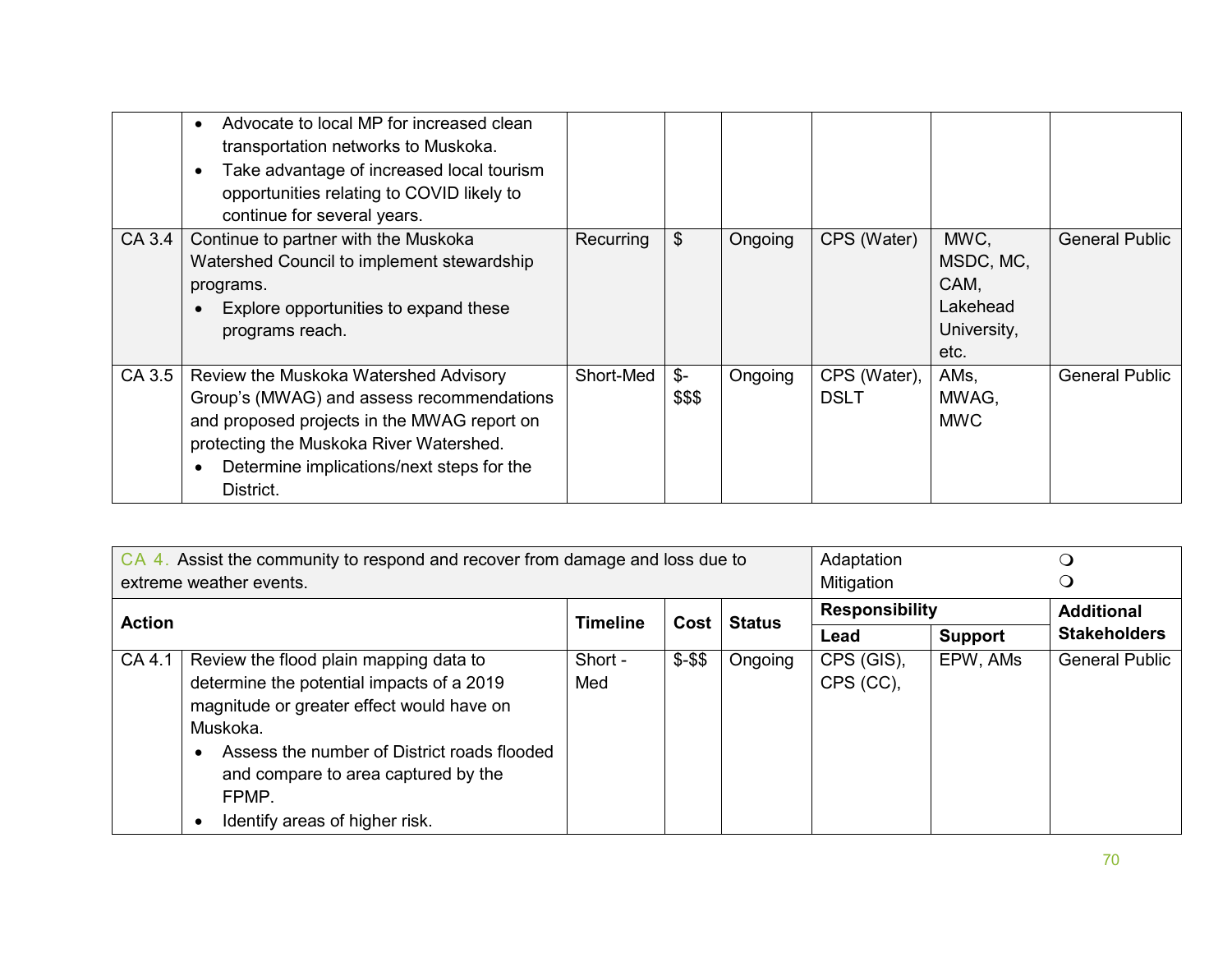|        | Identify areas that have features that can<br>$\bullet$<br>slow the infiltration of water and protect<br>them.<br>Review FPMP against existing emergency<br>$\bullet$<br>plans/evacuation routes and determine if<br>updates or changes are required.                                                                                                                                                                                                                                                                                                                                                                                                                                                                     |                |                           |         |                         |                                |                       |
|--------|---------------------------------------------------------------------------------------------------------------------------------------------------------------------------------------------------------------------------------------------------------------------------------------------------------------------------------------------------------------------------------------------------------------------------------------------------------------------------------------------------------------------------------------------------------------------------------------------------------------------------------------------------------------------------------------------------------------------------|----------------|---------------------------|---------|-------------------------|--------------------------------|-----------------------|
| CA 4.2 | Encourage AMs to use 511 to report flooded or<br>otherwise blocked roads. Establish a Muskoka-<br>wide database of road closures or access issues<br>due to severe weather events or flooding.<br>Hold meeting with AM Roads Directors and<br>$\bullet$<br>Emergency services to discuss the<br>importance of displaying all road closures in<br>Muskoka in real-time at a single portal, and<br>the benefit of having a record of road<br>closures.<br>Determine willingness to participate in this<br>$\bullet$<br>initiative.<br>Develop a strategy to ensure each<br>$\bullet$<br>municipality can access and update the<br>service.<br>Continue to support emergency<br>$\bullet$<br>management measures in Muskoka. | Short -<br>Med | $\mathfrak{S}$            | Ongoing | <b>EPW</b>              | AMs, CPS<br>(CC)               |                       |
| CA 4.3 | Work with partners to lobby provincial and<br>federal governments to provide financial support<br>for recovery efforts.                                                                                                                                                                                                                                                                                                                                                                                                                                                                                                                                                                                                   | Recurring      | $\boldsymbol{\mathsf{s}}$ | Ongoing | DSLT/<br>Council        | Province,<br>Federal           |                       |
| CA 4.4 | Seek grants and partnership opportunities with<br>funders from all levels of Government to expand<br>flood plain mapping in Muskoka.                                                                                                                                                                                                                                                                                                                                                                                                                                                                                                                                                                                      | Recurring      | $$ -$<br>\$\$\$           | Ongoing | Facilities,<br>CPS (CC) | MWC,<br>MSDC, MC,<br>CAM, etc. | <b>General Public</b> |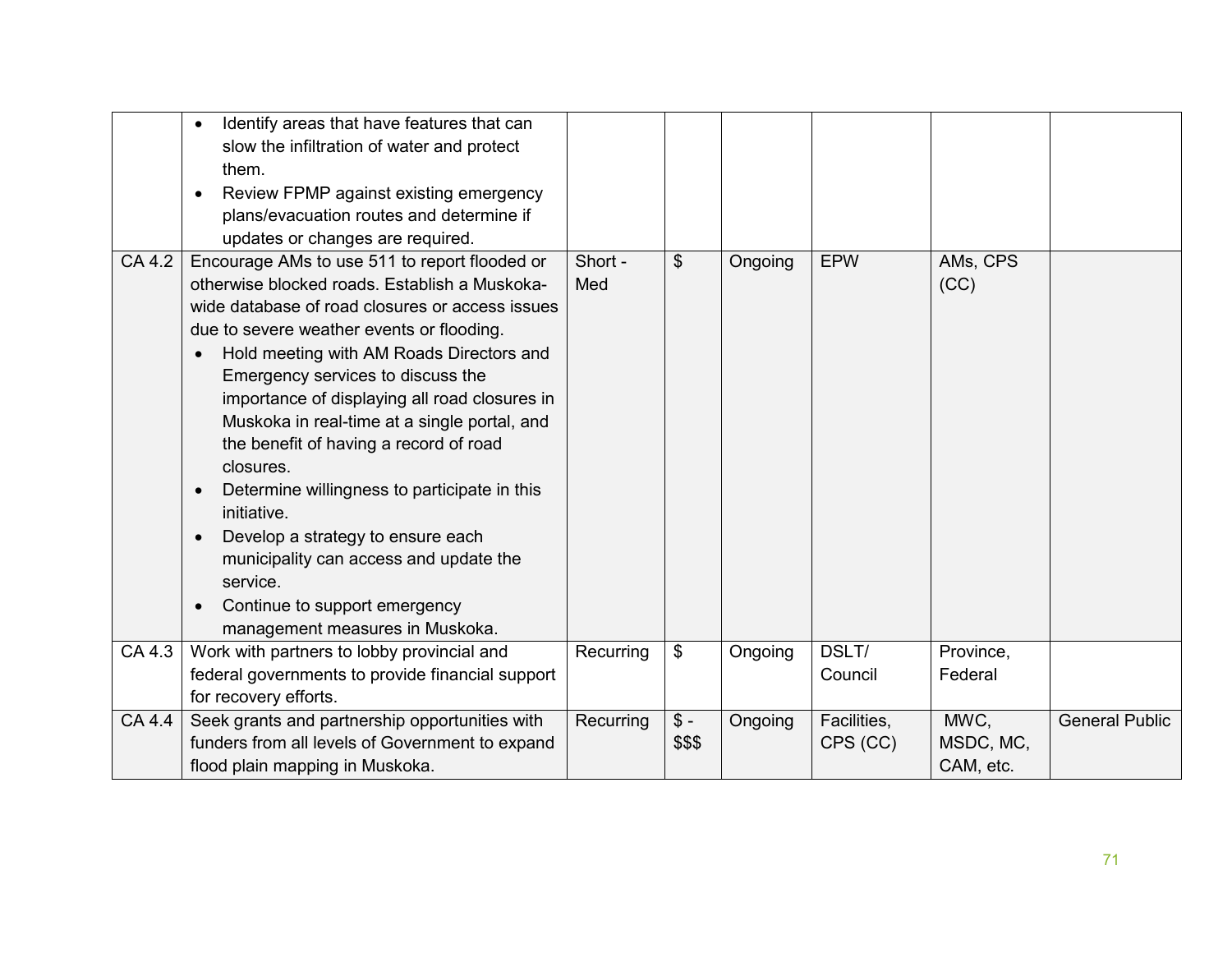|  | Advocate for additional intakes into the       |  |  |  |
|--|------------------------------------------------|--|--|--|
|  | NDMP. Assess eligibility for application to    |  |  |  |
|  | an Intake-6 if it proceeds as planned.         |  |  |  |
|  | Identify additional risk areas for FPMPs (i.e. |  |  |  |
|  | LOB, stretches of the N. and S. Muskoka        |  |  |  |
|  | river etc.).                                   |  |  |  |

|               | CA 5. Partner with the SMDHU and other stakeholders to assess and mitigate the health<br>impacts associated with climate change on Muskoka residents.                                                                                                                                                                                                                                                 | Adaptation<br>Mitigation |      |               |                       |                                          |                       |
|---------------|-------------------------------------------------------------------------------------------------------------------------------------------------------------------------------------------------------------------------------------------------------------------------------------------------------------------------------------------------------------------------------------------------------|--------------------------|------|---------------|-----------------------|------------------------------------------|-----------------------|
| <b>Action</b> |                                                                                                                                                                                                                                                                                                                                                                                                       | <b>Timeline</b>          | Cost | <b>Status</b> | <b>Responsibility</b> |                                          | <b>Additional</b>     |
|               |                                                                                                                                                                                                                                                                                                                                                                                                       |                          |      |               | Lead                  | <b>Support</b>                           | <b>Stakeholders</b>   |
| CA 5.1        | Actively participate and support the SMDHU<br>'Climate Change Exchange'.                                                                                                                                                                                                                                                                                                                              | <b>Medium</b>            | \$   | Ongoing       | CPS (CC)              | SMDHU,<br>MWC,<br>MSDC, MC,<br>CAM, etc. | <b>General Public</b> |
| CA 5.2        | Develop response plans for climate-related risks<br>(e.g., heat) and partner with appropriate levels<br>of Government (Area Municipalities, Provincial<br>and Federal Governments) to ensure suitable<br>warning systems and response procedures are<br>in place during extreme weather events. Partner<br>with the SMDHU to identify the biggest risks to<br>human health related to climate change. | Medium                   | \$\$ | Ongoing       | <b>DMM</b>            | SMDHU,<br>AMs,<br><b>Province</b>        | <b>General Public</b> |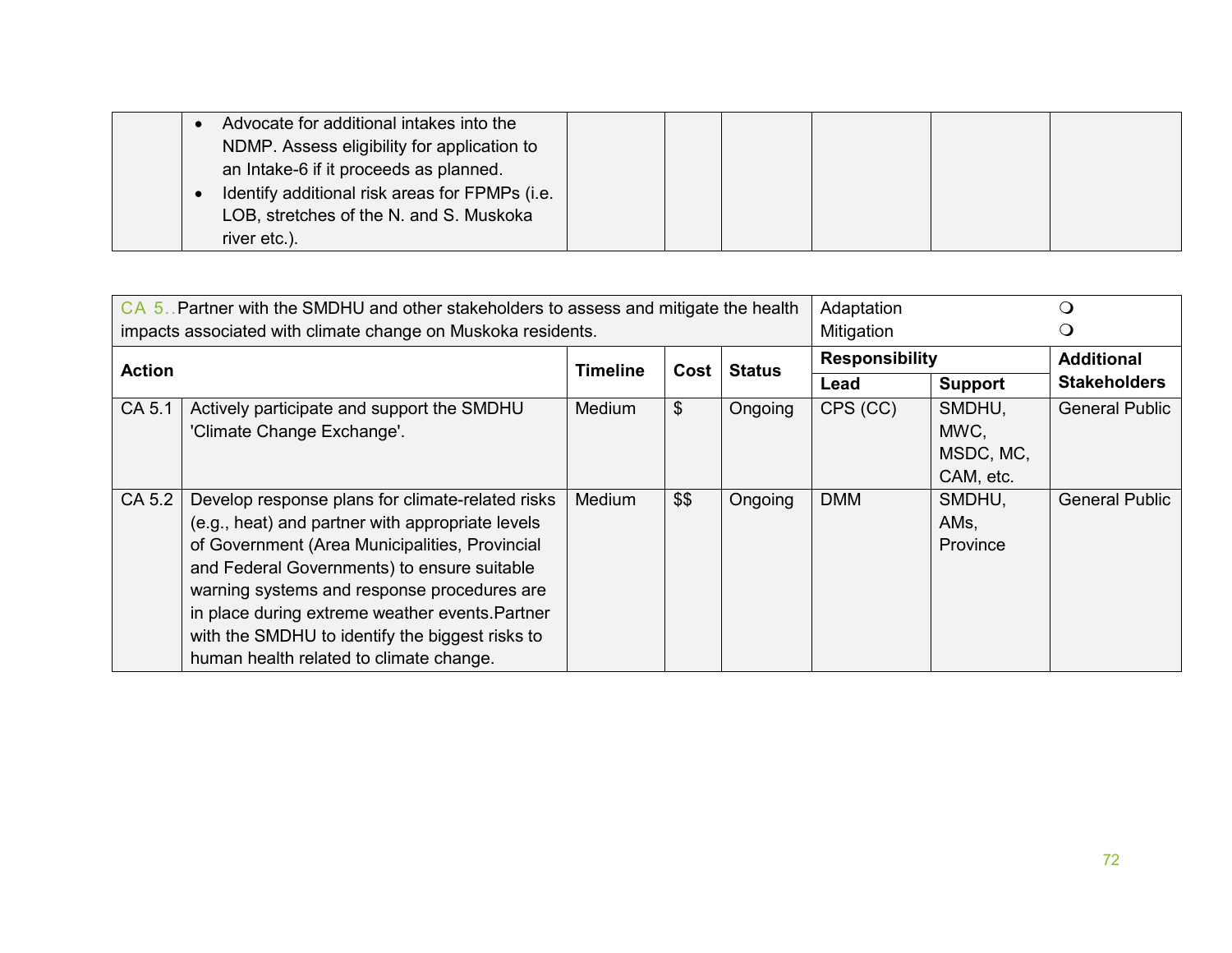## APPENDIX 2: CLIMATE DRIVERS AND VULNERABILITY ASSESSMENT

In collaboration with the Climate Risk Institute (CRI), the Distict hosted a workshop for the MCCAP Steering Committee to identify and assess risks associated with climate change. During the workshop, the MCCAP Steering Committee members were asked to identify and assess a number of climate change risks relating to the District's assets, operations and services.

During the workshop, the MCCAP Steering Committee had the opportunity to discuss the impacts of climate change on corporate operations, plans, and programs; to share observations on past or recent climate change impacts in their departments; and to hear about resources, tools and case studies related to municipal climate change risk assessment. The workshop included: a presentation and discussion of historical and projected climate trends identified by the MWC for the Muskoka region; facilitated discussions of the potential impacts of climate change on municipal operations, environment, and people; and information on approaches to assess climate risks and reduce vulnerability. Workshop participants engaged a risk identification exercise, outlining a number of different climate-related risks for the community and the District.

Participants reviewed climate change data and trends, as well as the list of identified climate risks. Participants were then provided with detailed ranking matrices so that they could identify the likelihood and potential consequence of each risk. These risks were then compiled in a risk register database for reference.

## RISK ASSESSMENT

Following the risk identification exercises, the Steering Committee participants reviewed the list of risks to determine the relative likelihood and consequence of the various risks.

Since the consequences of climate change could result in variety of impacts, workshop participants were asked to rank the likelihood of the risk, as well as the consequence in four key areas: people, economy and finances, environment and by individual department. These areas of consequence are described briefly here.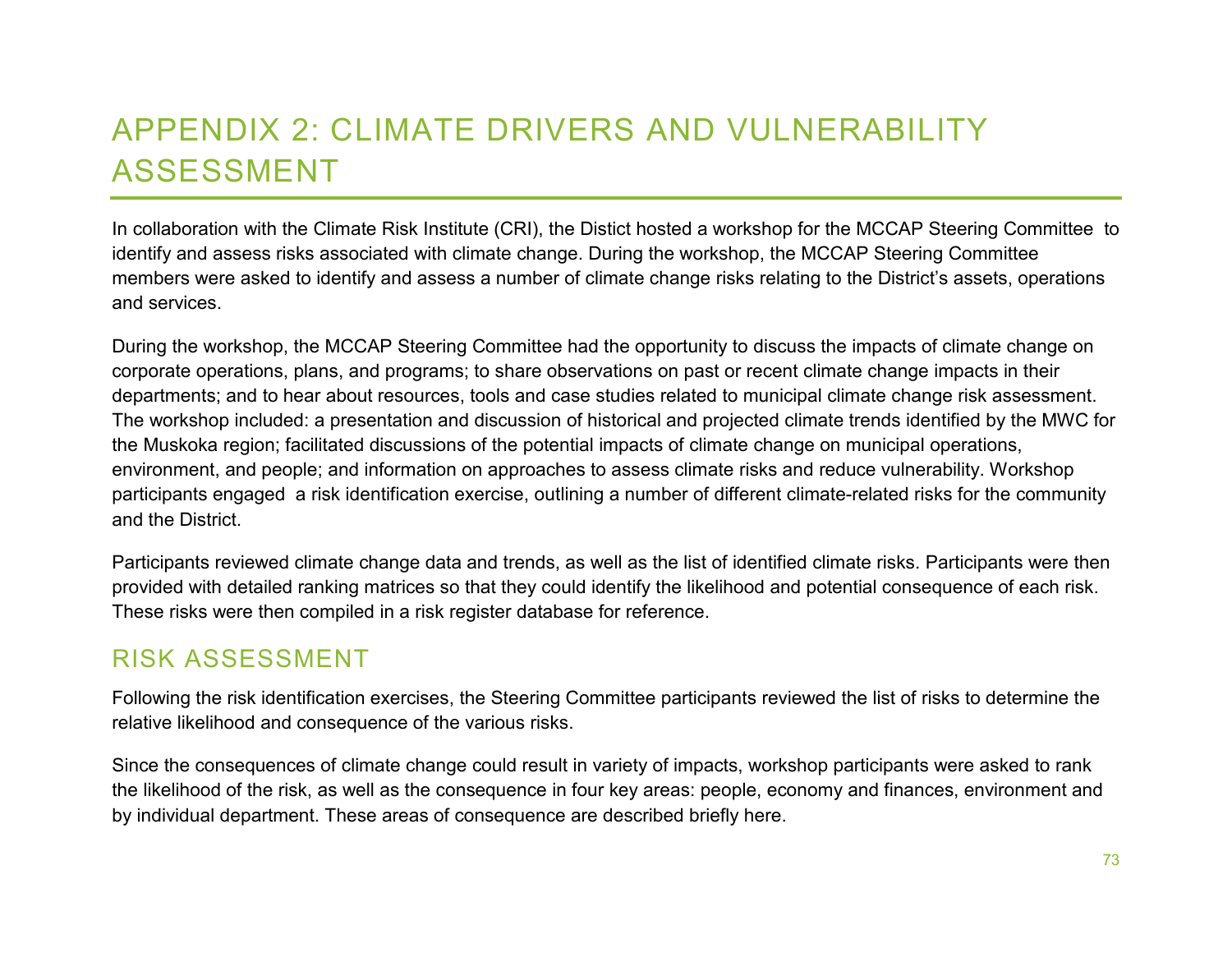- People. Including department staff, contractors, or residents accessing or benefitting from assets or programs managed by each department). Includes access to services, as well as health and safety.
- Economy and Finances.Includes department and District operating budgets, repair costs, as well as financial impact to local residents or businesses.
- Environment. Includes risks to air quality, water, land (soil, shorelines, trees), and wildlife.

This exercise helped identify perception of risk to the various member of the Steering Committee and was used in development of the goals and actions contained within this report.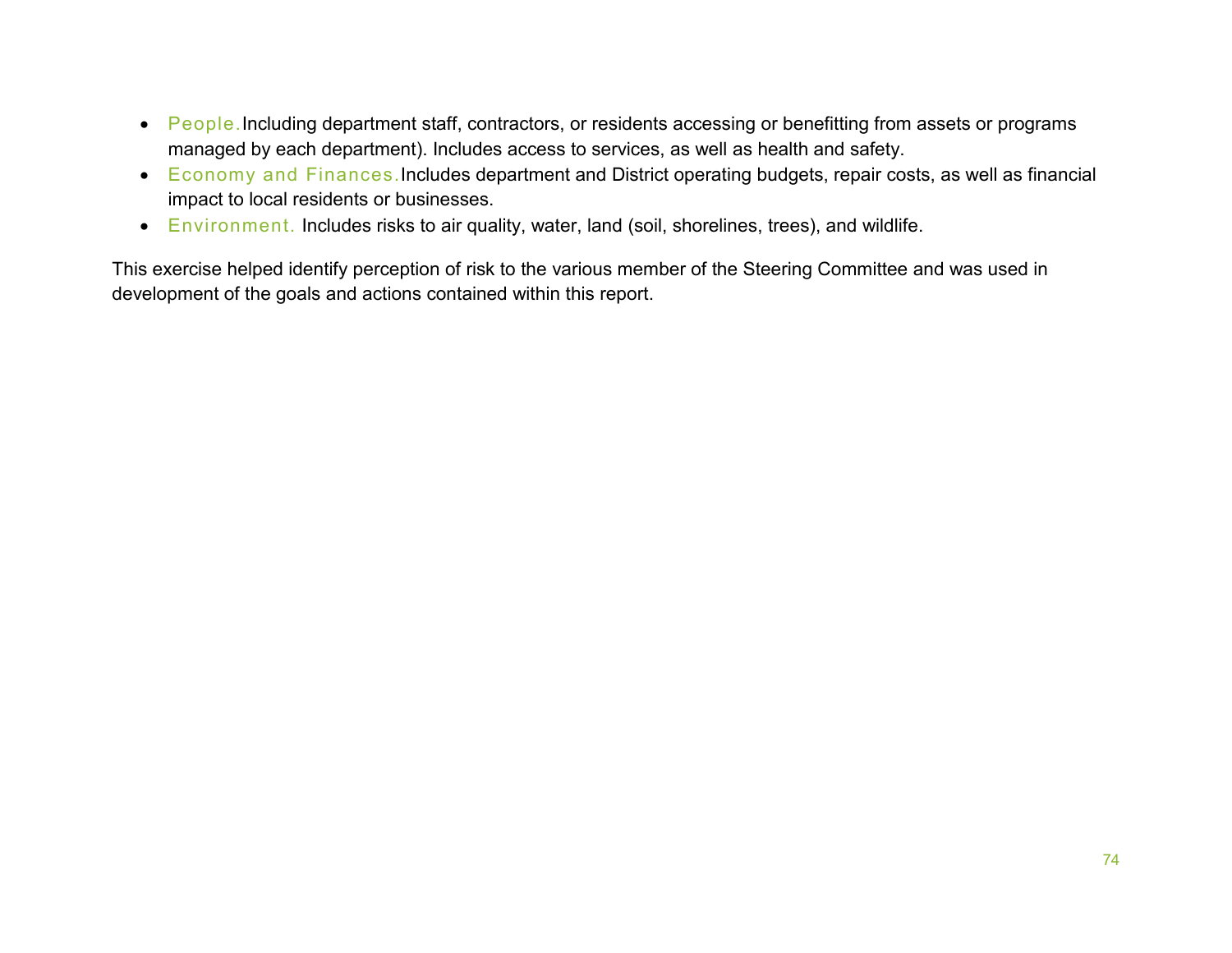## GLOSSARY

| Adaptation                     | The process of adjusting systems and infrastructure to climate change in order<br>to improve climate-resiliency                                                                                                    |
|--------------------------------|--------------------------------------------------------------------------------------------------------------------------------------------------------------------------------------------------------------------|
| <b>Adaptive Capacity</b>       | The ability and capacity to adjust to potential damage, to take advantage of<br>opportunities, or to respond to consequences                                                                                       |
| Anthropogenic                  | Originating in human activity                                                                                                                                                                                      |
| <b>Baseline</b>                | A reference point for which change is measured                                                                                                                                                                     |
| Climate                        | Average weather conditions over a period of time                                                                                                                                                                   |
| <b>Climate Change</b>          | A long-term change in climactic patterns                                                                                                                                                                           |
| <b>Climate Change Scenario</b> | A plausible future climate that has been constructed by projections based on a<br><b>Global Climate Model</b>                                                                                                      |
| <b>Extreme Weather Event</b>   | An event that is rare at a particular place and time                                                                                                                                                               |
| Global Climate Models (GCM)    | A complex computer model that captures the various processes linking solar<br>energy input, atmosphere, land and oceans at a global scale to model local<br>climates and project potential future climatic changes |
| Greenhouse Gas (GHG) Emissions | Gaseous compound emitted into the atmosphere that absorbs infrared radiation,<br>holding heat in the atmosphere; most commonly CO <sub>2</sub>                                                                     |
| Impact                         | Have a strong effect on something                                                                                                                                                                                  |
| Mitigation                     | Actions to decrease the emissions that cause climate change                                                                                                                                                        |
| <b>Resilience</b>              | The ability to recover from or adjust to change                                                                                                                                                                    |
| Weather                        | The state of the atmosphere at a particular place and time in regard to heat,<br>wind, rain, etc.                                                                                                                  |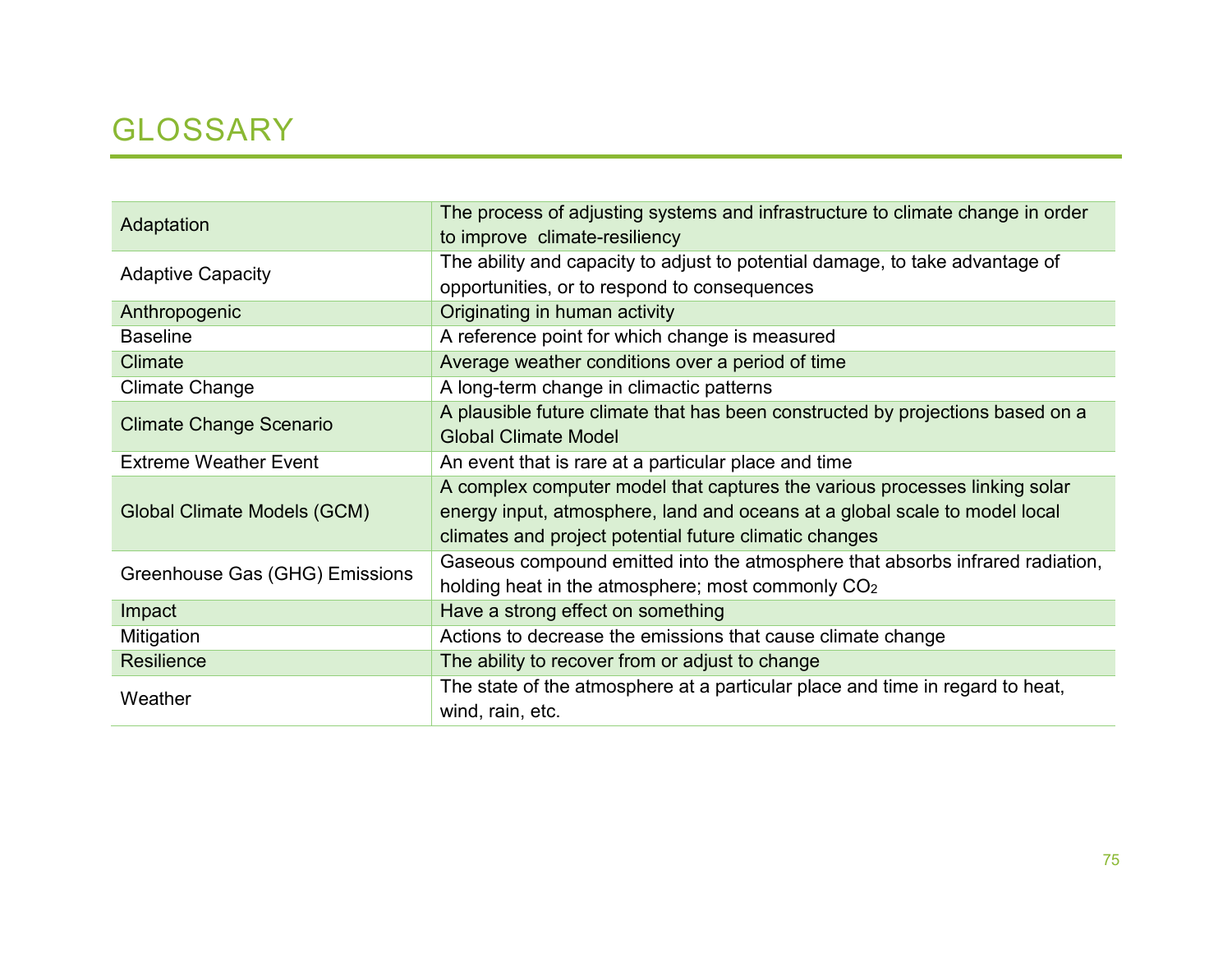## ACRONYMS

| <b>AMs</b>      | <b>Area Municipalities</b>                                       |
|-----------------|------------------------------------------------------------------|
| <b>AMO</b>      | Association of Municipalities of Ontario (AMO)                   |
| <b>CAM</b>      | <b>Climate Action Muskoka</b>                                    |
| CO <sub>2</sub> | Carbon dioxide                                                   |
| <b>CPS</b>      | <b>Community and Planning Services</b>                           |
| <b>DESC</b>     | <b>Dorset Environmental Science Centre</b>                       |
| <b>DMM</b>      | The District Municipality of Muskoka                             |
| <b>DSLT</b>     | <b>District Senior Leadership Team</b>                           |
| <b>EPW</b>      | <b>Engineering and Public Works</b>                              |
| <b>FMW</b>      | <b>Friends of Muskoka Watershed</b>                              |
| <b>GBBR</b>     | Georgian Bay Biosphere Reserve                                   |
| <b>GHG</b>      | <b>Greenhouse Gas</b>                                            |
| <b>IPCC</b>     | Intergovernmental Panel on Climate Change                        |
| IT              | Information Technology department                                |
| <b>IWM</b>      | <b>Integrated Watershed Management</b>                           |
| <b>FCM</b>      | <b>Federation of Canadian Municipalities</b>                     |
| <b>FMW</b>      | <b>Friends of Muskoka Watershed</b>                              |
| <b>LID</b>      | Low impact development                                           |
| <b>LiDAR</b>    | Light Detection and Ranging remote sensing method                |
| <b>MCCAP</b>    | Muskoka Climate Change Action Plan                               |
| <b>MC</b>       | <b>Muskoka Conservancy</b>                                       |
| <b>MCIP</b>     | Municipalities for Climate Innovation Program                    |
| <b>MECP</b>     | <b>Ontario's Ministry of Environment, Conservation and Parks</b> |
| <b>MMAH</b>     | Ontario's Ministry of Municipal Affairs and Housing              |
| <b>MNRF</b>     | <b>Ontario's Ministry of Natural Resources and Forestry</b>      |
| <b>MSDC</b>     | Muskoka Steamship & Discovery Centre                             |